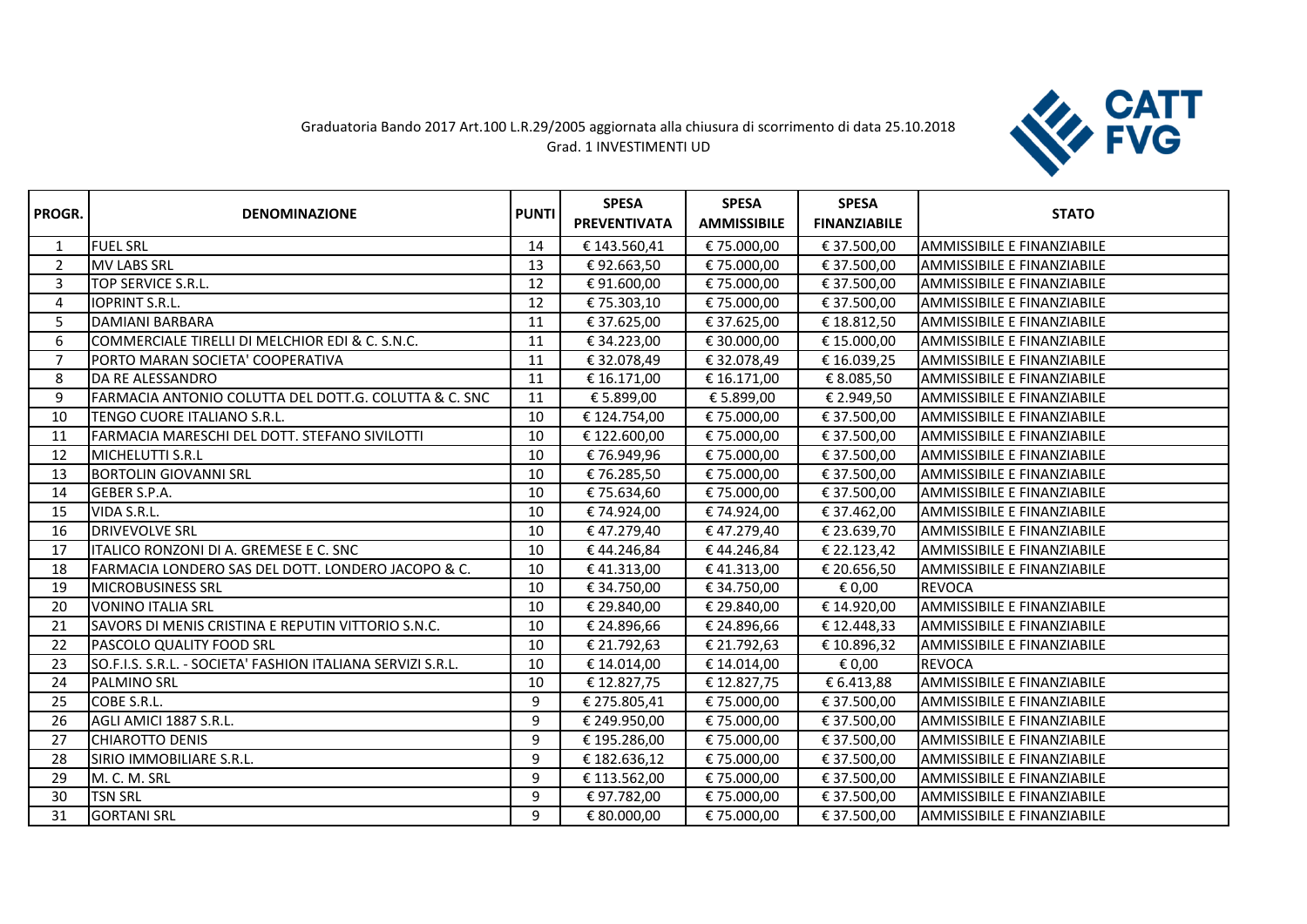| 32 | <b>NEW CORAM SRL</b>                                    | 9 | € 77.508,30  | € 75.000,00 | € 37.500,00 | AMMISSIBILE E FINANZIABILE        |
|----|---------------------------------------------------------|---|--------------|-------------|-------------|-----------------------------------|
| 33 | IM.AL.TUR. SRL                                          | 9 | € 77.475,00  | €75.000,00  | € 37.500,00 | AMMISSIBILE E FINANZIABILE        |
| 34 | PLAYA S.R.L.                                            | 9 | € 75.450,00  | €75.000,00  | € 37.500,00 | AMMISSIBILE E FINANZIABILE        |
| 35 | MAURO ANNA MARIA IN CENGARLE                            | 9 | € 75.000,00  | € 75.000,00 | € 37.500,00 | AMMISSIBILE E FINANZIABILE        |
| 36 | KRIOS SOCIETA' COOPERATIVA                              | 9 | € 74.770,00  | € 74.770,00 | € 37.385,00 | AMMISSIBILE E FINANZIABILE        |
| 37 | SOCIETA' GASTRONOMICA FRIULANA SRLS                     | 9 | € 70.287,48  | €70.287,48  | € 35.143,74 | AMMISSIBILE E FINANZIABILE        |
| 38 | <b>GIRO SRL</b>                                         | 9 | € 61.402,00  | € 61.402,00 | € 30.701,00 | <b>AMMISSIBILE E FINANZIABILE</b> |
| 39 | FOOD ART S.R.L.                                         | 9 | € 58.135,00  | € 58.135,00 | € 29.067,50 | AMMISSIBILE E FINANZIABILE        |
| 40 | IN MENSA S.R.L.                                         | 9 | € 54.938,00  | € 54.938,00 | € 27.469,00 | <b>AMMISSIBILE E FINANZIABILE</b> |
| 41 | OFFICINE FVG S.R.L.                                     | 9 | € 34.800,00  | € 30.000,00 | € 15.000,00 | AMMISSIBILE E FINANZIABILE        |
| 42 | SAVAS S.R.L.                                            | 9 | € 32.182,00  | € 32.182,00 | € 16.091,00 | AMMISSIBILE E FINANZIABILE        |
| 43 | GRAND HOTEL GORTANI DI TONDATO MARIA TERESA & C. S.A.S. | 9 | € 20.684,00  | € 20.684,00 | € 0,00      | <b>REVOCA</b>                     |
| 44 | EFIGEM SNC DI CAPPELLARO F. & M. E FERRO ERICA          | 9 | € 19.581,77  | € 19.581,77 | €9.790,89   | AMMISSIBILE E FINANZIABILE        |
| 45 | <b>BUONOCORE BONAVENTURA</b>                            | 8 | € 100.029,40 | €75.000,00  | € 37.500,00 | AMMISSIBILE E FINANZIABILE        |
| 46 | FARMA 5 DEL DR. MATTEO MUMMOLO & C. SNC                 | 8 | € 80.988,52  | € 75.000,00 | € 37.500,00 | AMMISSIBILE E FINANZIABILE        |
| 47 | DUE PALME GESTIONI SRL                                  | 8 | € 79.215,06  | € 75.000,00 | € 37.500,00 | AMMISSIBILE E FINANZIABILE        |
| 48 | <b>ARTENI SPA</b>                                       | 8 | € 77.997,00  | €75.000,00  | € 37.500,00 | AMMISSIBILE E FINANZIABILE        |
| 49 | <b>SANTOS SRL</b>                                       | 8 | € 75.982,00  | € 75.000,00 | € 37.500,00 | AMMISSIBILE E FINANZIABILE        |
| 50 | MARCO POLO SNC DI CARRER IVONNE E FIGLIA                | 8 | € 65.000,00  | € 65.000,00 | € 32.500,00 | AMMISSIBILE E FINANZIABILE        |
| 51 | SARTOR'S DI SARTOR PIERLUIGI                            | 8 | € 61.926,25  | € 61.926,25 | € 30.963,13 | AMMISSIBILE E FINANZIABILE        |
| 52 | VIDEOPIU' DI TOFFOLETTI DANILO & C SNC                  | 8 | €48.288,80   | €48.288,00  | € 24.144,00 | AMMISSIBILE E FINANZIABILE        |
| 53 | CENTRO TECNICO ORTOPEDICO S.P.A.                        | 8 | €47.691,00   | €47.691,00  | € 0,00      | <b>ARCHIVIATA</b>                 |
| 54 | TECHNO SERRAMENTI S.R.L.                                | 8 | € 38.910,45  | €38.910,45  | €19.455,23  | AMMISSIBILE E FINANZIABILE        |
| 55 | PETROZZI MARCO                                          | 8 | € 38.679,86  | € 38.679,86 | € 19.339,93 | AMMISSIBILE E FINANZIABILE        |
| 56 | MELBA S.R.L. SOCIETA' AGRICOLA                          | 8 | € 38.336,00  | € 38.336,50 | €19.168,25  | AMMISSIBILE E FINANZIABILE        |
| 57 | PANIFICIO ARGENTO ARMANDO E C. S.N.C.                   | 8 | € 33.610,00  | € 33.610,00 | € 16.805,00 | AMMISSIBILE E FINANZIABILE        |
| 58 | GPR S.R.L.                                              | 8 | € 32.080,00  | € 32.080,00 | € 16.040,00 | AMMISSIBILE E FINANZIABILE        |
| 59 | BAR TRATTORIA DA NATI DI NATASCJA PRIMOSIG              | 8 | € 30.620,00  | € 30.620,00 | € 15.310,00 | AMMISSIBILE E FINANZIABILE        |
| 60 | EFFE ERRE S.R.L.                                        | 8 | € 30.000,00  | € 30.000,00 | € 15.000,00 | AMMISSIBILE E FINANZIABILE        |
| 61 | FARMACIA DE ROIA PAOLO E FRANCESCO SNC                  | 8 | € 28.980,00  | € 28.980,00 | € 14.490,00 | AMMISSIBILE E FINANZIABILE        |
| 62 | PIVOTTI SRL                                             | 8 | € 24.888,00  | € 24.888,00 | € 12.444,00 | AMMISSIBILE E FINANZIABILE        |
| 63 | <b>CORREA ANA VERONICA</b>                              | 8 | € 23.648,61  | € 23.648,61 | € 11.824,31 | AMMISSIBILE E FINANZIABILE        |
| 64 | P.T.R. DI PETRACCO LUCA E C. - S.N.C.                   | 8 | € 13.333,52  | € 13.333,52 | € 6.666,76  | AMMISSIBILE E FINANZIABILE        |
| 65 | BLUE DIGIT INFORMATICA S.R.L.                           | 8 | € 12.990,00  | € 12.990,00 | € 6.495,00  | AMMISSIBILE E FINANZIABILE        |
| 66 | <b>ANDREA COSTANTINI</b>                                | 8 | € 12.784,00  | € 12.928,00 | € 8.309,60  | AMMISSIBILE E FINANZIABILE        |
| 67 | GREMA CENTRO INOX S.N.C. DI GREMESE DEBORA E PAOLO      | 8 | € 11.800,00  | € 11.800,00 | € 5.900,00  | AMMISSIBILE E FINANZIABILE        |
| 68 | <b>ZAPPETTI ELVY</b>                                    | 8 | € 10.344,00  | € 10.344,00 | € 5.172,00  | <b>AMMISSIBILE E FINANZIABILE</b> |
| 69 | <b>BIRRIFICIO UDINESE S.R.L.</b>                        | 8 | € 9.592,00   | €9.592,00   | €4.796,00   | AMMISSIBILE E FINANZIABILE        |
| 70 | <b>DE LORENZI SRL</b>                                   | 8 | € 7.992,00   | €7.992,00   | € 3.996,00  | AMMISSIBILE E FINANZIABILE        |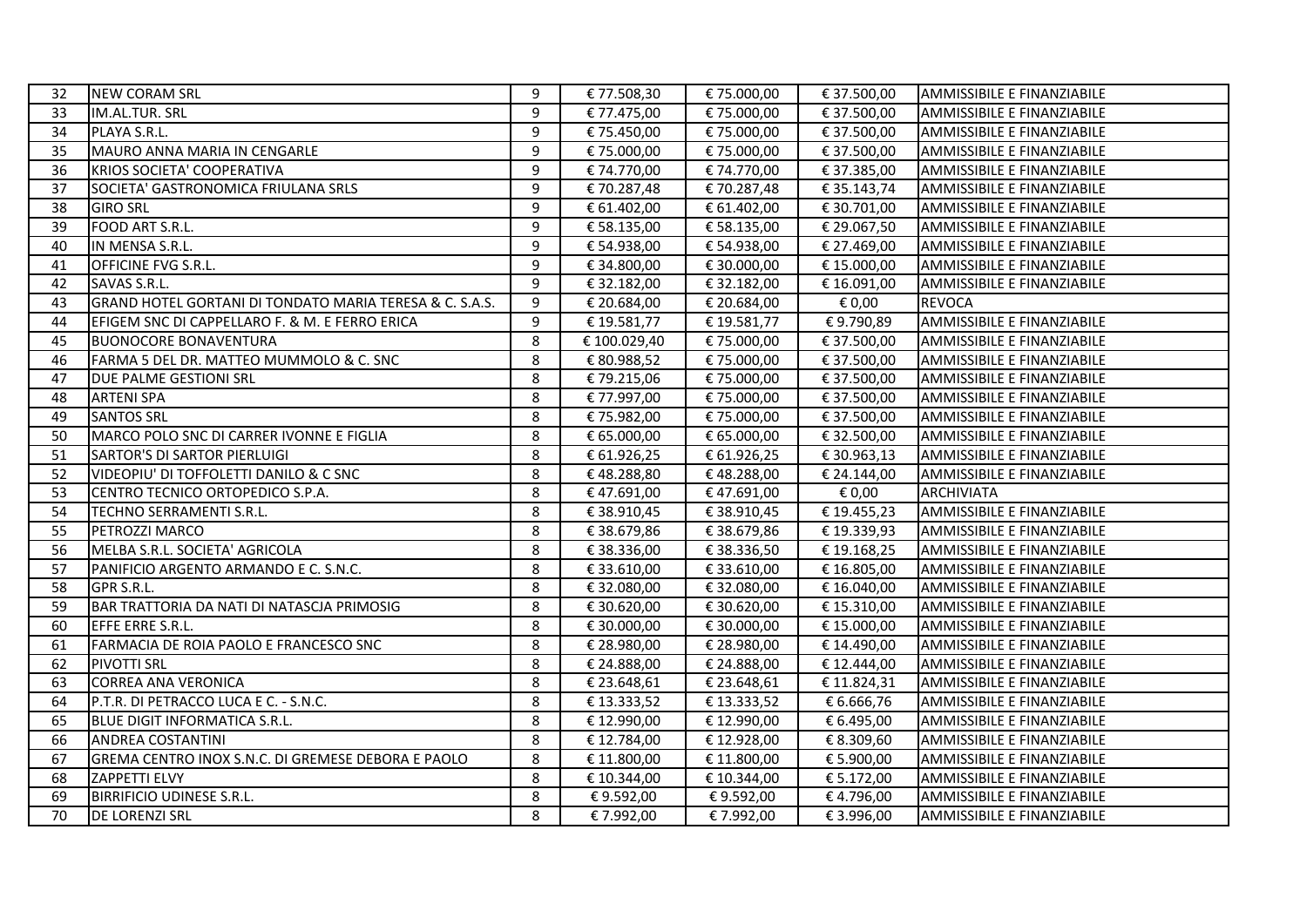| 71  | PASTICCERIA TIEZZA S.N.C. DI TIEZZA GIOVANNI & C.    | 8              | €7.505,52    | €7.505,52   | € 3.752,76  | AMMISSIBILE E FINANZIABILE        |
|-----|------------------------------------------------------|----------------|--------------|-------------|-------------|-----------------------------------|
| 72  | STAR S.A.S. DI GABRIELLA CUDICIO E C.                | 8              | €7.084,85    | €7.084,85   | € 3.542,43  | AMMISSIBILE E FINANZIABILE        |
| 73  | ANTICA FARMACIA MADONNA DELLA SALUTE SNC             | 8              | € 6.472,50   | € 6.472,50  | € 3.236,25  | AMMISSIBILE E FINANZIABILE        |
| 74  | <b>GUSTO E TRADIZIONI DI ZOMPICCHIATTI NATALINA</b>  | 8              | € 6.235,00   | € 6.235,00  | € 0,00      | <b>REVOCA</b>                     |
| 75  | TABACCHERIA ALLE GRAZIE DI ZENONI MARIA MARGHERITA   | 8              | € 5.850,00   | € 5.850,00  | € 3.802,50  | AMMISSIBILE E FINANZIABILE        |
| 76  | SETAV S.R.L.                                         | 8              | € 5.038,85   | € 5.038,85  | € 2.519,43  | AMMISSIBILE E FINANZIABILE        |
| 77  | <b>EULALIA</b>                                       | 8              | € 3.318,19   | € 3.318,19  | € 2.156,82  | AMMISSIBILE E FINANZIABILE        |
| 78  | MENDUNI DAVIDE                                       | 8              | € 2.980,00   | € 2.980,00  | € 1.937,00  | AMMISSIBILE E FINANZIABILE        |
| 79  | <b>MAURO ALESSIO</b>                                 | 8              | €1.760,86    | €1.760,86   | € 1.144,56  | AMMISSIBILE E FINANZIABILE        |
| 80  | CENTRO COMMERCIALE DISCOUNT SPA                      | $\overline{7}$ | €161.987,27  | € 75.000,00 | € 37.500,00 | AMMISSIBILE E FINANZIABILE        |
| 81  | <b>ANBEA SRL</b>                                     | $\overline{7}$ | € 158.640,30 | € 75.000,00 | € 37.500,00 | AMMISSIBILE E FINANZIABILE        |
| 82  | L.SATO ITALIA S.R.L.                                 | $\overline{7}$ | € 113.262,00 | € 75.000,00 | € 37.500,00 | AMMISSIBILE E FINANZIABILE        |
| 83  | FRITTOMISTO SAS DI ITRI LUCA & C.                    | $\overline{7}$ | € 104.234,00 | € 75.000,00 | € 37.500,00 | AMMISSIBILE E FINANZIABILE        |
| 84  | <b>BAR ALLO STADIO DI FERAGOTTO FRANCESCA</b>        | $\overline{7}$ | €93.482,85   | € 75.000,00 | € 37.500,00 | AMMISSIBILE E FINANZIABILE        |
| 85  | <b>A.&amp; A. SRL</b>                                | $\overline{7}$ | € 75.960,17  | € 75.000,00 | € 37.500,00 | AMMISSIBILE E FINANZIABILE        |
| 86  | SEDIARREDA S.R.L.                                    | $\overline{7}$ | € 75.180,79  | € 30.000,00 | € 15.000,00 | AMMISSIBILE E FINANZIABILE        |
| 87  | NORDEST SERVIZI S.R.L.                               | $\overline{7}$ | € 75.013,00  | € 75.000,00 | € 37.500,00 | AMMISSIBILE E FINANZIABILE        |
| 88  | <b>FARMACIA DEL SOLE SNC</b>                         | $\overline{7}$ | € 75.000,00  | € 75.000,00 | € 37.500,00 | AMMISSIBILE E FINANZIABILE        |
| 89  | AL POZZO SRL                                         | $\overline{7}$ | € 74.000,00  | € 74.000,00 | € 37.000,00 | AMMISSIBILE E FINANZIABILE        |
| 90  | IRON SAS DI D'ANGELO MARIA & C.                      | $\overline{7}$ | €71.058,80   | €71.058,80  | € 35.529,40 | AMMISSIBILE E FINANZIABILE        |
| 91  | MICHELOTTI S.A.S. DI MICHELOTTI FABRIZIO & C.        | $\overline{7}$ | € 69.403,07  | € 69.403,07 | € 0,00      | AMMISSIBILE E FINANZIABILE        |
| 92  | <b>BLASUTIG BARBARA</b>                              | $\overline{7}$ | € 65.290,00  | € 65.290,00 | € 32.645,00 | AMMISSIBILE E FINANZIABILE        |
| 93  | <b>CUMINI TRE SRL</b>                                | $\overline{7}$ | € 62.750,00  | € 62.750,00 | € 31.375,00 | AMMISSIBILE E FINANZIABILE        |
| 94  | REVOLUTION SAS DI MANFREDONIA IVANO & C.             | $\overline{7}$ | € 38.981,00  | € 38.981,00 | € 19.490,50 | AMMISSIBILE E FINANZIABILE        |
| 95  | INTEGRAL S.R.L.                                      | $\overline{7}$ | € 36.000,00  | € 36.000,00 | € 18.000,00 | AMMISSIBILE E FINANZIABILE        |
| 96  | MANGIAEBEVI SAS DI DANIELA CAMELLINI                 | $\overline{7}$ | € 35.211,07  | € 35.211,07 | € 17.605,54 | <b>AMMISSIBILE E FINANZIABILE</b> |
| 97  | <b>BAR CENTRALE DI TURCO ROSSANA</b>                 | $\overline{7}$ | € 33.975,90  | € 33.975,90 | € 16.987,95 | AMMISSIBILE E FINANZIABILE        |
| 98  | TASSAN-ZANIN GIOVANNI & C. S.A.S.                    | $\overline{7}$ | € 32.570,00  | € 32.570,00 | € 16.285,00 | AMMISSIBILE E FINANZIABILE        |
| 99  | <b>VIDONI LUIGINA</b>                                | $\overline{7}$ | € 32.135,00  | € 30.000,00 | € 0,00      | <b>ARCHIVIATA</b>                 |
| 100 | <b>DNL SRL</b>                                       | $\overline{7}$ | € 31.780,00  | € 31.780,00 | € 15.890,00 | AMMISSIBILE E FINANZIABILE        |
| 101 | OSTERIA ALLE RISORGIVE DI DE TINA ODILLA & C. S.N.C. | $\overline{7}$ | € 31.319,43  | € 31.319,43 | € 15.659,71 | <b>AMMISSIBILE E FINANZIABILE</b> |
| 102 | <b>ORTOBAR S.R.L.</b>                                | $\overline{7}$ | € 30.000,00  | € 30.000,00 | € 15.000,00 | AMMISSIBILE E FINANZIABILE        |
| 103 | MOBILI ILAR SRL                                      | $\overline{7}$ | € 30.000,00  | € 30.000,00 | € 15.000,00 | AMMISSIBILE E FINANZIABILE        |
| 104 | NON SOLO FLAIR DI DI GIUSTO STEFANO                  | $\overline{7}$ | € 28.149,00  | € 28.149,00 | € 14.074,50 | AMMISSIBILE E FINANZIABILE        |
| 105 | <b>HDDS VISION SRL</b>                               | $\overline{7}$ | € 28.025,00  | € 28.025,00 | € 14.012,50 | AMMISSIBILE E FINANZIABILE        |
| 106 | <b>SANTINI NICOLA</b>                                | $\overline{7}$ | € 28.000,00  | € 28.000,00 | € 14.000,00 | AMMISSIBILE E FINANZIABILE        |
| 107 | <b>PRATICAMENTE SAS</b>                              | $\overline{7}$ | € 27.888,40  | € 27.888,40 | € 0,00      | <b>ARCHIVIATA</b>                 |
| 108 | <b>ENOTECA DAWIT DI PLAZZOTTA BENVENUTA</b>          | $\overline{7}$ | € 27.495,32  | € 27.495,32 | € 13.747,66 | AMMISSIBILE E FINANZIABILE        |
| 109 | V. T. S. VACUUM TECNOLOGY SOLUTIONS SRL              | $\overline{7}$ | € 26.000,00  | € 26.000,00 | € 13.000,00 | AMMISSIBILE E FINANZIABILE        |
|     |                                                      |                |              |             |             |                                   |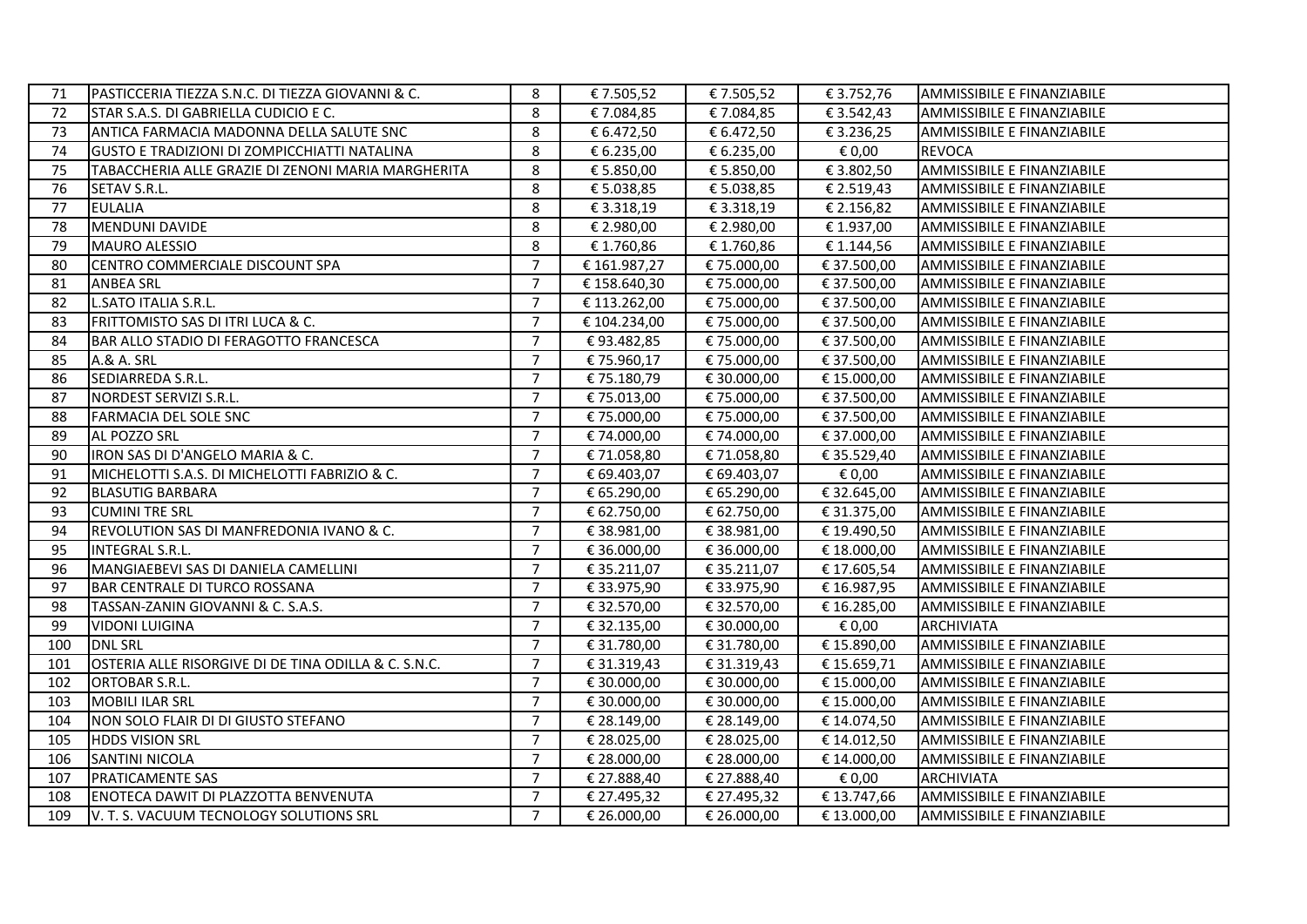| 110 | ANTICA CASADA S.R.L.                                | $\overline{7}$ | € 25.666,15  | € 25.666,15 | € 12.833,08 | AMMISSIBILE E FINANZIABILE        |
|-----|-----------------------------------------------------|----------------|--------------|-------------|-------------|-----------------------------------|
| 111 | <b>FOSCHIA MONICA</b>                               | $\overline{7}$ | € 24.678,14  | € 24.678,14 | € 12.339,07 | <b>AMMISSIBILE E FINANZIABILE</b> |
| 112 | <b>CORSO COLORI SRL</b>                             | $\overline{7}$ | € 23.000,00  | € 23.000,00 | € 11.500,00 | <b>AMMISSIBILE E FINANZIABILE</b> |
| 113 | <b>BALDINI MASSIMO</b>                              | $\overline{7}$ | € 22.738,60  | € 20.203,60 | € 10.101,80 | <b>AMMISSIBILE E FINANZIABILE</b> |
| 114 | <b>ASTRO SRL</b>                                    | $\overline{7}$ | € 22.575,00  | € 22.575,00 | € 11.287,50 | AMMISSIBILE E FINANZIABILE        |
| 115 | REPONSE S.A.S. DI ALBERTO PRATURLON & C.            | $\overline{7}$ | € 20.000,00  | € 20.000,00 | € 0,00      | <b>ARCHIVIATA</b>                 |
| 116 | PILA S.R.L.                                         | $\overline{7}$ | € 19.500,00  | € 19.500,00 | €9.750,00   | AMMISSIBILE E FINANZIABILE        |
| 117 | <b>SUMMER NOVA SRL</b>                              | $\overline{7}$ | € 19.093,00  | € 19.093,00 | € 0,00      | <b>ARCHIVIATA</b>                 |
| 118 | MA.IN.CART SRL                                      | $\overline{7}$ | € 18.485,00  | € 18.485,00 | €9.242,50   | AMMISSIBILE E FINANZIABILE        |
| 119 | PIAZZA FRIULI SRL                                   | $\overline{7}$ | € 17.878,90  | € 17.878,90 | € 0,00      | <b>ARCHIVIATA</b>                 |
| 120 | SPECOGNA SAS DI SPECOGNA M & C                      | $\overline{7}$ | € 11.855,00  | € 11.855,00 | € 5.927,50  | AMMISSIBILE E FINANZIABILE        |
| 121 | <b>NEGRI PATRIZIA</b>                               | $\overline{7}$ | € 11.489,00  | € 11.489,00 | € 5.744,50  | AMMISSIBILE E FINANZIABILE        |
| 122 | CREAA S.N.C. DI ELENA TAMMARO E FEDERICA MANAIGO    | $\overline{7}$ | €11.282,28   | €11.282,28  | € 5.641,14  | AMMISSIBILE E FINANZIABILE        |
| 123 | <b>FOX SRL</b>                                      | $\overline{7}$ | € 10.600,00  | € 10.600,00 | € 5.300,00  | AMMISSIBILE E FINANZIABILE        |
| 124 | PANIFICIO CHIALINA DI PECOL ROBERTO                 | $\overline{7}$ | € 10.000,00  | € 10.000,00 | € 5.000,00  | AMMISSIBILE E FINANZIABILE        |
| 125 | COMBUSTIBILI ZORZETTIG SMC                          | $\overline{7}$ | €9.995,52    | €9.995,52   | €4.997,76   | AMMISSIBILE E FINANZIABILE        |
| 126 | HATTIVA LAB SOC. COOP. SOCIALE ONLUS                | $\overline{7}$ | €9.665,98    | €9.665,98   | €4.832,99   | AMMISSIBILE E FINANZIABILE        |
| 127 | KEEP POINT - SOCIETA' COOPERATIVA                   | $\overline{7}$ | €9.437,99    | €9.437,99   | €4.718,99   | AMMISSIBILE E FINANZIABILE        |
| 128 | ANIMA DEL GUSTO S.N.C. DI NICHOLAS ZAMPA & C.       | $\overline{7}$ | € 9.414,00   | €9.414,00   | € 4.707,00  | AMMISSIBILE E FINANZIABILE        |
| 129 | RASO S.R.L.S.                                       | $\overline{7}$ | €9.329,12    | €9.329,12   | € 0,00      | <b>ARCHIVIATA</b>                 |
| 130 | OMNIADOC S.P.A.                                     | $\overline{7}$ | € 8.400,00   | € 8.400,00  | € 2.360,00  | AMMISSIBILE E FINANZIABILE        |
| 131 | <b>DEL PIN MAURO</b>                                | $\overline{7}$ | €4.200,00    | €4.200,00   | € 2.100,00  | AMMISSIBILE E FINANZIABILE        |
| 132 | <b>GASPARI MARCO</b>                                | $\overline{7}$ | € 3.205,00   | € 3.205,00  | € 1.602,50  | AMMISSIBILE E FINANZIABILE        |
| 133 | 4LG S.R.L.                                          | 6              | € 312.901,12 | € 75.000,00 | € 37.500,00 | AMMISSIBILE E FINANZIABILE        |
| 134 | <b>BELVEDERE PINETA S.R.L.</b>                      | 6              | € 112.595,55 | € 75.000,00 | € 37.500,00 | AMMISSIBILE E FINANZIABILE        |
| 135 | POLO 626 S.R.L.                                     | 6              | € 100.920,00 | € 75.000,00 | € 37.500,00 | AMMISSIBILE E FINANZIABILE        |
| 136 | FRASCA DA GIANNI DI CICUTTINI NICOLA                | 6              | €95.365,00   | € 75.000,00 | € 37.500,00 | AMMISSIBILE E FINANZIABILE        |
| 137 | <b>AHMODO SNC</b>                                   | 6              | €91.760,00   | € 75.000,00 | € 37.500,00 | <b>AMMISSIBILE E FINANZIABILE</b> |
| 138 | CORAM IMPRESE S.R.L.                                | 6              | € 87.758,28  | € 75.000,00 | € 37.500,00 | AMMISSIBILE E FINANZIABILE        |
| 139 | TRATTORIA DA VANDA SNC DI COMISSO ELENA & C.        | 6              | € 84.229,12  | € 75.000,00 | € 0,00      | <b>ARCHIVIATA</b>                 |
| 140 | <b>MAPI SRLS</b>                                    | 6              | € 80.987,00  | € 75.000,00 | € 37.500,00 | AMMISSIBILE E FINANZIABILE        |
| 141 | <b>MARBOOKS SRL</b>                                 | 6              | € 79.633,00  | € 75.000,00 | € 37.500,00 | AMMISSIBILE E FINANZIABILE        |
| 142 | BREDA-ARTICOLI TECNICI DI BREDA ALBERTO & C. S.A.S. | 6              | € 75.995,20  | € 75.000,00 | € 37.500,00 | AMMISSIBILE E FINANZIABILE        |
| 143 | <b>CLEMAC DI CLEMENTEI MICHELE</b>                  | 6              | € 75.000,00  | € 75.000,00 | € 37.500,00 | AMMISSIBILE E FINANZIABILE        |
| 144 | COMMERCIALE NORD DIESEL S.R.L.                      | 6              | €73.986,00   | €73.986,00  | € 36.993,00 | AMMISSIBILE E FINANZIABILE        |
| 145 | SOLAR ENERGY GROUP S.P.A.                           | 6              | € 73.077,00  | € 73.077,00 | € 36.538,50 | AMMISSIBILE E FINANZIABILE        |
| 146 | TESSILPRIMA DI MILAN PATRIZIA & FLAVIO SNC          | 6              | € 69.856,00  | € 69.856,00 | € 0,00      | <b>ARCHIVIATA</b>                 |
| 147 | ACAMPORA LUIGI & C. S.N.C.                          | 6              | € 62.780,00  | € 62.780,00 | € 31.390,00 | AMMISSIBILE E FINANZIABILE        |
| 148 | CPUNIT S.R.L.                                       | 6              | € 62.179,28  | € 62.179,28 | € 0,00      | <b>ARCHIVIATA</b>                 |
|     |                                                     |                |              |             |             |                                   |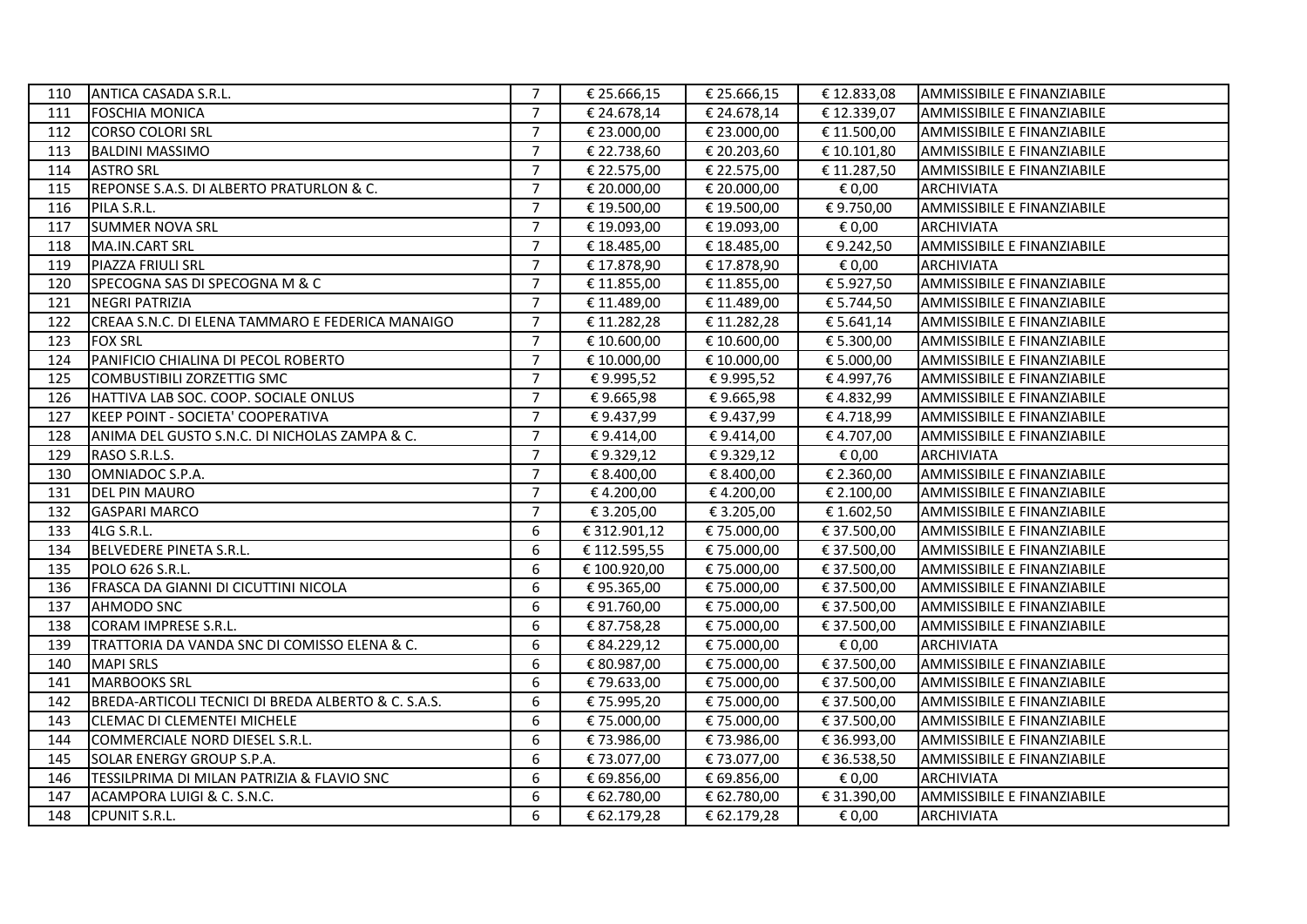| 149 | CM INIZIATIVE IMMOBILIARI DI ROSSO SABRINA            | 6 | € 59.626,65 | € 59.626,65 | € 29.813,33 | AMMISSIBILE E FINANZIABILE              |
|-----|-------------------------------------------------------|---|-------------|-------------|-------------|-----------------------------------------|
| 150 | ELMEC DI ZUIANI GIULIA                                | 6 | € 56.030,00 | € 56.030,00 | € 28.015,00 | AMMISSIBILE E FINANZIABILE              |
| 151 | FRIULMARKET DI BERTUZZI ELVIA & C. SNC                | 6 | € 54.910,00 | € 54.910,00 | € 27.455,00 | AMMISSIBILE E FINANZIABILE              |
| 152 | MACELLERIA FUMAGALLI DI FUMAGALLI C. & C. S.A.S.      | 6 | €49.200,00  | €49.200,00  | € 24.600,00 | AMMISSIBILE E FINANZIABILE              |
| 153 | <b>CHINESPORT SPA</b>                                 | 6 | €47.691,00  | €47.691,00  | € 23.845,50 | AMMISSIBILE E FINANZIABILE              |
| 154 | AL CENTRO DI MELISSA ALBA                             | 6 | €46.405,00  | €46.405,00  | € 23.202,50 | AMMISSIBILE E FINANZIABILE              |
| 155 | MIRI SOCIETA' A RESPONSABILITA' LIMITATA SEMPLIFICATA | 6 | €42.210,88  | €42.210,88  | € 21.105,44 | AMMISSIBILE E FINANZIABILE              |
| 156 | <b>CRESPI SRL</b>                                     | 6 | € 38.500,00 | € 38.500,00 | € 19.250,00 | AMMISSIBILE E FINANZIABILE              |
| 157 | <b>ADAMI MICHELA</b>                                  | 6 | € 37.950,00 | € 37.950,00 | € 0,00      | <b>ARCHIVIATA</b>                       |
| 158 | STERN S.A.S. DI ZECCHINI FEDERICO & C.                | 6 | € 37.041,50 | € 37.041,50 | € 18.520,75 | AMMISSIBILE E FINANZIABILE              |
| 159 | <b>MARIUSSI GUERRINO</b>                              | 6 | € 33.583,00 | € 33.583,00 | € 16.791,50 | AMMISSIBILE E FINANZIABILE              |
| 160 | <b>GENESIS S.R.L.</b>                                 | 6 | € 33.162,00 | € 33.162,00 | € 16.581,00 | AMMISSIBILE E FINANZIABILE              |
| 161 | GIOANNA DI ANDRIOLA GIOVANNI & C. SNC                 | 6 | € 28.889,52 | € 28.889,52 | € 14.444,76 | AMMISSIBILE E FINANZIABILE              |
| 162 | <b>FARMACIA ZAPPETTI SNC</b>                          | 6 | € 28.110,30 | € 28.110,30 | € 14.055,15 | AMMISSIBILE E FINANZIABILE              |
| 163 | CENTRO RICAMBI DUE S.R.L.                             | 6 | € 26.781,76 | € 25.000,00 | € 12.500,00 | AMMISSIBILE E PARZIALMENTE FINANZIABILE |
| 164 | <b>BELFRUTTA SRL</b>                                  | 6 | € 24.470,00 | € 24.470,00 | € 12.235,00 | NON FINANZIABILE PER ESAURIMENTO FONDI  |
| 165 | IRIDE IMPIANTI SNC DI STABILE ELBI & C.               | 6 | € 23.512,00 | € 23.512,00 | € 11.756,00 | NON FINANZIABILE PER ESAURIMENTO FONDI  |
| 166 | MITTELCAR 2 S.R.L.                                    | 6 | € 20.740,00 | € 20.740,00 | € 10.370,00 | NON FINANZIABILE PER ESAURIMENTO FONDI  |
| 167 | MARIUSSI S.R.L.                                       | 6 | € 20.673,00 | € 20.673,00 | € 10.336,50 | NON FINANZIABILE PER ESAURIMENTO FONDI  |
| 168 | LI.TUR. DI PASSALACQUA ALDO & C. SAS                  | 6 | € 19.750,40 | € 19.750,40 | €9.875,20   | NON FINANZIABILE PER ESAURIMENTO FONDI  |
| 169 | MOVEST S.P.A.                                         | 6 | € 18.350,00 | € 18.350,00 | € 9.175,00  | NON FINANZIABILE PER ESAURIMENTO FONDI  |
| 170 | <b>VIRTU' SRL</b>                                     | 6 | € 18.069,20 | € 18.069,20 | €9.034,60   | NON FINANZIABILE PER ESAURIMENTO FONDI  |
| 171 | I.C.E. - S.R.L.                                       | 6 | € 17.560,00 | €17.560,00  | € 8.780,00  | NON FINANZIABILE PER ESAURIMENTO FONDI  |
| 172 | AUTO METANO UDINE DI ROSSO CRISTIAN & C. SAS          | 6 | € 17.200,00 | € 17.200,00 | € 8.600,00  | NON FINANZIABILE PER ESAURIMENTO FONDI  |
| 173 | FARMACIA PERSOLJA DOTT. ADRIANO                       | 6 | € 16.657,51 | €16.687,51  | € 8.343,76  | NON FINANZIABILE PER ESAURIMENTO FONDI  |
| 174 | <b>NAUTICA CICUTTIN SRL</b>                           | 6 | €15.763,28  | €15.763,28  | €7.881,64   | NON FINANZIABILE PER ESAURIMENTO FONDI  |
| 175 | JETRENT S.R.L.                                        | 6 | € 13.040,00 | € 13.040,00 | € 6.520,00  | NON FINANZIABILE PER ESAURIMENTO FONDI  |
| 176 | AL CENTRO PMD DI PITTIONI BEATRICE                    | 6 | € 12.949,00 | € 12.949,00 | € 6.474,50  | NON FINANZIABILE PER ESAURIMENTO FONDI  |
| 177 | SI! DI TAVIAN LUCA & C. SAS                           | 6 | € 12.672,26 | €12.672,26  | € 6.336,13  | NON FINANZIABILE PER ESAURIMENTO FONDI  |
| 178 | <b>CONCORDIA S.R.L.</b>                               | 6 | € 12.590,00 | € 12.590,00 | € 6.295,00  | NON FINANZIABILE PER ESAURIMENTO FONDI  |
| 179 | ITO & MARTI SNC DI CHIAPPO FEDERICO & IURI MARTINA    | 6 | € 11.640,00 | € 11.640,00 | € 5.820,00  | NON FINANZIABILE PER ESAURIMENTO FONDI  |
| 180 | FARMACIA PASCOLINI S.A.S. DEL DR. FRANCESCO PASCOLINI | 6 | € 11.400,00 | € 11.400,00 | € 5.700,00  | NON FINANZIABILE PER ESAURIMENTO FONDI  |
| 181 | GIOIELLERIA MANSUTTI DI MANSUTTI ITALO & C. S.N.C.    | 6 | € 11.266,00 | € 11.266,00 | € 5.633,00  | NON FINANZIABILE PER ESAURIMENTO FONDI  |
| 182 | <b>CRISTESCU RENE ROXANA</b>                          | 6 | € 11.200,00 | € 11.200,00 | € 5.600,00  | NON FINANZIABILE PER ESAURIMENTO FONDI  |
| 183 | <b>BRIANTE VITTORIO SAS</b>                           | 6 | € 11.200,00 | € 11.200,00 | € 1.275,00  | NON FINANZIABILE PER ESAURIMENTO FONDI  |
| 184 | OLD STYLE DI ZOCCARATO ORNELLA & C. S.N.C.            | 6 | € 10.656,00 | € 10.656,00 | € 5.328,00  | NON FINANZIABILE PER ESAURIMENTO FONDI  |
| 185 | STRILLO S.A.S. DI LIBERALE MARA & C.                  | 6 | €9.494,00   | €9.494,00   | €4.747,00   | NON FINANZIABILE PER ESAURIMENTO FONDI  |
| 186 | R.E.P. DI RONUTTI RENATO E C. SNC                     | 6 | €9.240,00   | €9.240,00   | €4.620,00   | NON FINANZIABILE PER ESAURIMENTO FONDI  |
| 187 | DI.S.EL. S.R.L.                                       | 6 | € 9.100,00  | €9.100,00   | €4.550,00   | NON FINANZIABILE PER ESAURIMENTO FONDI  |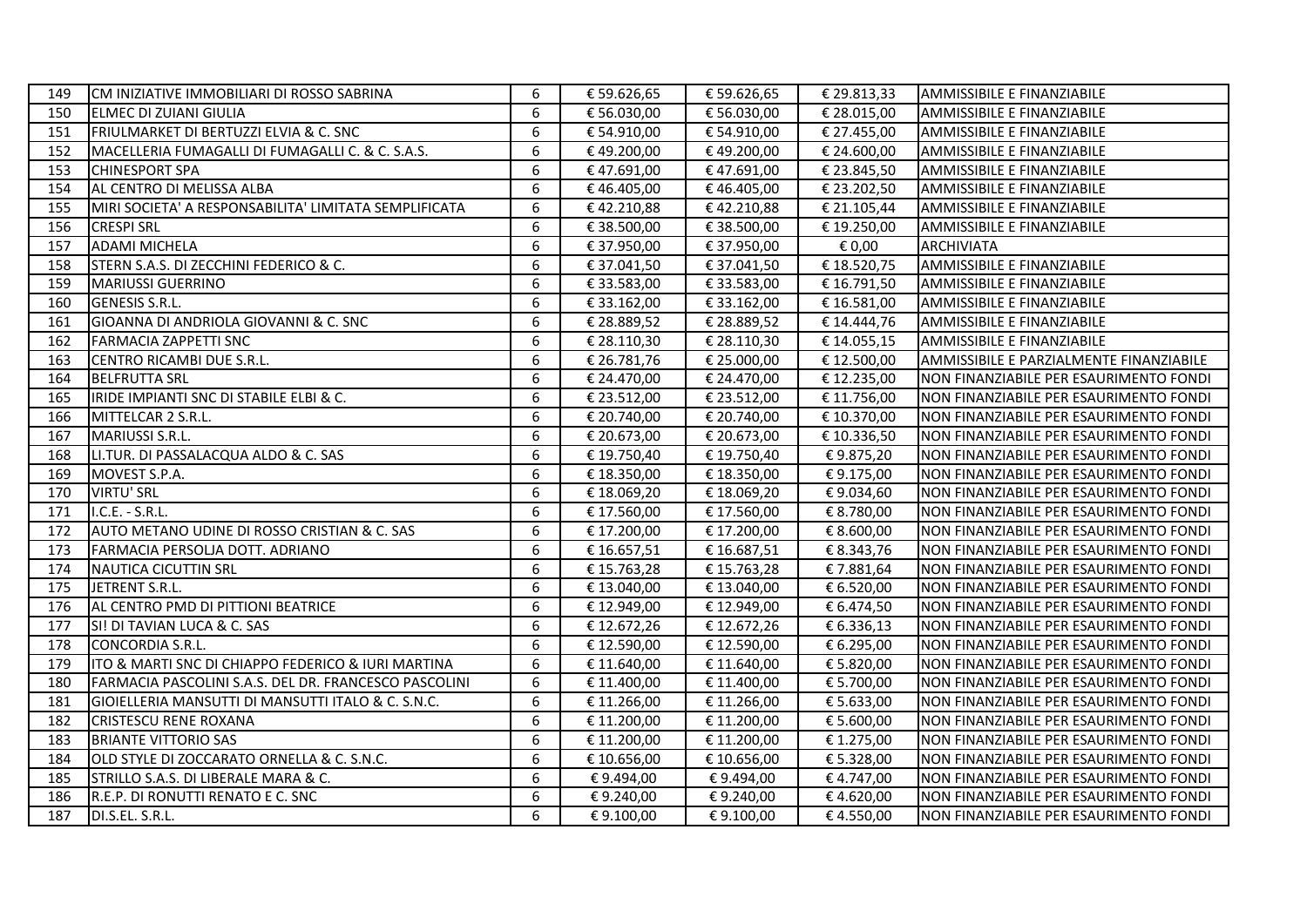| 188 | <b>BRUNETTA EZIO</b>                                        | 6 | € 8.676,00   | € 8.676,00  | €4.338,00   | NON FINANZIABILE PER ESAURIMENTO FONDI |
|-----|-------------------------------------------------------------|---|--------------|-------------|-------------|----------------------------------------|
| 189 | <b>OGNISTIL SRL</b>                                         | 6 | € 8.568,00   | € 8.568,00  | €4.284,00   | NON FINANZIABILE PER ESAURIMENTO FONDI |
| 190 | LE FUNI S.R.L.                                              | 6 | € 8.443,00   | € 8.443,00  | €4.221,50   | NON FINANZIABILE PER ESAURIMENTO FONDI |
| 191 | ER.CA. - DI ANESE ERMINIO E CARLUCCIO S.N.C.                | 6 | € 7.230,00   | € 7.230,00  | € 3.615,00  | NON FINANZIABILE PER ESAURIMENTO FONDI |
| 192 | FARMACIA SANTA MARIA S.N.C.                                 | 6 | € 6.966,48   | € 6.966,48  | € 3.483,24  | NON FINANZIABILE PER ESAURIMENTO FONDI |
| 193 | ALBERGO GARDEL S.A.S. DI GARDEL G.B. & C                    | 6 | € 6.795,40   | € 6.795,40  | € 3.397,70  | NON FINANZIABILE PER ESAURIMENTO FONDI |
| 194 | <b>CAMPER COMPANY SNC</b>                                   | 6 | € 6.460,00   | € 6.460,00  | € 3.230,00  | NON FINANZIABILE PER ESAURIMENTO FONDI |
| 195 | OIL SERVICE SRL                                             | 6 | € 6.350,00   | € 6.350,00  | € 3.175,00  | NON FINANZIABILE PER ESAURIMENTO FONDI |
| 196 | HARRY'S HOTEL DI DELLA PIETRA STELLA                        | 6 | € 6.250,00   | € 6.250,00  | € 3.125,00  | NON FINANZIABILE PER ESAURIMENTO FONDI |
| 197 | CIESSE MARKET DI COGOI SONIA                                | 6 | € 5.410,00   | € 5.410,00  | € 2.705,00  | NON FINANZIABILE PER ESAURIMENTO FONDI |
| 198 | LORENZO OTTOGALLI DI CLAUDIO OTTOGALLI & C. SAS             | 6 | € 5.353,42   | € 5.353,42  | € 2.676,71  | NON FINANZIABILE PER ESAURIMENTO FONDI |
| 199 | LA BUTEGHE DA COPERATIVE DI MAURO UNFER                     | 6 | € 5.162,55   | € 5.162,55  | € 2.581,28  | NON FINANZIABILE PER ESAURIMENTO FONDI |
| 200 | <b>BERTONI LINA</b>                                         | 6 | € 5.155,00   | € 5.155,00  | € 2.577,50  | NON FINANZIABILE PER ESAURIMENTO FONDI |
|     |                                                             |   |              |             |             |                                        |
| 201 | BAR PASTICCERIA SORARU' DI SEPULCRI MICHELA                 | 6 | € 5.122,00   | € 5.122,00  | € 2.561,00  | NON FINANZIABILE PER ESAURIMENTO FONDI |
|     |                                                             |   |              |             |             | AMMISSIBILE E FINANZIABILE SCORRIMENTO |
| 202 | CATTELAN MAURIZIO                                           | 6 | € 3.667,75   | € 3.667,75  | € 2.384,04  | <b>GENERI DI MONOPOLIO</b>             |
| 203 | AUDIO MAX DI MASOTTI MASSIMO                                | 5 | € 137.251,00 | €75.000,00  | € 37.500,00 | NON FINANZIABILE PER ESAURIMENTO FONDI |
| 204 | PASTICCERIA GALIMBERTI S.R.L.                               | 5 | €96.000,00   | € 75.000,00 | € 37.500,00 | NON FINANZIABILE PER ESAURIMENTO FONDI |
| 205 | A.S.T. S.R.L.                                               | 5 | €94.562,09   | € 75.000,00 | € 37.500,00 | NON FINANZIABILE PER ESAURIMENTO FONDI |
| 206 | <b>SCHIFF MASSIMO</b>                                       | 5 | €93.391,00   | € 75.000,00 | € 37.500,00 | NON FINANZIABILE PER ESAURIMENTO FONDI |
| 207 | OTTICA EPIS PAOLO SRL                                       | 5 | € 90.250,00  | € 75.000,00 | € 37.500,00 | NON FINANZIABILE PER ESAURIMENTO FONDI |
| 208 | FEDRIGO LIVIO & C. S.N.C.                                   | 5 | € 87.492,03  | € 75.000,00 | € 37.500,00 | NON FINANZIABILE PER ESAURIMENTO FONDI |
| 209 | ADRIATICA DI GLEREAN A E SARFO' A. & C. SNC                 | 5 | € 87.160,00  | € 75.000,00 | € 37.500,00 | NON FINANZIABILE PER ESAURIMENTO FONDI |
| 210 | <b>FRIULI CORAM S.R.L.</b>                                  | 5 | € 85.000,00  | € 75.000,00 | € 37.500,00 | NON FINANZIABILE PER ESAURIMENTO FONDI |
| 211 | PANIFICIO PASTICCERIA IOB DI IOB IVAN E C. S.A.S.           | 5 | € 84.480,00  | € 75.000,00 | € 37.500,00 | NON FINANZIABILE PER ESAURIMENTO FONDI |
| 212 | <b>FARMACIA MARINI</b>                                      | 5 | € 83.000,00  | € 75.000,00 | € 37.500,00 | NON FINANZIABILE PER ESAURIMENTO FONDI |
| 213 | PANIFICIO PASTICCERIA ALSIDO DI ALSIDO GIORDANO & C. S.A.S. | 5 | € 82.775,20  | € 75.000,00 | € 0,00      | NON FINANZIABILE PER ESAURIMENTO FONDI |
| 214 | <b>TF ENGINEERING AND SERVICE SRL</b>                       | 5 | € 80.570,00  | € 75.000,00 | € 37.500,00 | NON FINANZIABILE PER ESAURIMENTO FONDI |
| 215 | <b>BUZZI CECILIA</b>                                        | 5 | € 79.060,00  | € 75.000,00 | € 37.500,00 | NON FINANZIABILE PER ESAURIMENTO FONDI |
| 216 | C.D.A. DI CATTELAN SRL                                      | 5 | €78.603,00   | € 75.000,00 | € 37.500,00 | NON FINANZIABILE PER ESAURIMENTO FONDI |
| 217 | AQUAETEK S.R.L.                                             | 5 | € 77.040,00  | € 75.000,00 | € 37.500,00 | NON FINANZIABILE PER ESAURIMENTO FONDI |
| 218 | HOTEL AMBASSADOR S.N.C. DEI F.LLI MORETTI & C.              | 5 | € 76.301,85  | € 75.000,00 | € 37.500,00 | NON FINANZIABILE PER ESAURIMENTO FONDI |
| 219 | BAR DA QUINTO DI DEL PINO GIACOMINO & C. S.N.C.             | 5 | € 75.000,00  | € 75.000,00 | € 37.500,00 | NON FINANZIABILE PER ESAURIMENTO FONDI |
| 220 | <b>HELVETIA SRL</b>                                         | 5 | €74.196,34   | €74.196,34  | € 37.098,17 | NON FINANZIABILE PER ESAURIMENTO FONDI |
| 221 | <b>BOTTI ALBERTO</b>                                        | 5 | € 74.003,00  | € 74.003,00 | € 37.001,50 | NON FINANZIABILE PER ESAURIMENTO FONDI |
| 222 | NARDUZZI NICOLA                                             | 5 | € 73.235,00  | € 73.235,00 | € 36.617,50 | NON FINANZIABILE PER ESAURIMENTO FONDI |
| 223 | OSTARIE DI SANTINE DI PIVIDORI AUGUSTO                      | 5 | €72.543,14   | € 72.543,14 | € 36.271,57 | NON FINANZIABILE PER ESAURIMENTO FONDI |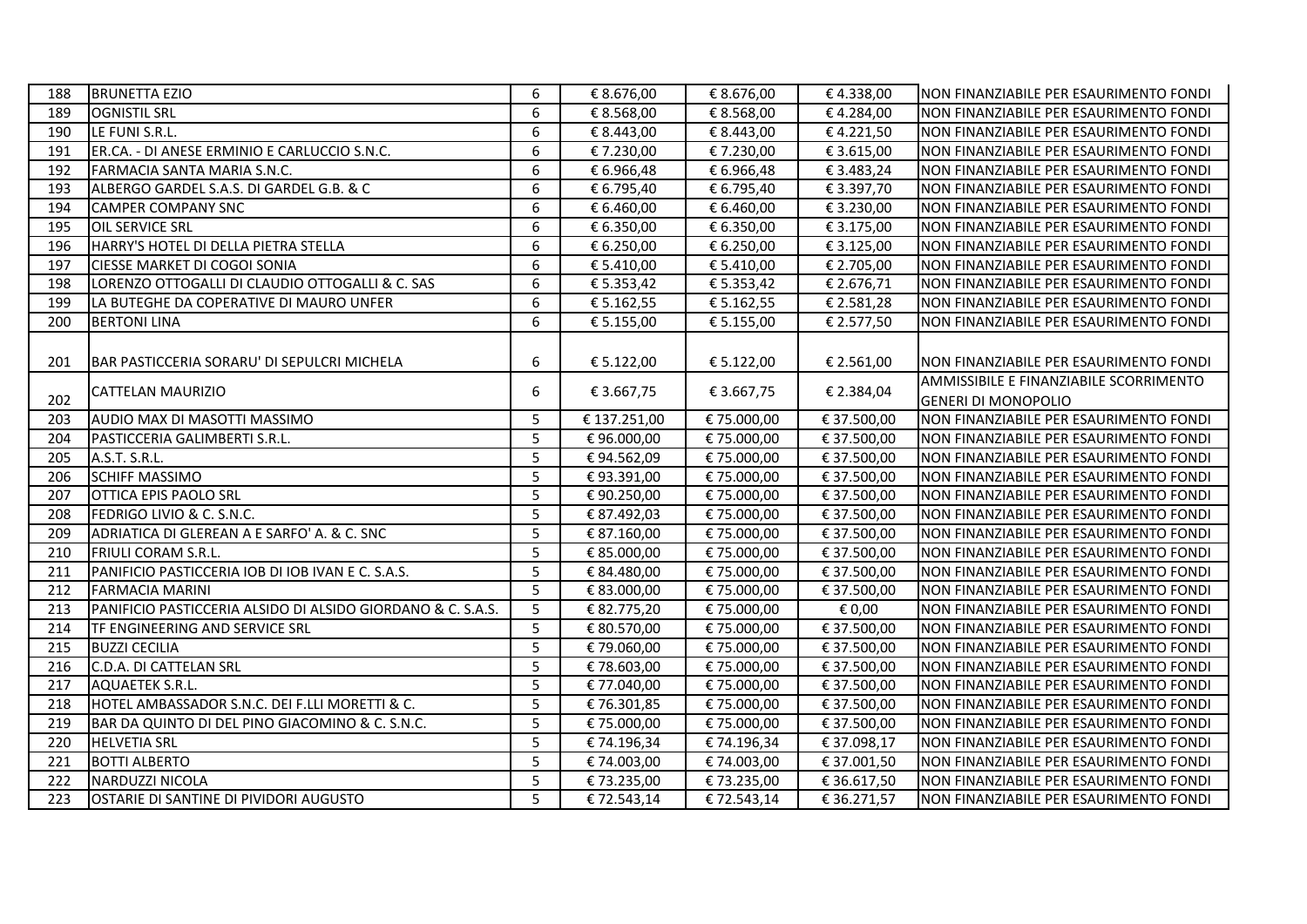| 224 | <b>PITTINI MARCO</b>                                       | 5 | € 69.990,00 | € 69.990,00 | € 34.995,00 | NON FINANZIABILE PER ESAURIMENTO FONDI |
|-----|------------------------------------------------------------|---|-------------|-------------|-------------|----------------------------------------|
|     |                                                            |   |             |             |             | AMMISSIBILE E FINANZIABILE SCORRIMENTO |
| 225 | IL PUNTODINELLO DI MARIA SCHNEIDER                         | 5 | € 69.900,00 | € 69.900,00 | € 37.500,00 | <b>GENERI DI MONOPOLIO</b>             |
| 226 | FARACI DAVIDE DOMENICO                                     | 5 | € 67.227,00 | € 67.227,00 | € 33.613,50 | NON FINANZIABILE PER ESAURIMENTO FONDI |
| 227 | <b>BLASIGH SUPERMERCATI SNC</b>                            | 5 | € 66.868,50 | € 66.868,50 | € 33.434,25 | NON FINANZIABILE PER ESAURIMENTO FONDI |
| 228 | CENTRO SPESA QUADRIFOGLIO SAS                              | 5 | € 65.716,60 | € 65.806,60 | € 32.903,30 | NON FINANZIABILE PER ESAURIMENTO FONDI |
| 229 | CACCAVALE FRANCA                                           | 5 | € 65.692,00 | € 65.692,00 | € 32.846,00 | NON FINANZIABILE PER ESAURIMENTO FONDI |
| 230 | DRI ANDREA & C. SNC                                        | 5 | € 64.695,00 | € 64.695,00 | € 32.347,50 | NON FINANZIABILE PER ESAURIMENTO FONDI |
| 231 | <b>FAX DANCE GROUP S.R.L.</b>                              | 5 | € 63.569,00 | € 63.569,00 | € 31.784,50 | NON FINANZIABILE PER ESAURIMENTO FONDI |
| 232 | ALIMENTARI BELFIO DI TONINO ANTONIETTA                     | 5 | € 62.858,29 | € 62.858,29 | € 31.429,15 | NON FINANZIABILE PER ESAURIMENTO FONDI |
| 233 | CARACAS - S.A.S. DI ZAMBON PAOLA & C.                      | 5 | € 61.464,63 | € 61.464,63 | € 30.732,32 | NON FINANZIABILE PER ESAURIMENTO FONDI |
| 234 | N & B SOCIETA' A RESPONSABILITA' LIMITATA SEMPLIFICATA SRL | 5 | € 57.718,11 | € 57.718,11 | € 28.859,06 | NON FINANZIABILE PER ESAURIMENTO FONDI |
| 235 | AL BENVENUTO DI TONDO RENZO E C. S.A.S.                    | 5 | € 53.015,00 | € 53.015,00 | € 26.507,50 | NON FINANZIABILE PER ESAURIMENTO FONDI |
| 236 | F.A.EDI.S. - FRIULANA APPALTI EDILI STRADALI - S.R.L.      | 5 | € 53.000,00 | € 53.000,00 | € 26.500,00 | NON FINANZIABILE PER ESAURIMENTO FONDI |
| 237 | CAFE' JACOPO LINUSSIO 1691 DI VENIER ARIELLA               | 5 | € 52.150,00 | € 52.150,00 | € 26.075,00 | NON FINANZIABILE PER ESAURIMENTO FONDI |
| 238 | OFFICINE DEL SORRISO S.N.C.                                | 5 | € 52.097,00 | € 52.097,00 | € 26.048,50 | NON FINANZIABILE PER ESAURIMENTO FONDI |
| 239 | <b>ALFAMED SRL</b>                                         | 5 | € 51.920,00 | € 51.920,00 | € 25.960,00 | NON FINANZIABILE PER ESAURIMENTO FONDI |
| 240 | ZANINI GIUSEPPE & C. SNC                                   | 5 | € 51.384,00 | € 51.384,00 | € 25.692,00 | NON FINANZIABILE PER ESAURIMENTO FONDI |
| 241 | ALBERGO CENTRALE DI DE MONTE PAOLO                         | 5 | € 51.160,25 | € 51.160,25 | € 25.580,13 | NON FINANZIABILE PER ESAURIMENTO FONDI |
| 242 | CAFFE' OLIMPICO S.N.C. DI HILOHI SIMONA & C.               | 5 | €49.250,00  | €49.250,00  | € 24.625,00 | NON FINANZIABILE PER ESAURIMENTO FONDI |
| 243 | TRATTORIA AL LIRON DI NUCERA MARTINA                       | 5 | €48.802,26  | €48.802,26  | € 24.401,13 | NON FINANZIABILE PER ESAURIMENTO FONDI |
| 244 | B&B GROUP S.N.C. DI BLASIGH DANIEL E C.                    | 5 | €48.091,00  | €48.091,00  | € 24.045,50 | NON FINANZIABILE PER ESAURIMENTO FONDI |
| 245 | PIN-UP SERVICE SNC DI DURANTI GENNI E GIORGI ELENA         | 5 | €47.600,60  | €47.600,60  | € 23.800,30 | NON FINANZIABILE PER ESAURIMENTO FONDI |
| 246 | AL SORELI S.N.C. DI DURANTE DAMIANO E BARBIERO VILLI       | 5 | €46.694,00  | €46.694,00  | € 23.347,00 | NON FINANZIABILE PER ESAURIMENTO FONDI |
| 247 | PRONTOAUTO S.P.A.                                          | 5 | €46.486,00  | €46.486,00  | € 23.243,00 | NON FINANZIABILE PER ESAURIMENTO FONDI |
| 248 | MAURIGH FLAVIO & C. SAS                                    | 5 | €46.161,25  | €46.161,25  | € 23.080,63 | NON FINANZIABILE PER ESAURIMENTO FONDI |
| 249 | OSTERIA E LOCANDA AL CAPPELLO S.R.L.                       | 5 | €44.587,00  | €44.587,00  | € 22.293,50 | NON FINANZIABILE PER ESAURIMENTO FONDI |
| 250 | DI BENEDETTO S.A.S. DI FRANCO DI BENEDETTO & C.            | 5 | €44.075,00  | €44.075,00  | € 22.037,50 | NON FINANZIABILE PER ESAURIMENTO FONDI |
| 251 | COMMERCIALE BATTEL S.N.C. DI BATTEL BRUNO, GIANNI E PAOLA  | 5 | €43.233,52  | € 30.000,00 | € 15.000,00 | NON FINANZIABILE PER ESAURIMENTO FONDI |
| 252 | <b>ORMA SNC DI BRN SRL</b>                                 | 5 | €42.104,75  | €42.104,75  | € 21.052,38 | NON FINANZIABILE PER ESAURIMENTO FONDI |
| 253 | <b>I</b> PAGNUTTI LUCIA                                    | 5 | € 39.600,00 | € 39.600,00 | € 19.800,00 | NON FINANZIABILE PER ESAURIMENTO FONDI |
| 254 | <b>TELLINI SRL</b>                                         | 5 | € 39.121,00 | € 30.000,00 | € 15.000,00 | NON FINANZIABILE PER ESAURIMENTO FONDI |
| 255 | <b>DEMIAN AURICA</b>                                       | 5 | € 36.079,00 | € 36.079,00 | € 18.039,50 | NON FINANZIABILE PER ESAURIMENTO FONDI |
| 256 | <b>PROFUMERIA ZANON S.R.L.</b>                             | 5 | € 35.514,40 | € 35.514,40 | € 17.757,20 | NON FINANZIABILE PER ESAURIMENTO FONDI |
| 257 | BAR AGLI ALPINI DI PIACQUADIO LUCA                         | 5 | € 35.000,00 | € 35.000,00 | € 17.500,00 | NON FINANZIABILE PER ESAURIMENTO FONDI |
| 258 | <b>ORTHOPED S.R.L.</b>                                     | 5 | € 34.097,98 | € 34.097,98 | € 17.048,99 | NON FINANZIABILE PER ESAURIMENTO FONDI |
| 259 | LLOYD ASSICURA S.R.L.                                      | 5 | € 34.090,83 | € 34.090,83 | € 17.045,42 | NON FINANZIABILE PER ESAURIMENTO FONDI |
| 260 | PARAPHARMA DI PASSON E CODISPOTI SNC                       | 5 | € 32.830,00 | € 30.000,00 | € 15.000,00 | NON FINANZIABILE PER ESAURIMENTO FONDI |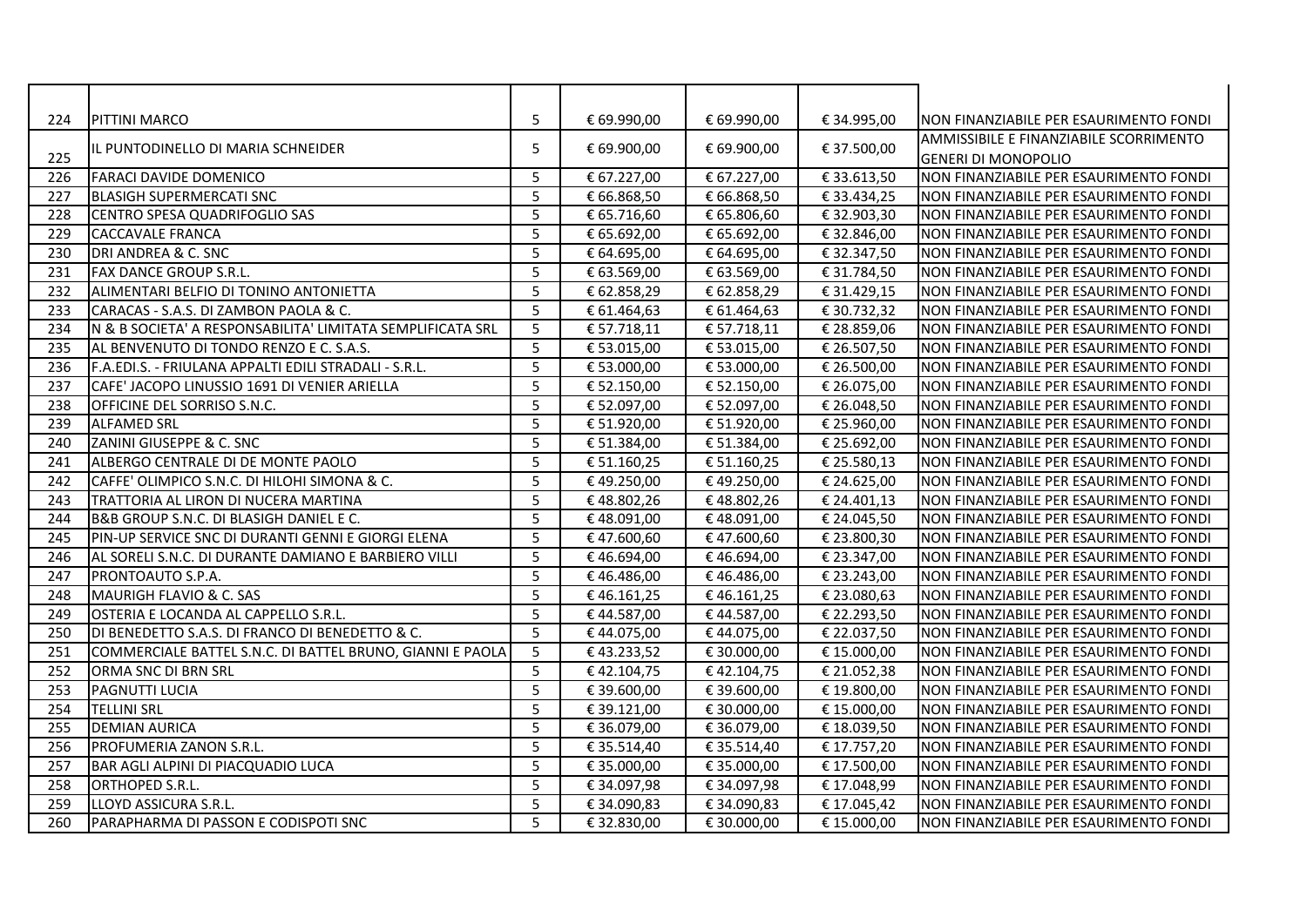| 261 | <b>INSTUDIO SRL</b>                      | 5 | € 32.188,00 | € 30.000,00 | € 15.000,00 | NON FINANZIABILE PER ESAURIMENTO FONDI |
|-----|------------------------------------------|---|-------------|-------------|-------------|----------------------------------------|
| 262 | TOMMASI & TOMMASI SRL                    | 5 | € 32.091,05 | €32.091,05  | € 16.045,53 | NON FINANZIABILE PER ESAURIMENTO FONDI |
| 263 | PAULIN S.A.S. DI GIORGIO CATTARUZZA E C. | 5 | € 31.822,23 | €31.822,23  | € 15.911,12 | NON FINANZIABILE PER ESAURIMENTO FONDI |
| 264 | <b>EUROMOBILI S.R.L</b>                  | 5 | € 30.905,00 | € 30.000,00 | € 15.000,00 | NON FINANZIABILE PER ESAURIMENTO FONDI |
| 265 | E.C.S. SRL                               | 5 | € 30.880,00 | € 30.000,00 | € 15.000,00 | NON FINANZIABILE PER ESAURIMENTO FONDI |
| 266 | MAC SYSTEM SRL                           | 5 | € 30.000,00 | € 30.000,00 | € 15.000,00 | NON FINANZIABILE PER ESAURIMENTO FONDI |
| 267 | <b>B&amp;FSRL</b>                        | 5 | € 30.000,00 | € 30.000,00 | € 15.000,00 | NON FINANZIABILE PER ESAURIMENTO FONDI |
| 268 | <b>IPINK SRL</b>                         | 5 | € 29.900,00 | € 29.900,00 | € 14.950,00 | NON FINANZIABILE PER ESAURIMENTO FONDI |
| 269 | <b>CUMINI CASA SRL</b>                   | 5 | € 29.400,00 | € 29.400,00 | € 14.700,00 | NON FINANZIABILE PER ESAURIMENTO FONDI |
| 270 | VEGNADUZZO PAOLA                         | 5 | € 28.965,18 | € 28.965,18 | € 14.482,59 | NON FINANZIABILE PER ESAURIMENTO FONDI |
| 271 | HOTEL RISTORANTE CRISTALLO S.R.L.        | 5 | € 28.883,05 | € 28.883,05 | € 14.441,53 | NON FINANZIABILE PER ESAURIMENTO FONDI |
| 272 | <b>TECNAUTO SRL</b>                      | 5 | € 28.800,00 | € 28.800,00 | € 14.400,00 | NON FINANZIABILE PER ESAURIMENTO FONDI |
| 273 | <b>ZULIANI IDEAL DOMUS SRL</b>           | 5 | € 28.435,89 | € 28.435,89 | € 14.217,95 | NON FINANZIABILE PER ESAURIMENTO FONDI |
| 274 | <b>MARTINELLI SRL</b>                    | 5 | € 28.390,00 | € 28.390,00 | € 14.195,00 | NON FINANZIABILE PER ESAURIMENTO FONDI |
| 275 | MOLINARO MANUFATTI SRL                   | 5 | € 28.000,00 | € 28.000,00 | € 14.000,00 | NON FINANZIABILE PER ESAURIMENTO FONDI |
| 276 | EDEN PARK DI PITTINI RENATO E C. SNC     | 5 | € 27.000,00 | € 27.000,00 | € 13.500,00 | NON FINANZIABILE PER ESAURIMENTO FONDI |
| 277 | <b>BROVEDANI ANDREA</b>                  | 5 | € 27.000,00 | € 27.000,00 | € 13.500,00 | NON FINANZIABILE PER ESAURIMENTO FONDI |
| 278 | ALDIGIU' SRL                             | 5 | € 26.370,00 | € 26.370,00 | € 13.185,00 | NON FINANZIABILE PER ESAURIMENTO FONDI |
| 279 | NUOVO CAFFE' COMMERCIO DI HUA XIAOJUN    | 5 | € 25.380,00 | € 25.380,00 | € 12.690,00 | NON FINANZIABILE PER ESAURIMENTO FONDI |
| 280 | <b>BIDPREMIUM SRL</b>                    | 5 | € 25.091,88 | € 25.091,88 | € 12.545,94 | NON FINANZIABILE PER ESAURIMENTO FONDI |
| 281 | LA TAVERNETTA DI MAIERON GABRIELLA       | 5 | € 24.779,90 | € 24.779,90 | € 12.389,95 | NON FINANZIABILE PER ESAURIMENTO FONDI |
| 282 | <b>I</b> IETRI ITALO                     | 5 | € 24.649,00 | € 24.649,00 | € 12.324,50 | NON FINANZIABILE PER ESAURIMENTO FONDI |
| 283 | <b>CASELLI GROUP SPA</b>                 | 5 | € 24.300,00 | € 24.300,00 | € 12.150,00 | NON FINANZIABILE PER ESAURIMENTO FONDI |
| 284 | <b>VIDONI DENIS</b>                      | 5 | € 23.721,00 | € 23.721,00 | € 11.860,50 | NON FINANZIABILE PER ESAURIMENTO FONDI |
| 285 | PIUBELLO S.A.S. DI MASSIMO PIUBELLO & C. | 5 | € 23.387,00 | € 23.387,00 | € 11.693,50 | NON FINANZIABILE PER ESAURIMENTO FONDI |
| 286 | PARCO AGRO-ALIMENTARE DI SAN DANIELE     | 5 | € 22.438,58 | € 22.438,58 | € 11.219,29 | NON FINANZIABILE PER ESAURIMENTO FONDI |
| 287 | NOVO BAR DI BUDAI FEDERICO               | 5 | € 22.400,00 | € 22.400,00 | € 11.200,00 | NON FINANZIABILE PER ESAURIMENTO FONDI |
| 288 | NOSELLI OSCAR                            | 5 | € 22.353,30 | € 22.353,30 | € 11.176,65 | NON FINANZIABILE PER ESAURIMENTO FONDI |
| 289 | <b>ITAL-CAP SRL</b>                      | 5 | € 22.300,00 | € 22.300,00 | € 11.150,00 | NON FINANZIABILE PER ESAURIMENTO FONDI |
| 290 | <b>GIOSPORT DI SPORTELLI GIOVANNI</b>    | 5 | € 21.940,00 | € 21.940,00 | € 10.970,00 | NON FINANZIABILE PER ESAURIMENTO FONDI |
| 291 | TURLO DI TURELLO ROBERTO & C. S.A.S.     | 5 | € 21.525,14 | € 21.525,14 | € 10.762,57 | NON FINANZIABILE PER ESAURIMENTO FONDI |
| 292 | SGRAZZUTTI LUCA E STEFANO & C. S.N.C.    | 5 | € 21.411,00 | € 21.411,00 | € 10.705,50 | NON FINANZIABILE PER ESAURIMENTO FONDI |
| 293 | <b>CRIO TECHNOLOGY SRL</b>               | 5 | € 21.262,69 | € 21.262,69 | € 10.631,35 | NON FINANZIABILE PER ESAURIMENTO FONDI |
| 294 | MEM S.R.L.                               | 5 | € 21.164,00 | € 21.164,00 | € 10.582,00 | NON FINANZIABILE PER ESAURIMENTO FONDI |
| 295 | <b>ABACO VIAGGI SRL</b>                  | 5 | € 20.700,00 | € 20.700,00 | € 10.350,00 | NON FINANZIABILE PER ESAURIMENTO FONDI |
| 296 | <b>CORRADIN GLORIA</b>                   | 5 | € 20.591,07 | € 20.591,07 | € 10.295,54 | NON FINANZIABILE PER ESAURIMENTO FONDI |
| 297 | HOTEL RISTORANTE RENZO VALBRUNA S.R.L.   | 5 | € 20.140,00 | € 20.140,00 | € 10.070,00 | NON FINANZIABILE PER ESAURIMENTO FONDI |
| 298 | INGROSS SERVICE DI MONACO SERGIO         | 5 | € 19.800,00 | € 19.800,00 | €9.900,00   | NON FINANZIABILE PER ESAURIMENTO FONDI |
| 299 | <b>CICLI GRANZON DI GRANZON LINO</b>     | 5 | € 19.600,00 | € 19.600,00 | €9.800,00   | NON FINANZIABILE PER ESAURIMENTO FONDI |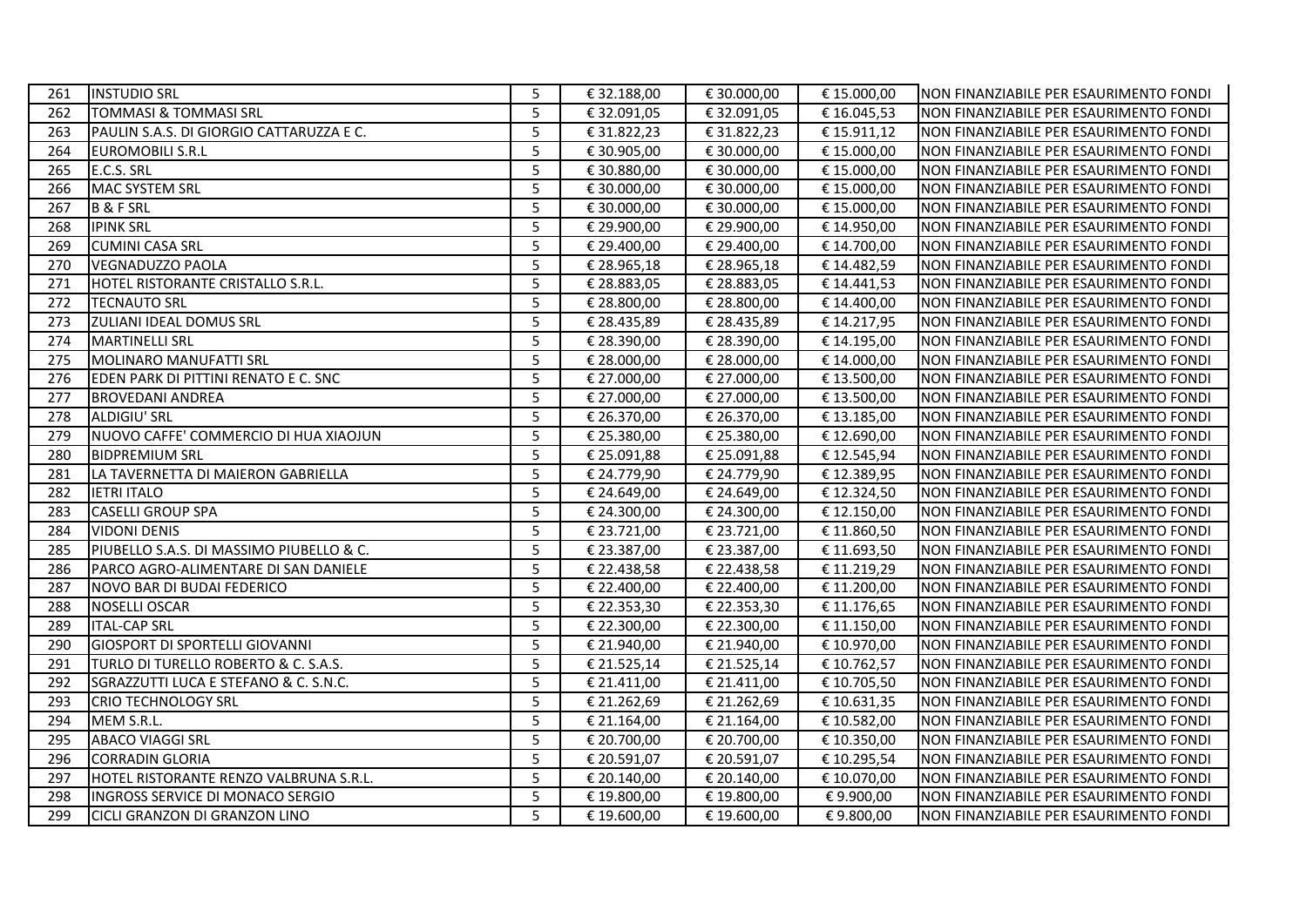| 300 | <b>BON ALESSANDRO</b>                                | 5 | € 19.206,11 | € 19.206,11 | €9.603,06  | NON FINANZIABILE PER ESAURIMENTO FONDI  |
|-----|------------------------------------------------------|---|-------------|-------------|------------|-----------------------------------------|
| 301 | PASTICCERIA MOSAICO S.A.S. DI ZERBIN PIERO & C.      | 5 | € 19.147,32 | € 19.147,32 | €9.573,66  | NON FINANZIABILE PER ESAURIMENTO FONDI  |
| 302 | VOLO DI FIORI DI BORTOLOTTI FABRIZIO E MORAS MICHELA | 5 | € 18.732,87 | € 18.732,87 | €9.366,44  | INON FINANZIABILE PER ESAURIMENTO FONDI |
| 303 | UNOROSSO SNC DI QUERINI ROSSELLA E C.                | 5 | € 17.705,00 | € 17.705,00 | € 8.852,50 | NON FINANZIABILE PER ESAURIMENTO FONDI  |
| 304 | <b>BALLESTRIERO NEREO</b>                            | 5 | € 16.640,00 | € 16.640,00 | € 8.320,00 | NON FINANZIABILE PER ESAURIMENTO FONDI  |
| 305 | ZANCO CAROLINA                                       | 5 | €16.481,43  | €16.481,43  | € 8.240,72 | NON FINANZIABILE PER ESAURIMENTO FONDI  |
| 306 | FARMACIA FAVERSO S.A.S. DI MICHELE FAVERO & C.       | 5 | € 16.471,00 | € 16.471,00 | € 8.235,50 | NON FINANZIABILE PER ESAURIMENTO FONDI  |
| 307 | SILVIA NADALIN EVENTS & COMMUNICATION                | 5 | € 15.974,26 | € 15.974,26 | €7.987,13  | NON FINANZIABILE PER ESAURIMENTO FONDI  |
| 308 | <b>CIVIDALE DI CRISTANCIG GIULIO</b>                 | 5 | € 15.649,50 | €15.649,50  | €7.824,75  | NON FINANZIABILE PER ESAURIMENTO FONDI  |
| 309 | CASA DEL MOBILE S.N.C. DI NOTARFRANCESCO MAURO & C.  | 5 | €15.301,43  | €15.301,43  | €7.650,72  | NON FINANZIABILE PER ESAURIMENTO FONDI  |
| 310 | LA CLASIMA DI BUZZI ALESSANDRO                       | 5 | € 15.200,00 | € 15.200,00 | € 7.600,00 | NON FINANZIABILE PER ESAURIMENTO FONDI  |
| 311 | PREINDL & PAOLONI S.R.L.                             | 5 | € 14.210,58 | € 14.210,58 | €7.105,29  | NON FINANZIABILE PER ESAURIMENTO FONDI  |
| 312 | <b>VISTRA S.R.L.</b>                                 | 5 | € 14.121,00 | € 14.121,00 | €7.060,50  | NON FINANZIABILE PER ESAURIMENTO FONDI  |
| 313 | EUROCHIP TEAM SOLUTIONS SRLS                         | 5 | € 13.500,00 | € 13.500,00 | € 6.750,00 | NON FINANZIABILE PER ESAURIMENTO FONDI  |
| 314 | DA BALAN SNC DI MORETTI TIZIANA & C.                 | 5 | € 13.395,18 | €13.395,18  | € 6.697,59 | NON FINANZIABILE PER ESAURIMENTO FONDI  |
| 315 | <b>CASTELLARIN CRISTINA</b>                          | 5 | € 12.300,00 | € 12.300,00 | € 6.150,00 | NON FINANZIABILE PER ESAURIMENTO FONDI  |
| 316 | A MODO NOSTRO AMN DI FASANO SIMONA                   | 5 | €12.268,29  | €11.462,29  | € 5.731,15 | NON FINANZIABILE PER ESAURIMENTO FONDI  |
| 317 | <b>TRIANGOLO EXPORT SRL</b>                          | 5 | € 12.204,30 | € 12.204,30 | € 6.102,15 | NON FINANZIABILE PER ESAURIMENTO FONDI  |
| 318 | <b>FRIGIDARIUM DI ELENA KISELEVA</b>                 | 5 | € 11.700,00 | € 11.700,00 | € 5.850,00 | NON FINANZIABILE PER ESAURIMENTO FONDI  |
| 319 | YOUHEMP DI SIMONE SANTELIA                           | 5 | € 11.522,65 | € 11.522,65 | € 5.761,33 | NON FINANZIABILE PER ESAURIMENTO FONDI  |
| 320 | FAVOLA ANTICA DI SARGENTINI MICAELA                  | 5 | € 11.448,35 | € 11.448,35 | € 5.724,18 | NON FINANZIABILE PER ESAURIMENTO FONDI  |
| 321 | <b>ALBANO MARKET SNC</b>                             | 5 | € 11.180,00 | € 11.180,00 | € 5.590,00 | NON FINANZIABILE PER ESAURIMENTO FONDI  |
| 322 | <b>ZANINELLO STEFANO</b>                             | 5 | € 10.664,75 | € 10.664,75 | € 5.332,38 | NON FINANZIABILE PER ESAURIMENTO FONDI  |
| 323 | VENFRI S.R.L.                                        | 5 | € 10.500,00 | € 10.500,00 | € 5.250,00 | NON FINANZIABILE PER ESAURIMENTO FONDI  |
| 324 | MACELLERIA CONTESSI DI CONTESSI D. & C SAS           | 5 | €9.255,18   | €9.255,18   | €4.627,00  | NON FINANZIABILE PER ESAURIMENTO FONDI  |
| 325 | <b>MOBILSNAIDERO SRL</b>                             | 5 | €9.150,00   | €9.150,00   | €4.575,00  | NON FINANZIABILE PER ESAURIMENTO FONDI  |
| 326 | TRATTORIA AI FRATI DI ROSA PAOLINI                   | 5 | €9.000,00   | €9.000,00   | €4.500,00  | NON FINANZIABILE PER ESAURIMENTO FONDI  |
| 327 | LA SELLERIA VIAGGIANTE DI MARA AGOSTINO              | 5 | € 8.850,00  | € 8.850,00  | €4.425,00  | NON FINANZIABILE PER ESAURIMENTO FONDI  |
| 328 | OTTICA DI.MA. S.A.S. DI DONATA MANUELA               | 5 | € 8.835,00  | € 8.835,00  | €4.417,50  | NON FINANZIABILE PER ESAURIMENTO FONDI  |
| 329 | PIZZOFERRO RAFFAELE                                  | 5 | € 8.310,00  | € 8.310,00  | €4.155,00  | NON FINANZIABILE PER ESAURIMENTO FONDI  |
| 330 | CENTRO DOLCE FRIULI SRL                              | 5 | € 8.250,00  | € 8.250,00  | €4.125,00  | NON FINANZIABILE PER ESAURIMENTO FONDI  |
| 331 | <b>CHIARVESIO MATTIA</b>                             | 5 | € 7.937,00  | € 7.937,00  | € 3.968,50 | NON FINANZIABILE PER ESAURIMENTO FONDI  |
| 332 | MC DENTAL S.A.S. DI MIANI LUCA E C.                  | 5 | € 7.775,00  | € 7.775,00  | € 3.887,50 | NON FINANZIABILE PER ESAURIMENTO FONDI  |
| 333 | MURARO ORIETTA                                       | 5 | €7.730,86   | €7.730,86   | € 3.865,43 | NON FINANZIABILE PER ESAURIMENTO FONDI  |
| 334 | RED ON PRODUCTIONS SOCIETA' COOPERATIVA A R.L.       | 5 | €7.567,46   | €7.567,46   | € 3.783,73 | NON FINANZIABILE PER ESAURIMENTO FONDI  |
| 335 | BLR S.A.S. DI BOMBARDIER LAURA & C.                  | 5 | € 7.455,00  | €7.455,00   | € 3.727,50 | NON FINANZIABILE PER ESAURIMENTO FONDI  |
| 336 | <b>GAIA SERVICE SRL</b>                              | 5 | €7.250,00   | €7.250,00   | € 3.625,00 | NON FINANZIABILE PER ESAURIMENTO FONDI  |
| 337 | Z.N. SNC DI MONTENUOVO ATTILIO E C.                  | 5 | € 7.235,00  | €7.235,00   | € 3.617,50 | NON FINANZIABILE PER ESAURIMENTO FONDI  |
| 338 | CENTROVISTA DI FORMELLI VITTORIO                     | 5 | € 7.000,00  | € 7.000,00  | € 3.500,00 | NON FINANZIABILE PER ESAURIMENTO FONDI  |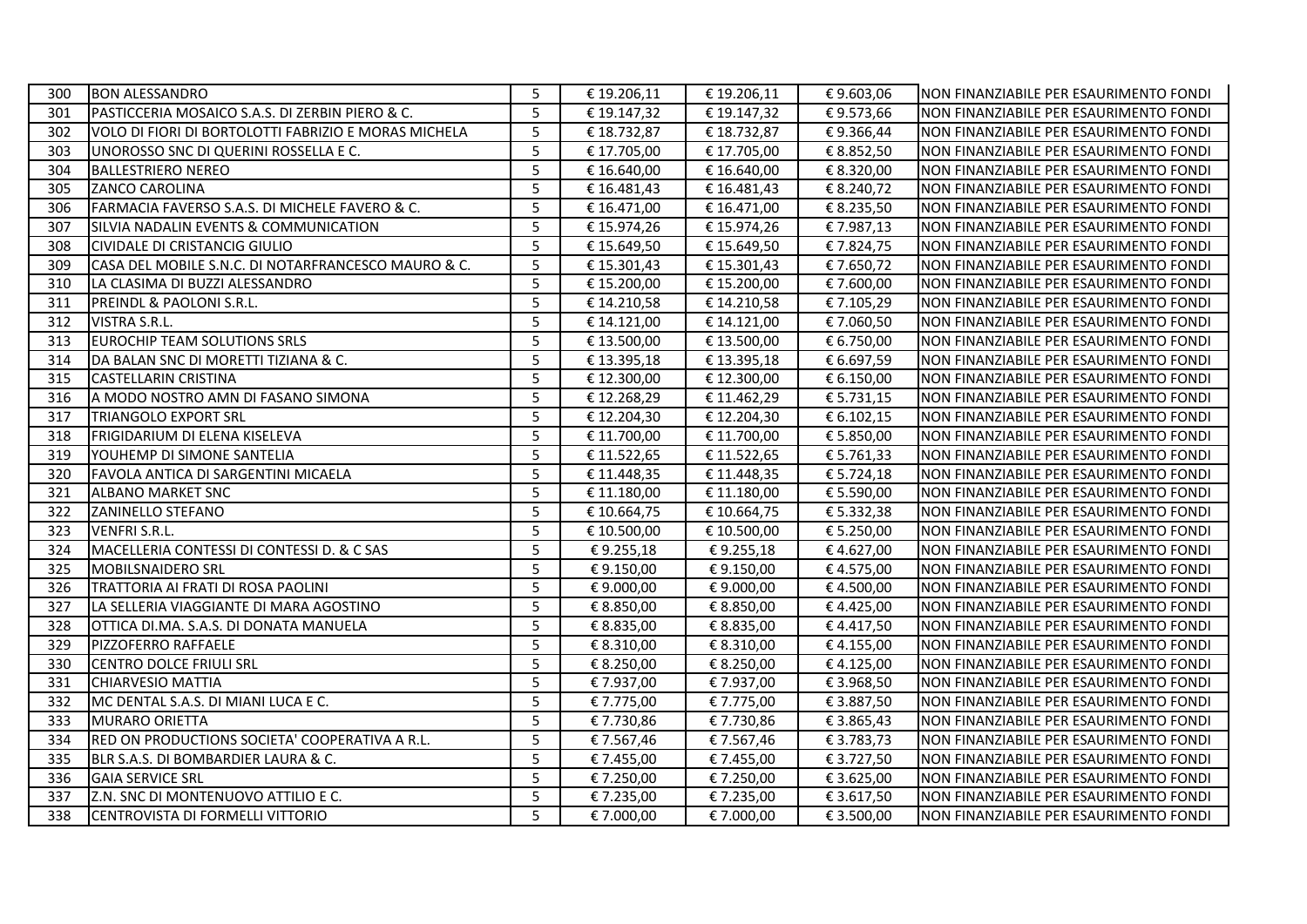| 339 | MACELLERIA DA LEONI DI ILIC SRDAN                           | 5              | € 6.799,00   | € 6.799,00  | € 3.399,50  | NON FINANZIABILE PER ESAURIMENTO FONDI |
|-----|-------------------------------------------------------------|----------------|--------------|-------------|-------------|----------------------------------------|
| 340 | IAL CAMARIN DI FORTE CINZIA BRUNA                           | 5              | € 6.690,00   | € 6.690,00  | € 3.345,00  | NON FINANZIABILE PER ESAURIMENTO FONDI |
| 341 | <b>ANZILUTTI FRANCESCA</b>                                  | 5              | € 6.483,00   | € 6.483,00  | € 3.241,50  | NON FINANZIABILE PER ESAURIMENTO FONDI |
| 342 | LUNA DI DI PAULI ANTONELLA E PELLEGRINI GIANNA S.N.C.       | 5              | € 6.478,00   | € 6.478,00  | € 3.239,00  | NON FINANZIABILE PER ESAURIMENTO FONDI |
| 343 | <b>DURI LUCA</b>                                            | 5              | € 6.386,34   | € 6.386,34  | € 3.193,17  | NON FINANZIABILE PER ESAURIMENTO FONDI |
| 344 | SEDIEITALIA DI GALLO BARBARA                                | 5              | € 6.000,00   | € 6.000,00  | € 3.000,00  | NON FINANZIABILE PER ESAURIMENTO FONDI |
| 345 | SPRECOMENO SAS DI PELLEGRIN CORINNA & C.                    | 5              | € 5.740,00   | € 5.740,00  | € 2.870,00  | NON FINANZIABILE PER ESAURIMENTO FONDI |
| 346 | TOSONI DAL 1968 S.A.S. DI TOSONI LAURA E TOSONI SONIA & C   | 5              | € 5.573,77   | € 5.573,77  | € 2.786,89  | NON FINANZIABILE PER ESAURIMENTO FONDI |
| 347 | POMIDORO SNC DI POGGIASPALLA MASSIMO & C.                   | 5              | € 5.395,17   | € 5.395,17  | € 2.697,59  | NON FINANZIABILE PER ESAURIMENTO FONDI |
| 348 | VELOX PIZZA S.A.S. DI TOSKA ARIAN & C.                      | 5              | € 5.386,98   | € 5.386,98  | € 2.693,49  | NON FINANZIABILE PER ESAURIMENTO FONDI |
| 349 | TRATTORIA MIRAMONTI DI VISCONTI LAURA                       | 5              | € 5.175,00   | € 5.175,00  | € 2.587,50  | NON FINANZIABILE PER ESAURIMENTO FONDI |
| 350 | MEROI DI MEROI LUCIO                                        | 5              | € 3.753,00   | € 3.753,00  | € 1.876,50  | NON FINANZIABILE PER ESAURIMENTO FONDI |
| 351 | <b>TESTA MICHELE</b>                                        | 5              | € 3.690,00   | € 3.690,00  | € 1.845,00  | NON FINANZIABILE PER ESAURIMENTO FONDI |
| 352 | HOTEL AL CIGNO S.N.C. DI MORETTI ELISABETTA & C.            | 4              | € 123.714,00 | €75.000,00  | € 37.500,00 | NON FINANZIABILE PER ESAURIMENTO FONDI |
| 353 | CORALLO S.A.S. DI PADOVAN FRANCESCO E C.                    | 4              | €106.386,32  | €75.000,00  | € 37.500,00 | NON FINANZIABILE PER ESAURIMENTO FONDI |
| 354 | <b>BLC UDINE SRL</b>                                        | 4              | € 102.756,90 | € 75.000,00 | € 37.500,00 | NON FINANZIABILE PER ESAURIMENTO FONDI |
| 355 | <b>TEKNO SPS SRL</b>                                        | 4              | €92.029,98   | € 75.000,00 | € 37.500,00 | NON FINANZIABILE PER ESAURIMENTO FONDI |
| 356 | ETNA DI SOSTERO ALESSANDRO, CINZIA E C. S.N.C.              | 4              | €77.338,39   | € 75.000,00 | € 37.500,00 | NON FINANZIABILE PER ESAURIMENTO FONDI |
| 357 | MONACO S.R.L.                                               | 4              | € 74.925,00  | €74.925,00  | € 37.462,50 | NON FINANZIABILE PER ESAURIMENTO FONDI |
| 358 | <b>BIN M.C. SRL</b>                                         | 4              | € 72.710,00  | €72.710,00  | € 36.355,00 | NON FINANZIABILE PER ESAURIMENTO FONDI |
| 359 | ALLE GRIGLIE S.R.L.                                         | 4              | € 72.405,90  | €72.405,90  | € 36.202,95 | NON FINANZIABILE PER ESAURIMENTO FONDI |
| 360 | <b>CHINESPORT SPA</b>                                       | 4              | € 69.115,00  | € 69.115,00 | € 34.557,50 | NON FINANZIABILE PER ESAURIMENTO FONDI |
| 361 | SA. BOR. S.A.S DI BORTOLUSSO LUCIANA & C.                   | 4              | € 63.614,00  | € 63.614,00 | € 31.807,00 | NON FINANZIABILE PER ESAURIMENTO FONDI |
| 362 | M. & B. S.R.L.                                              | 4              | € 55.508,61  | € 55.508,61 | € 27.754,31 | NON FINANZIABILE PER ESAURIMENTO FONDI |
| 363 | HOTEL RISTORANTE FORUM JULII S.A.S. DI D'ANGELO WALTER & C. | 4              | € 51.000,00  | € 51.000,00 | € 25.500,00 | NON FINANZIABILE PER ESAURIMENTO FONDI |
| 364 | <b>GALLOMOBILI SRL</b>                                      | 4              | €45.880,00   | €45.880,00  | € 22.940,00 | NON FINANZIABILE PER ESAURIMENTO FONDI |
| 365 | <b>BMF S.R.L.</b>                                           | 4              | €44.141,00   | €44.141,00  | € 22.070,50 | NON FINANZIABILE PER ESAURIMENTO FONDI |
| 366 | SOCIETA' SPORTIVA DILETTANTISTICA CORPO LIBERO S.R.L.       | 4              | €43.249,29   | € 43.249,29 | € 21.624,65 | NON FINANZIABILE PER ESAURIMENTO FONDI |
| 367 | INNOVA SOLUTIONS DI ZAITSEVA IRYNA & C. S.A.S.              | 4              | €40.520,87   | € 40.520,87 | € 20.260,44 | NON FINANZIABILE PER ESAURIMENTO FONDI |
| 368 | LA CEREALTECNICA M. E. DI M. L. & C. SNC                    | $\overline{4}$ | € 39.325,00  | € 39.325,00 | € 19.662,50 | NON FINANZIABILE PER ESAURIMENTO FONDI |
| 369 | ASSINOVA DI PRAVISANO ANDREA                                | 4              | € 38.155,00  | € 38.155,00 | € 19.077,50 | NON FINANZIABILE PER ESAURIMENTO FONDI |
| 370 | <b>DERMAINK STUDIO SRLS</b>                                 | 4              | € 35.200,00  | € 25.000,00 | € 12.500,00 | NON FINANZIABILE PER ESAURIMENTO FONDI |
| 371 | ACCOUNTING SERVICE SOC. COOP. SOCIALE                       | 4              | € 30.843,00  | € 30.843,00 | € 15.421,50 | NON FINANZIABILE PER ESAURIMENTO FONDI |
| 372 | <b>INGROSSO GEATTI SRL</b>                                  | 4              | € 29.235,00  | € 29.235,00 | € 14.617,50 | NON FINANZIABILE PER ESAURIMENTO FONDI |
| 373 | IBILE IMMOBILIARE S.N.C.                                    | 4              | € 27.901,87  | € 27.901,87 | € 13.950,94 | NON FINANZIABILE PER ESAURIMENTO FONDI |
| 374 | <b>HOTEL PRINCIPE S.R.L.</b>                                | 4              | € 25.200,00  | € 25.200,00 | € 12.600,00 | NON FINANZIABILE PER ESAURIMENTO FONDI |
| 375 | <b>LUSSARI SPORT SAS</b>                                    | 4              | € 22.339,31  | € 22.339,31 | € 11.169,66 | NON FINANZIABILE PER ESAURIMENTO FONDI |
| 376 | <b>DIGAS SRL</b>                                            | 4              | € 21.950,00  | € 21.950,00 | € 10.975,00 | NON FINANZIABILE PER ESAURIMENTO FONDI |
| 377 | ALBERGO FLORIDA S.N.C. DI NASSIVERA G. E M.                 | 4              | € 19.648,00  | € 19.648,00 | €9.824,00   | NON FINANZIABILE PER ESAURIMENTO FONDI |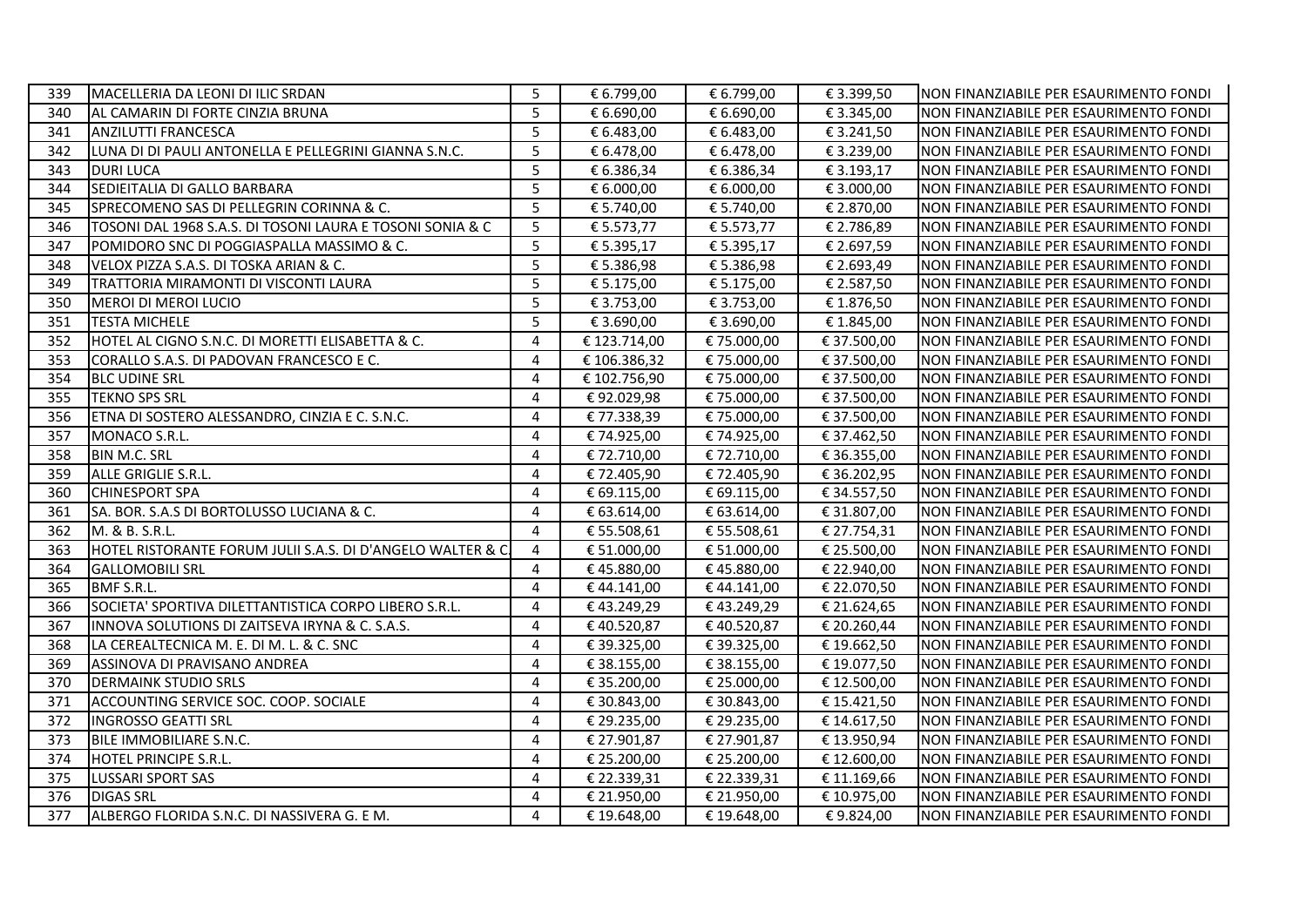| 378 | <b>KENNEDY SRL</b>                                           | 4              | € 19.033,00  | € 19.033,00 | €9.516,50   | NON FINANZIABILE PER ESAURIMENTO FONDI |
|-----|--------------------------------------------------------------|----------------|--------------|-------------|-------------|----------------------------------------|
| 379 | <b>GARDEN FRUT SRL</b>                                       | 4              | € 18.274,40  | € 18.274,40 | €9.137,20   | NON FINANZIABILE PER ESAURIMENTO FONDI |
| 380 | MODALUCE S.A.S. DI MAURIZIO ROSSO E C.                       | $\overline{4}$ | € 16.062,85  | €16.062,85  | € 8.031,43  | NON FINANZIABILE PER ESAURIMENTO FONDI |
| 381 | RISTORANTE-ALBERGO AL DONATORE DI CORRADIN ASSUNTA & C       | 4              | € 14.143,44  | € 14.143,44 | €7.071,72   | NON FINANZIABILE PER ESAURIMENTO FONDI |
| 382 | PRONTOBOMBOLA SNC DI SANTANELO & C                           | $\overline{4}$ | € 14.102,54  | € 14.102,54 | €7.051,27   | NON FINANZIABILE PER ESAURIMENTO FONDI |
| 383 | <b>ANTONIACOMI RAUL</b>                                      | 4              | € 12.314,80  | € 12.314,80 | € 6.157,40  | NON FINANZIABILE PER ESAURIMENTO FONDI |
| 384 | <b>FAGOTTO FRANCESCA</b>                                     | $\overline{4}$ | € 11.900,00  | € 11.900,00 | € 5.950,00  | NON FINANZIABILE PER ESAURIMENTO FONDI |
| 385 | MAZZUCCATO GRAZIA                                            | 4              | € 11.900,00  | € 11.900,00 | € 5.950,00  | NON FINANZIABILE PER ESAURIMENTO FONDI |
| 386 | <b>CLEAN STORE DI MARINIG MASSIMILIANO</b>                   | 4              | € 10.200,00  | € 10.200,00 | € 5.100,00  | NON FINANZIABILE PER ESAURIMENTO FONDI |
| 387 | DE INFANTI CARLO DI GRACCO PAOLA & C. S.A.S.                 | 4              | €9.676,88    | €9.676,88   | €4.838,44   | NON FINANZIABILE PER ESAURIMENTO FONDI |
| 388 | MORO LUIGI SAS                                               | 4              | €9.445,00    | €9.445,00   | €4.722,50   | NON FINANZIABILE PER ESAURIMENTO FONDI |
| 389 | <b>SEGATTO ROBERTO</b>                                       | 4              | € 8.697,18   | € 8.697,18  | €4.348,59   | NON FINANZIABILE PER ESAURIMENTO FONDI |
| 390 | IL FIAMMIFERO DI COSETTI GABRIELLA                           | 4              | € 7.390,00   | € 7.390,00  | € 3.695,00  | NON FINANZIABILE PER ESAURIMENTO FONDI |
| 391 | OTTICA NOVA TRE S.N.C.                                       | 4              | € 7.100,00   | € 7.100,00  | € 3.550,00  | NON FINANZIABILE PER ESAURIMENTO FONDI |
| 392 | AGENZIA IMMOBILIARE CONTESSI DI CONTESSI LUCIANO & C SNC     | 4              | € 6.790,00   | € 6.790,00  | € 3.395,00  | NON FINANZIABILE PER ESAURIMENTO FONDI |
| 393 | DPS INFORMATICA SNC DI PRESELLO GIANNI & C.                  | $\overline{4}$ | € 6.323,08   | € 6.323,08  | € 3.161,54  | NON FINANZIABILE PER ESAURIMENTO FONDI |
| 394 | M.D.M. S.R.L.                                                | $\overline{4}$ | € 6.013,20   | € 6.013,20  | € 3.006,60  | NON FINANZIABILE PER ESAURIMENTO FONDI |
| 395 | <b>BEACH CLUB SAS</b>                                        | 3              | € 360.000,00 | €75.000,00  | € 37.500,00 | NON FINANZIABILE PER ESAURIMENTO FONDI |
| 396 | FARMACIA STRAZZOLINI DI STRAZZOLINI & C SNC                  | 3              | € 201.991,50 | €75.000,00  | € 37.500,00 | NON FINANZIABILE PER ESAURIMENTO FONDI |
| 397 | SMERALDO S.R.L.                                              | 3              | € 139.179,00 | €75.000,00  | € 37.500,00 | NON FINANZIABILE PER ESAURIMENTO FONDI |
| 398 | <b>GS SRL</b>                                                | 3              | € 134.178,44 | €75.000,00  | € 37.500,00 | NON FINANZIABILE PER ESAURIMENTO FONDI |
| 399 | FARMACIA CORRADINI D'ELIA DEI DOTTORI ALBERTO E CLAUDIO SI   | 3              | € 115.920,00 | €75.000,00  | € 37.500,00 | NON FINANZIABILE PER ESAURIMENTO FONDI |
| 400 | TRATTORIA AL GROP S.A.S. DI ELIO, SILVIA E SIMONA DEL FABBRO | $\overline{3}$ | € 113.189,00 | € 75.000,00 | € 37.500,00 | NON FINANZIABILE PER ESAURIMENTO FONDI |
| 401 | <b>DE REGGI DENISE</b>                                       | $\mathbf{3}$   | € 108.950,00 | €75.000,00  | € 37.500,00 | NON FINANZIABILE PER ESAURIMENTO FONDI |
| 402 | SITEC IMMOBILIARE SRL                                        | 3              | € 104.171,72 | €75.000,00  | € 37.500,00 | NON FINANZIABILE PER ESAURIMENTO FONDI |
| 403 | GIALDI DI MENEGUZZI DIEGO & C. S.N.C.                        | $\overline{3}$ | € 103.596,00 | €75.000,00  | € 37.500,00 | NON FINANZIABILE PER ESAURIMENTO FONDI |
| 404 | DOGGY BEACH S.A.S.                                           | $\overline{3}$ | €99.462,00   | €75.000,00  | € 37.500,00 | NON FINANZIABILE PER ESAURIMENTO FONDI |
| 405 | MEDITERRANEA S.R.L.                                          | 3              | €98.945,90   | €75.000,00  | € 37.500,00 | NON FINANZIABILE PER ESAURIMENTO FONDI |
| 406 | DOLCE E SALATO DI FRACASSA LUCA & C. S.N.C.                  | 3              | €94.100,00   | € 75.000,00 | € 37.500,00 | NON FINANZIABILE PER ESAURIMENTO FONDI |
| 407 | LOS NIDOS S.R.L.                                             | 3              | €92.595,69   | €75.000,00  | € 37.500,00 | NON FINANZIABILE PER ESAURIMENTO FONDI |
| 408 | <b>CAPRICCIO' GROUP SRLS</b>                                 | $\overline{3}$ | € 89.805,00  | € 75.000,00 | € 37.500,00 | NON FINANZIABILE PER ESAURIMENTO FONDI |
| 409 | <b>CARLET MARCO</b>                                          | $\mathbf{3}$   | € 89.700,00  | € 75.000,00 | € 37.500,00 | NON FINANZIABILE PER ESAURIMENTO FONDI |
| 410 | UNIFLORA SAS DI RULVONI MASSIMO & C.                         | 3              | € 86.813,00  | € 75.000,00 | € 37.500,00 | NON FINANZIABILE PER ESAURIMENTO FONDI |
| 411 | SPORTS CENTER BODYEXPRIM + A R.L.                            | 3              | € 84.218,00  | € 66.028,70 | € 33.014,35 | NON FINANZIABILE PER ESAURIMENTO FONDI |
| 412 | PASCUT & C. SRL                                              | $\overline{3}$ | € 82.883,00  | €75.000,00  | € 37.500,00 | NON FINANZIABILE PER ESAURIMENTO FONDI |
| 413 | <b>CARAIBI SRL</b>                                           | 3              | € 81.888,11  | €75.000,00  | € 37.500,00 | NON FINANZIABILE PER ESAURIMENTO FONDI |
| 414 | LA GRISE DI CRISTOFOLI RENZO & C. S.N.C.                     | 3              | € 81.765,00  | €75.000,00  | € 37.500,00 | NON FINANZIABILE PER ESAURIMENTO FONDI |
| 415 | AI NOVE CASTELLI DI DEPETRIS MATTEO                          | 3              | € 80.292,55  | € 75.000,00 | € 37.500,00 | NON FINANZIABILE PER ESAURIMENTO FONDI |
| 416 | SILVANO OSSO SNC                                             | $\overline{3}$ | €78.750,00   | €75.000,00  | € 37.500,00 | NON FINANZIABILE PER ESAURIMENTO FONDI |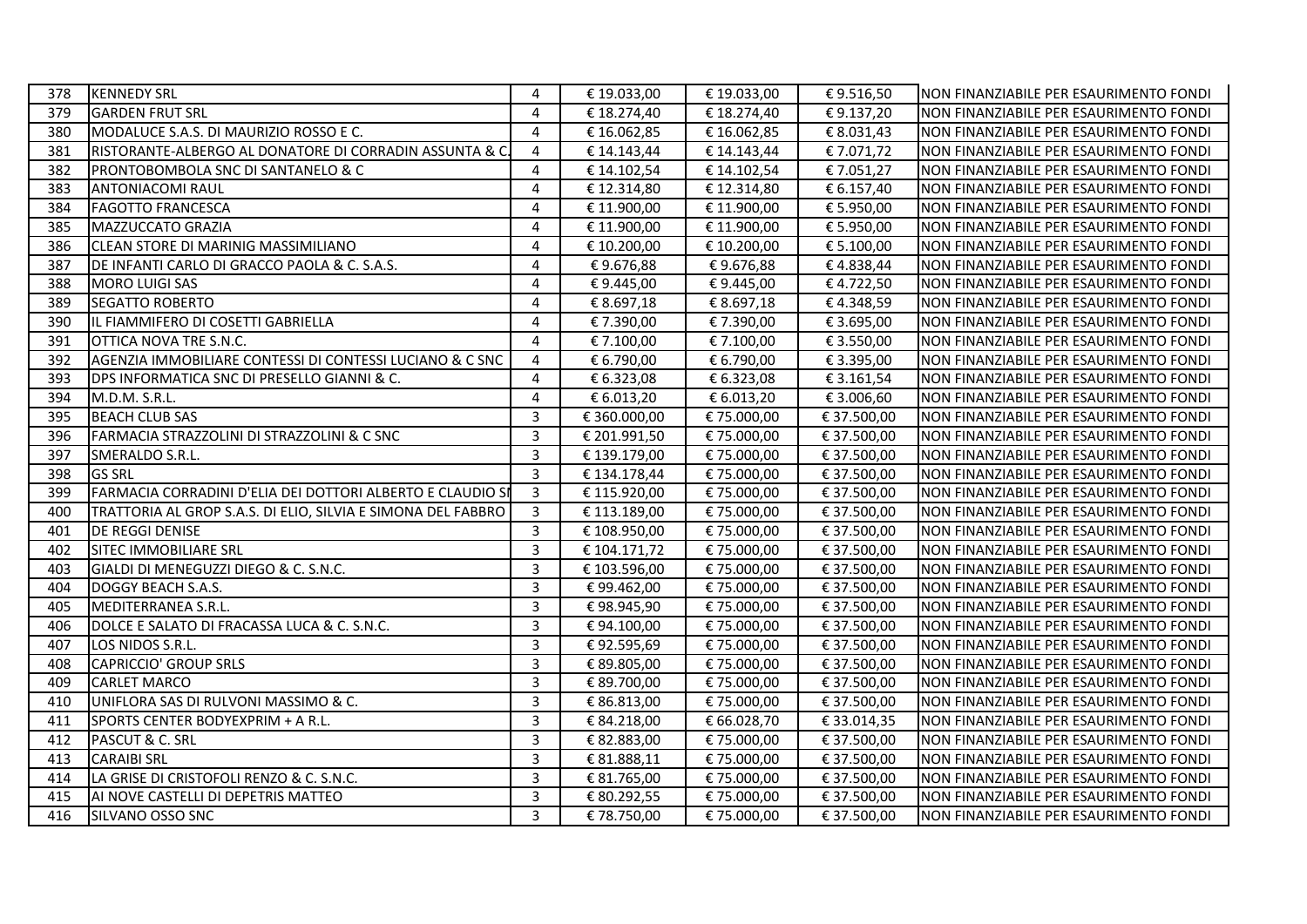| 417 | LOGICA SPEDIZIONI SRL                                        | 3              | € 78.700,00 | € 75.000,00 | € 37.500,00 | NON FINANZIABILE PER ESAURIMENTO FONDI |
|-----|--------------------------------------------------------------|----------------|-------------|-------------|-------------|----------------------------------------|
| 418 | STONE SUPPLY DI GIANNI COVASIN S.A.S.                        | 3              | €78.463,26  | €75.000,00  | € 37.500,00 | NON FINANZIABILE PER ESAURIMENTO FONDI |
| 419 | MANLIO VIDONI & C. S.A.S.                                    | 3              | € 77.690,65 | € 75.000,00 | € 37.500,00 | NON FINANZIABILE PER ESAURIMENTO FONDI |
| 420 | Tecnocolori srl                                              | 3              | € 77.496,00 | € 75.000,00 | € 37.500,00 | NON FINANZIABILE PER ESAURIMENTO FONDI |
| 421 | <b>MYCORE SRL</b>                                            | 3              | €76.294,35  | €75.000,00  | € 37.500,00 | NON FINANZIABILE PER ESAURIMENTO FONDI |
| 422 | <b>NODALE LAURA</b>                                          | 3              | € 75.000,00 | € 75.000,00 | € 37.500,00 | NON FINANZIABILE PER ESAURIMENTO FONDI |
| 423 | <b>GOLF SENZA CONFINI S.R.L.</b>                             | 3              | € 74.900,00 | €74.900,00  | € 37.450,00 | NON FINANZIABILE PER ESAURIMENTO FONDI |
| 424 | <b>F.LLI NATALINI S.R.L.</b>                                 | 3              | € 74.806,00 | €74.806,00  | € 37.403,00 | NON FINANZIABILE PER ESAURIMENTO FONDI |
| 425 | <b>BRAULINESE TATIANA</b>                                    | 3              | €74.612,95  | €74.612,95  | € 37.306,48 | NON FINANZIABILE PER ESAURIMENTO FONDI |
| 426 | <b>MANCUSO SRL</b>                                           | 3              | € 71.059,51 | €71.059,51  | € 35.529,76 | NON FINANZIABILE PER ESAURIMENTO FONDI |
| 427 | RADIOLOGIA CARNICA S.R.L.                                    | 3              | € 68.271,84 | € 68.271,84 | € 34.135,92 | NON FINANZIABILE PER ESAURIMENTO FONDI |
| 428 | AL CARDINALE S.N.C. DI MASCOLO GIOVANNI & C.                 | 3              | € 66.723,00 | € 66.723,00 | € 33.361,50 | NON FINANZIABILE PER ESAURIMENTO FONDI |
| 429 | <b>OLD WEST SRL</b>                                          | 3              | € 63.939,00 | € 63.939,00 | € 31.969,50 | NON FINANZIABILE PER ESAURIMENTO FONDI |
| 430 | KOPAC S.A.S. DI KOPAC SONIA & C                              | 3              | € 63.858,71 | € 63.858,71 | € 31.929,36 | NON FINANZIABILE PER ESAURIMENTO FONDI |
| 431 | AUTORICAMBI PERCOS DI PIOVESAN GIORGIO E COCCOLO GIULIAN     | 3              | € 60.223,41 | € 60.193,41 | € 30.096,71 | NON FINANZIABILE PER ESAURIMENTO FONDI |
| 432 | DELLA PIETRA MARINA                                          | $\overline{3}$ | € 60.044,50 | € 60.044,50 | € 30.022,25 | NON FINANZIABILE PER ESAURIMENTO FONDI |
| 433 | <b>QUASAR SRL</b>                                            | $\overline{3}$ | € 59.560,56 | € 59.560,56 | € 29.780,28 | NON FINANZIABILE PER ESAURIMENTO FONDI |
| 434 | VECCHIA NAPOLI DI BUONOCORE VINCENZO E C. SNC                | 3              | € 55.634,22 | € 55.634,22 | € 27.817,11 | NON FINANZIABILE PER ESAURIMENTO FONDI |
| 435 | DA ALFONSO DI ACAMPORA NICOLA E C. S.A.S.                    | 3              | € 53.906,70 | € 53.906,70 | € 26.953,35 | NON FINANZIABILE PER ESAURIMENTO FONDI |
| 436 | TECNICAL SKI & C. SNC                                        | 3              | € 53.205,00 | € 53.205,00 | € 26.602,50 | NON FINANZIABILE PER ESAURIMENTO FONDI |
| 437 | MANHATTAN TABACCHI DI FERNANDO CIMATO                        | 3              | €49.500,00  | €49.500,00  | € 24.750,00 | NON FINANZIABILE PER ESAURIMENTO FONDI |
| 438 | <b>MOLTIPLIKA SRL</b>                                        | 3              | €48.808,50  | €48.808,50  | € 24.404,25 | NON FINANZIABILE PER ESAURIMENTO FONDI |
| 439 | PITTERIO SOCIETA' A RESPONSABILITA' LIMITATA SEMPLIFICATA UI | 3              | €47.162,35  | €47.152,35  | € 23.576,18 | NON FINANZIABILE PER ESAURIMENTO FONDI |
| 440 | <b>MOTORAUTO SRL</b>                                         | $\overline{3}$ | €47.129,00  | €47.129,00  | € 23.564,50 | NON FINANZIABILE PER ESAURIMENTO FONDI |
| 441 | <b>ITARCOL S.R.L.</b>                                        | 3              | €46.792,00  | €46.792,00  | € 23.396,00 | NON FINANZIABILE PER ESAURIMENTO FONDI |
| 442 | <b>QUARTA PILA SRL</b>                                       | 3              | €43.147,00  | €43.147,00  | € 21.573,50 | NON FINANZIABILE PER ESAURIMENTO FONDI |
| 443 | AI PORTICI DI CELLA VERONICA & C. S.N.C.                     | 3              | €41.941,05  | €41.941,05  | € 20.970,53 | NON FINANZIABILE PER ESAURIMENTO FONDI |
| 444 | <b>BAR ESSO DI MOLINARO LOREDANA</b>                         | 3              | €41.752,40  | €41.752,40  | € 20.876,20 | NON FINANZIABILE PER ESAURIMENTO FONDI |
| 445 | MA. GI. CA. SNC                                              | $\overline{3}$ | €41.147,00  | €41.147,00  | € 20.573,50 | NON FINANZIABILE PER ESAURIMENTO FONDI |
| 446 | GENERAL MECCANICA DI GALASSO GENNARO E C. SAS                | 3              | € 39.300,00 | € 39.300,00 | € 19.650,00 | NON FINANZIABILE PER ESAURIMENTO FONDI |
| 447 | POSTACCIO S.R.L.                                             | $\overline{3}$ | € 38.888,21 | €38.888,21  | € 19.444,11 | NON FINANZIABILE PER ESAURIMENTO FONDI |
| 448 | LA MARMOTE ALBERGO DIFFUSO DI PALUZZA SOCIETA' COOPERAT      | 3              | € 38.876,62 | € 38.876,62 | € 19.438,31 | NON FINANZIABILE PER ESAURIMENTO FONDI |
| 449 | <b>QUARTO RAFFAELE &amp; C. SNC</b>                          | 3              | € 37.152,00 | € 37.152,00 | € 18.576,00 | NON FINANZIABILE PER ESAURIMENTO FONDI |
| 450 | ELABOR SERVIZI S.R.L.                                        | 3              | € 36.334,00 | € 36.334,00 | € 18.167,00 | NON FINANZIABILE PER ESAURIMENTO FONDI |
| 451 | BERTOSSI EZIO & C. SNC                                       | 3              | € 35.918,42 | € 35.918,42 | € 17.959,21 | NON FINANZIABILE PER ESAURIMENTO FONDI |
| 452 | DE ANDREIS FRANCO                                            | 3              | € 34.635,00 | € 34.635,00 | € 17.317,50 | NON FINANZIABILE PER ESAURIMENTO FONDI |
| 453 | BIRRERIA MONDELLI DI ENZO E DALIDA NUZZO & C. S.N.C.         | 3              | € 34.479,85 | € 34.479,85 | € 17.239,93 | NON FINANZIABILE PER ESAURIMENTO FONDI |
| 454 | COLLESAN DR. ANDREA & C. S.A.S.                              | 3              | € 34.400,00 | € 34.400,00 | € 17.200,00 | NON FINANZIABILE PER ESAURIMENTO FONDI |
| 455 | CARLO TERLICHER & C. S.A.S.                                  | 3              | € 34.204,51 | € 34.204,51 | € 17.102,26 | NON FINANZIABILE PER ESAURIMENTO FONDI |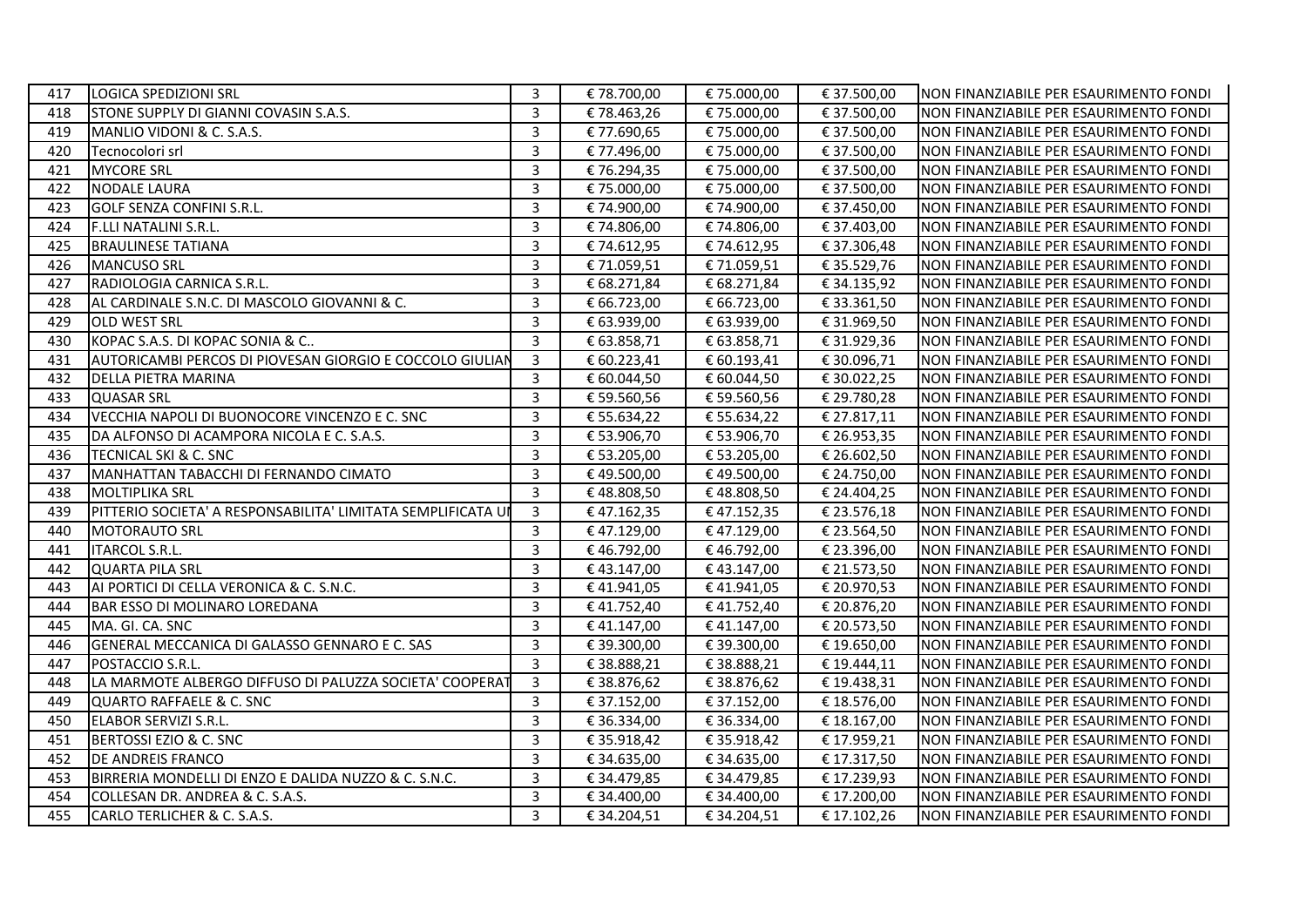| 456 | <b>BARON TANIA</b>                                          | 3                       | € 33.830,00 | € 33.830,00 | € 16.915,00 | NON FINANZIABILE PER ESAURIMENTO FONDI |
|-----|-------------------------------------------------------------|-------------------------|-------------|-------------|-------------|----------------------------------------|
| 457 | F.R.A. IMMOBILIARE SOCIETA' A RESPONSABILITA' LIMITATA SEMP | 3                       | € 30.808,00 | € 30.808,00 | € 15.404,00 | NON FINANZIABILE PER ESAURIMENTO FONDI |
| 458 | OREFICERIA GIOIELLERIA POLLI FERRUCCIO DI POLLI VALTER      | 3                       | € 29.980,02 | € 29.980,02 | € 14.990,01 | NON FINANZIABILE PER ESAURIMENTO FONDI |
| 459 | <b>ITTICA QUARNERO SRL</b>                                  | 3                       | € 29.610,00 | € 29.610,00 | € 14.805,00 | NON FINANZIABILE PER ESAURIMENTO FONDI |
| 460 | <b>MOLINO MORAS SRL</b>                                     | $\overline{3}$          | € 29.582,63 | € 29.582,63 | € 14.791,32 | NON FINANZIABILE PER ESAURIMENTO FONDI |
| 461 | PUNTOFIT DI CESCHIUTTI MICHELA                              | 3                       | € 28.648,25 | € 2.486,00  | € 1.243,00  | NON FINANZIABILE PER ESAURIMENTO FONDI |
| 462 | ALBANO SALVATORE PAOLO                                      | 3                       | € 28.609,80 | € 25.000,00 | € 12.500,00 | NON FINANZIABILE PER ESAURIMENTO FONDI |
| 463 | <b>TAGLIALEGNE ORIETTA</b>                                  | 3                       | € 28.404,00 | € 28.404,00 | € 14.202,00 | NON FINANZIABILE PER ESAURIMENTO FONDI |
| 464 | OSTERIA 38 PARALLELO DI PITTINI ELEONORA & C. S.N.C.        | 3                       | € 26.810,00 | € 26.810,00 | € 13.405,00 | NON FINANZIABILE PER ESAURIMENTO FONDI |
| 465 | TIKI TAKA SNC DI A. BERI E L. MOLI                          | 3                       | € 26.749,40 | € 26.749,40 | € 13.374,70 | NON FINANZIABILE PER ESAURIMENTO FONDI |
| 466 | TENDA BAR DI BORNACIN ALBERTO E C. S.N.C.                   | $\overline{\mathbf{3}}$ | € 26.417,00 | € 26.417,00 | € 13.208,50 | NON FINANZIABILE PER ESAURIMENTO FONDI |
| 467 | <b>VISITAIT SRL</b>                                         | 3                       | € 25.500,00 | € 25.500,00 | € 12.750,00 | NON FINANZIABILE PER ESAURIMENTO FONDI |
| 468 | AGENZIA LA CASA DI TRELEANI DENIS E C SAS                   | 3                       | € 25.124,22 | € 25.124,22 | € 12.562,11 | NON FINANZIABILE PER ESAURIMENTO FONDI |
| 469 | BMV S.R.L.                                                  | 3                       | € 24.920,66 | € 24.920,66 | €12.460,33  | NON FINANZIABILE PER ESAURIMENTO FONDI |
| 470 | MAPE DI CAODURO PATRIZIA E C. S.N.C.                        | 3                       | € 24.571,00 | € 24.571,00 | € 12.285,50 | NON FINANZIABILE PER ESAURIMENTO FONDI |
| 471 | <b>MOROCUTTI PIERINO</b>                                    | 3                       | € 23.664,00 | € 23.664,00 | € 11.832,00 | NON FINANZIABILE PER ESAURIMENTO FONDI |
| 472 | OFFICINA DEL GUSTO DI CARUSO SARA & C. S.N.C.               | $\overline{3}$          | € 22.395,48 | € 22.395,48 | € 11.197,74 | NON FINANZIABILE PER ESAURIMENTO FONDI |
| 473 | PAPAIT TIZIANA E MARSON CLAUDIO S.N.C.                      | $\overline{3}$          | € 22.221,00 | € 22.221,00 | € 11.110,50 | NON FINANZIABILE PER ESAURIMENTO FONDI |
| 474 | PIZZERIA AL GRECO DI TOPRAN CUTIN MARIA GABRIELLA           | 3                       | € 22.152,13 | € 22.152,13 | € 11.076,06 | NON FINANZIABILE PER ESAURIMENTO FONDI |
| 475 | ELITE S.A.S. DI CASTRO FABIOLA DEL CARMEN & C.              | 3                       | € 22.150,00 | € 22.150,00 | € 11.075,00 | NON FINANZIABILE PER ESAURIMENTO FONDI |
| 476 | MULTIDATA&CONSULT SRL                                       | 3                       | € 22.000,00 | € 22.000,00 | € 11.000,00 | NON FINANZIABILE PER ESAURIMENTO FONDI |
| 477 | <b>IOVIENO GIOVANNA</b>                                     | 3                       | € 22.000,00 | € 22.000,00 | € 11.000,00 | NON FINANZIABILE PER ESAURIMENTO FONDI |
| 478 | ERMANMIO SAS DI ANDREA MIO & C.                             | $\overline{3}$          | € 21.340,00 | € 21.340,00 | € 10.670,00 | NON FINANZIABILE PER ESAURIMENTO FONDI |
| 479 | CLOCHIATTI ELIANO & C. S.N.C.                               | 3                       | € 21.123,00 | € 21.123,00 | € 10.561,50 | NON FINANZIABILE PER ESAURIMENTO FONDI |
| 480 | <b>SAMI TECNICA SRL</b>                                     | 3                       | € 19.852,40 | € 19.852,40 | €9.926,20   | NON FINANZIABILE PER ESAURIMENTO FONDI |
| 481 | ROBERTO SARTORI E LUIGI RINALDINI SNC                       | 3                       | € 19.611,00 | € 19.611,00 | €9.805,50   | NON FINANZIABILE PER ESAURIMENTO FONDI |
| 482 | GALLAS GROUP S.A.S. DI LORENZO GALLAS                       | 3                       | € 19.545,00 | € 19.545,00 | €9.772,50   | NON FINANZIABILE PER ESAURIMENTO FONDI |
| 483 | DORIGO GINO                                                 | 3                       | € 19.400,00 | € 19.400,00 | €9.700,00   | NON FINANZIABILE PER ESAURIMENTO FONDI |
| 484 | <b>LUNI SRLS</b>                                            | 3                       | € 18.827,79 | € 18.827,79 | €9.413,90   | NON FINANZIABILE PER ESAURIMENTO FONDI |
| 485 | PARON ELISA & C. S.N.C.                                     | 3                       | € 18.599,39 | € 18.599,39 | €9.299,70   | NON FINANZIABILE PER ESAURIMENTO FONDI |
| 486 | 2S GOLF SRL                                                 | 3                       | € 18.520,00 | € 18.520,00 | €9.260,00   | NON FINANZIABILE PER ESAURIMENTO FONDI |
| 487 | <b>SUAVIS SRL</b>                                           | 3                       | € 17.818,00 | € 17.818,00 | € 8.909,00  | NON FINANZIABILE PER ESAURIMENTO FONDI |
| 488 | CAR.FIL S.R.L.                                              | 3                       | € 17.086,00 | € 17.086,00 | € 8.543,00  | NON FINANZIABILE PER ESAURIMENTO FONDI |
| 489 | SAST DEGLI EREDI SAPIENZA E PASQUIN DONATELLA S.A.S.        | 3                       | € 17.080,00 | € 17.080,00 | € 8.540,00  | NON FINANZIABILE PER ESAURIMENTO FONDI |
| 490 | PF RAPPRESENTANZE DI PIERGIORGIO FRANCO & C. SNC            | 3                       | € 17.001,00 | € 17.001,00 | € 8.500,50  | NON FINANZIABILE PER ESAURIMENTO FONDI |
| 491 | PICCINI CHIARA                                              | 3                       | € 16.529,64 | € 16.529,64 | € 8.264,82  | NON FINANZIABILE PER ESAURIMENTO FONDI |
| 492 | ENNEDI-SERVIZI DI D'ANGELO NIVES & C. SAS                   | 3                       | € 15.620,00 | € 15.620,00 | €7.810,00   | NON FINANZIABILE PER ESAURIMENTO FONDI |
| 493 | FINLIN S.R.L.                                               | 3                       | € 15.000,00 | € 15.000,00 | € 7.500,00  | NON FINANZIABILE PER ESAURIMENTO FONDI |
| 494 | CALCAGNO GIUSEPPINA                                         | 3                       | € 14.849,00 | € 14.849,00 | €9.651,85   | NON FINANZIABILE PER ESAURIMENTO FONDI |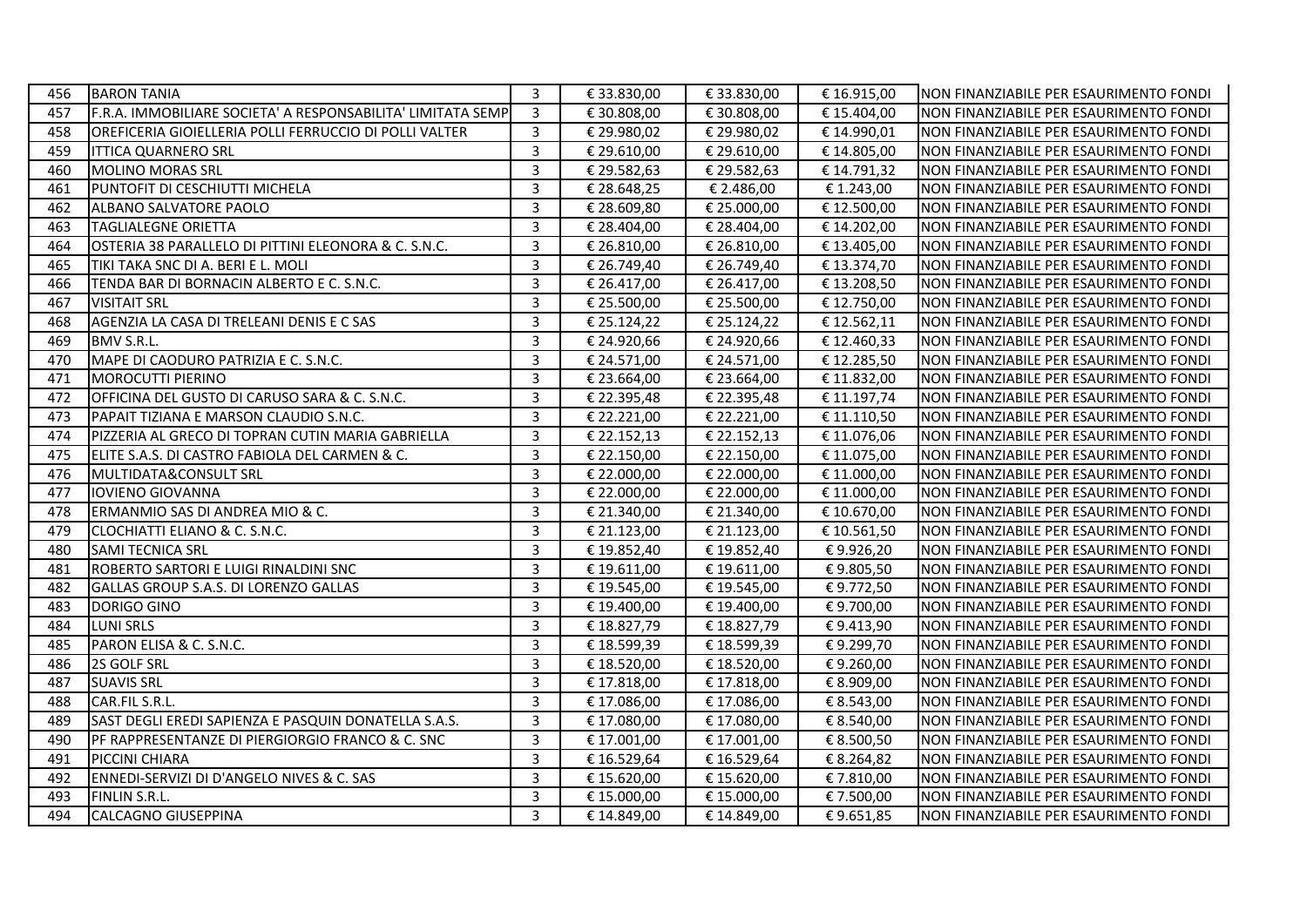| 495 | BAR TRATTORIA DA GARDO DI BARACHINO IRENE & C. S.N.C.      | 3              | € 14.621,00 | € 14.621,00 | € 7.310,50  | NON FINANZIABILE PER ESAURIMENTO FONDI |
|-----|------------------------------------------------------------|----------------|-------------|-------------|-------------|----------------------------------------|
| 496 | AGENZIA CASA MIA DI MOVIO ALESSIA                          | 3              | € 14.400,00 | €14.400,26  | €7.200,13   | NON FINANZIABILE PER ESAURIMENTO FONDI |
| 497 | <b>PNEUSJULIA SRL</b>                                      | $\overline{3}$ | € 14.000,00 | € 14.000,00 | € 7.000,00  | NON FINANZIABILE PER ESAURIMENTO FONDI |
| 498 | <b>CASEB DI CRISCI CLAUDIO</b>                             | 3              | € 13.673,00 | € 13.673,00 | € 6.836,50  | NON FINANZIABILE PER ESAURIMENTO FONDI |
| 499 | ANNA S.R.L.                                                | 3              | € 13.045,00 | € 13.045,00 | € 6.522,50  | NON FINANZIABILE PER ESAURIMENTO FONDI |
| 500 | BAR PIZZERIA LA TORATE DI MAIER STEFANO                    | 3              | € 12.780,00 | € 12.780,00 | € 6.390,00  | NON FINANZIABILE PER ESAURIMENTO FONDI |
| 501 | CONSORZIO AMBULANTI DEL FRIULI VENEZIA GIULIA IN SIGLA C.A | $\overline{3}$ | € 12.588,50 | €12.588,50  | € 6.294,25  | NON FINANZIABILE PER ESAURIMENTO FONDI |
| 502 | ABT DI TURCO ANTONELLA                                     | $\mathbf{3}$   | € 12.529,30 | € 12.529,30 | € 6.264,65  | NON FINANZIABILE PER ESAURIMENTO FONDI |
| 503 | <b>MESCHNIK MICHELE</b>                                    | $\overline{3}$ | € 12.214,00 | € 12.214,00 | € 6.107,00  | NON FINANZIABILE PER ESAURIMENTO FONDI |
| 504 | INDAR - FORMAZIONE E SVILUPPO - SOCIETA' COOPERATIVA       | 3              | € 12.161,50 | € 12.161,50 | € 6.080,75  | NON FINANZIABILE PER ESAURIMENTO FONDI |
| 505 | <b>FACCIN AUGUSTO &amp; C. SAS</b>                         | $\overline{3}$ | € 12.075,78 | €12.075,78  | € 6.037,89  | NON FINANZIABILE PER ESAURIMENTO FONDI |
| 506 | <b>AL PRINCIPE SRL</b>                                     | $\overline{3}$ | € 11.046,50 | € 11.046,50 | € 5.523,25  | NON FINANZIABILE PER ESAURIMENTO FONDI |
| 507 | <b>ZUCCOLO FABRIZIO</b>                                    | 3              | € 10.600,00 | € 10.600,00 | € 6.890,00  | NON FINANZIABILE PER ESAURIMENTO FONDI |
| 508 | MACELLERIA SCATTON DI COLETTI CINZIA & C. SNC              | 3              | € 10.503,93 | € 10.503,93 | € 5.251,97  | NON FINANZIABILE PER ESAURIMENTO FONDI |
| 509 | DRS DI DI BIASIO DORINA E C. S.A.S.                        | $\overline{3}$ | €9.819,00   | €9.819,00   | €4.909,50   | NON FINANZIABILE PER ESAURIMENTO FONDI |
| 510 | LA CASETTA DI CENCIG DARIO                                 | 3              | €9.800,00   | €9.800,00   | €4.900,00   | NON FINANZIABILE PER ESAURIMENTO FONDI |
| 511 | ALIMENTARI MORO DI SARA MORO                               | 3              | €9.384,64   | €9.384,64   | €4.692,32   | NON FINANZIABILE PER ESAURIMENTO FONDI |
| 512 | HOSTERIA DEL CASTELLO DI MONIA BERTOLUTTI                  | 3              | €9.300,00   | €9.300,00   | €4.650,00   | NON FINANZIABILE PER ESAURIMENTO FONDI |
| 513 | EIDOO S.R.L.                                               | $\overline{3}$ | € 8.850,00  | € 8.850,00  | €4.425,00   | NON FINANZIABILE PER ESAURIMENTO FONDI |
| 514 | <b>TRISERVICE SRL</b>                                      | 3              | € 8.832,70  | € 8.832,70  | €4.416,35   | NON FINANZIABILE PER ESAURIMENTO FONDI |
| 515 | TRINUM CAFE' S.R.L.                                        | 3              | € 8.790,01  | € 8.790,01  | € 4.395,01  | NON FINANZIABILE PER ESAURIMENTO FONDI |
| 516 | <b>GUARINO DESIREE'</b>                                    | 3              | € 8.288,00  | € 16.576,00 | € 8.288,00  | NON FINANZIABILE PER ESAURIMENTO FONDI |
| 517 | <b>CLERICI MICHELE</b>                                     | $\overline{3}$ | € 8.200,00  | € 8.200,00  | €4.100,00   | NON FINANZIABILE PER ESAURIMENTO FONDI |
| 518 | PALAGYM SOCIETA' SPORTIVA DILETTANTISTICA S.R.L.           | 3              | € 7.523,70  | € 7.523,70  | € 3.761,85  | NON FINANZIABILE PER ESAURIMENTO FONDI |
| 519 | ALBERGO DIFFUSO COL GENTILE SOCIETA' COOPERATIVA           | 3              | €7.212,90   | €7.212,90   | € 3.606,45  | NON FINANZIABILE PER ESAURIMENTO FONDI |
| 520 | <b>ESSETIZETA S.R.L.</b>                                   | $\overline{3}$ | € 7.010,00  | € 7.010,00  | € 3.505,00  | NON FINANZIABILE PER ESAURIMENTO FONDI |
| 521 | RELAX CENTER KBA DI BELTRAMINI IVANO E C. S.A.S.           | $\overline{3}$ | € 7.000,00  | €7.000,00   | € 3.500,00  | NON FINANZIABILE PER ESAURIMENTO FONDI |
| 522 | PEJIC ILIJA                                                | 3              | € 6.968,00  | €9.632,00   | €4.816,00   | NON FINANZIABILE PER ESAURIMENTO FONDI |
| 523 | AG IMMOBILIARE DI ALESSANDRO GALLETTI & C. SNC             | 3              | € 6.920,00  | € 6.920,00  | € 3.460,00  | NON FINANZIABILE PER ESAURIMENTO FONDI |
| 524 | <b>FRANZ MICHELE</b>                                       | 3              | € 6.885,00  | € 6.885,00  | € 3.442,50  | NON FINANZIABILE PER ESAURIMENTO FONDI |
| 525 | PICCOLI ANIMALI DI TOFFOLETTI CATERINA                     | $\overline{3}$ | € 6.604,34  | € 6.604,34  | € 3.302,17  | NON FINANZIABILE PER ESAURIMENTO FONDI |
| 526 | PIT STOP SNC DI PITTARELLO MICHELE & C                     | 3              | € 6.475,00  | € 6.475,41  | € 3.237,71  | NON FINANZIABILE PER ESAURIMENTO FONDI |
| 527 | MIB. LIFE SRL                                              | 3              | € 6.060,66  | € 6.060,66  | € 3.030,33  | NON FINANZIABILE PER ESAURIMENTO FONDI |
| 528 | <b>FRANZONI SIMONE</b>                                     | $\overline{3}$ | € 5.622,62  | € 5.622,62  | € 2.811,31  | NON FINANZIABILE PER ESAURIMENTO FONDI |
| 529 | NEW AGE S.N.C. DI MENTIL CATIA E CIANCIOTTA CRISTIAN       | 3              | € 5.467,48  | € 5.467,48  | € 2.733,74  | NON FINANZIABILE PER ESAURIMENTO FONDI |
| 530 | <b>ARNOLDO MARTA</b>                                       | 3              | € 5.300,00  | € 5.300,00  | € 2.650,00  | NON FINANZIABILE PER ESAURIMENTO FONDI |
| 531 | <b>GUERRA DOORS SRL</b>                                    | 3              | € 5.195,00  | € 5.195,00  | € 2.597,50  | NON FINANZIABILE PER ESAURIMENTO FONDI |
| 532 | <b>FORTE &amp; CHIARO SNC</b>                              | 3              | € 3.000,00  | € 3.000,00  | € 1.500,00  | NON FINANZIABILE PER ESAURIMENTO FONDI |
| 533 | <b>DE ZOTTI SRL</b>                                        | $\overline{2}$ | € 28.897,87 | € 25.000,00 | € 12.500,00 | NON FINANZIABILE PER ESAURIMENTO FONDI |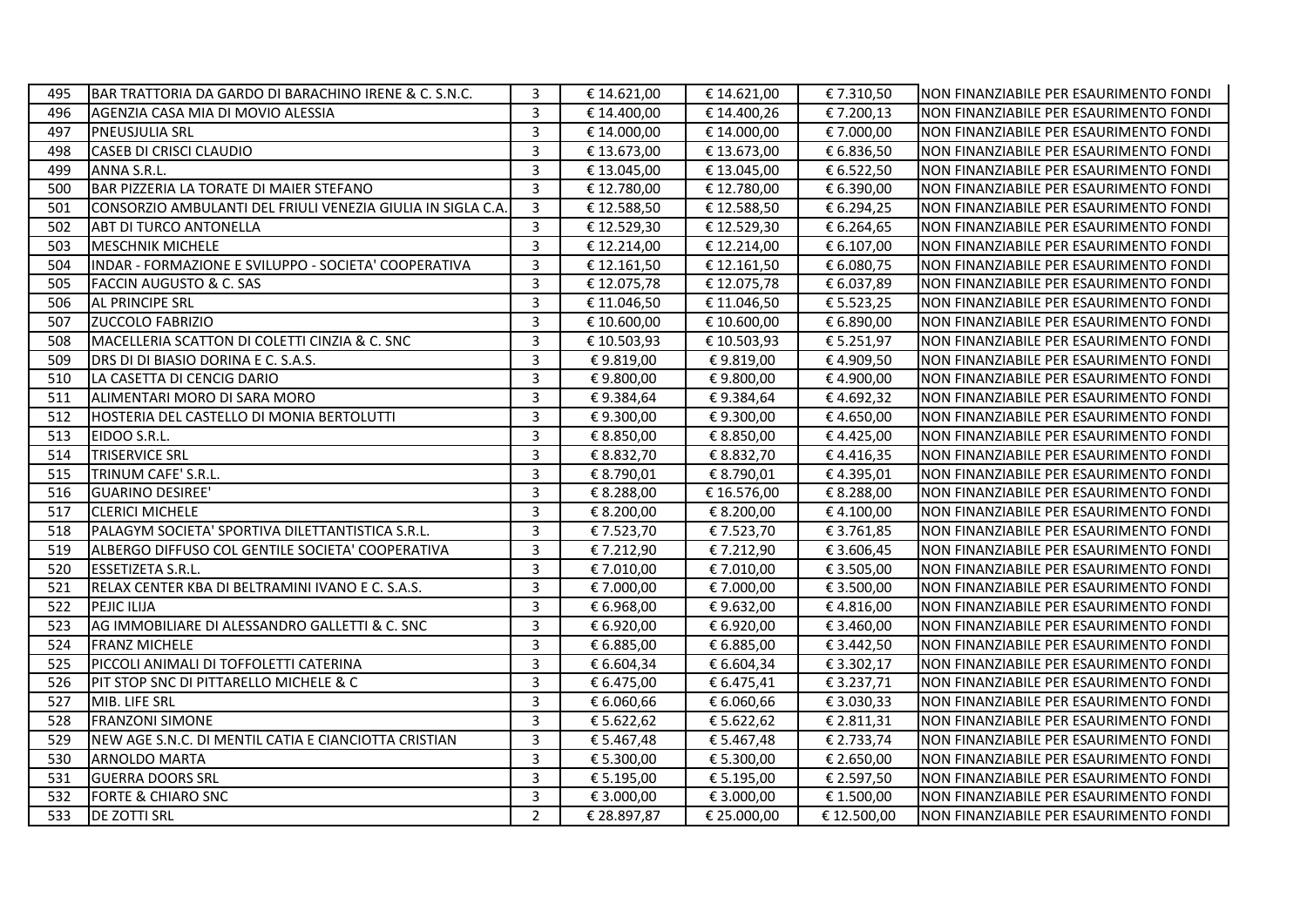| 534 | <b>BLANCHINI ALESSIO</b>                                   | 2              | € 28.500,00  | € 25.000,00 | € 12.500,00 | NON FINANZIABILE PER ESAURIMENTO FONDI |
|-----|------------------------------------------------------------|----------------|--------------|-------------|-------------|----------------------------------------|
| 535 | SERGIO GOMME DI SAAKYAN SEREZHA                            | $\overline{2}$ | € 27.867,39  | € 25.000,00 | € 12.500,00 | NON FINANZIABILE PER ESAURIMENTO FONDI |
| 536 | MADIT S.R.L.S.                                             | $\overline{2}$ | € 23.980,00  | € 23.980,00 | € 11.990,00 | NON FINANZIABILE PER ESAURIMENTO FONDI |
| 537 | PLAZZOTTA ALESSANDRO                                       | $\overline{2}$ | € 23.360,00  | € 23.360,00 | € 11.680,00 | NON FINANZIABILE PER ESAURIMENTO FONDI |
| 538 | SOLUZIONI SOCIETA' A RESPONSABILITA' LIMITATA SEMPLIFICATA | 2              | € 20.502,33  | € 20.502,33 | € 10.251,17 | NON FINANZIABILE PER ESAURIMENTO FONDI |
| 539 | <b>ZORZETTO ALEX</b>                                       | $\overline{2}$ | € 18.335,00  | € 18.335,00 | €9.167,50   | NON FINANZIABILE PER ESAURIMENTO FONDI |
| 540 | FERRAMENTA PROFESSIONALE                                   | $\overline{2}$ | € 17.220,60  | € 17.220,60 | € 8.610,30  | NON FINANZIABILE PER ESAURIMENTO FONDI |
| 541 | COLLOVATI PIETRO & C. S.N.C.                               | 2              | € 16.000,00  | € 16.000,00 | € 8.000,00  | NON FINANZIABILE PER ESAURIMENTO FONDI |
| 542 | CARTOIDEA S.N.C. DI VECELLIO MARIA & C.                    | $\overline{2}$ | €13.786,49   | €13.786,49  | € 6.893,25  | NON FINANZIABILE PER ESAURIMENTO FONDI |
| 543 | LA SERENISSIMA SAS DI FERRARI STEFANO & C. SAS             | $\overline{2}$ | € 13.538,09  | € 13.538,09 | € 6.769,05  | NON FINANZIABILE PER ESAURIMENTO FONDI |
| 544 | <b>BIANCHI ANDREA</b>                                      | $\mathbf{1}$   | € 268.618,03 | €75.000,00  | € 37.500,00 | NON FINANZIABILE PER ESAURIMENTO FONDI |
| 545 | MARCON SAS DI MARCON SILVANO & C                           | $\mathbf{1}$   | €116.980,32  | €75.000,00  | € 37.500,00 | NON FINANZIABILE PER ESAURIMENTO FONDI |
| 546 | GIUSEPPE TREVISAN DI PIETRO TREVISAN & C. S.A.S.           | 1              | €116.585,53  | €75.000,00  | € 37.500,00 | NON FINANZIABILE PER ESAURIMENTO FONDI |
| 547 | <b>GREGORY SRL</b>                                         | $\mathbf{1}$   | €96.545,00   | €75.000,00  | € 37.500,00 | NON FINANZIABILE PER ESAURIMENTO FONDI |
| 548 | <b>MUGHERLI MICHELA</b>                                    | $\mathbf{1}$   | € 86.708,67  | € 75.000,00 | € 37.500,00 | NON FINANZIABILE PER ESAURIMENTO FONDI |
| 549 | P.M.P. S.R.L.                                              | $\mathbf{1}$   | € 77.700,00  | € 25.000,00 | € 12.500,00 | NON FINANZIABILE PER ESAURIMENTO FONDI |
| 550 | NUZZO ENZO                                                 | $\mathbf{1}$   | €76.566,78   | €75.000,00  | € 37.500,00 | NON FINANZIABILE PER ESAURIMENTO FONDI |
| 551 | SOCIETA' VALORIZZAZIONI EDILIZIE S.R.L.                    | $\mathbf{1}$   | € 74.959,50  | €74.959,50  | € 37.479,75 | NON FINANZIABILE PER ESAURIMENTO FONDI |
| 552 | V.S. GOMME DI COSOLO VANNI & C. - S.N.C.                   | $\mathbf{1}$   | €70.248,25   | €70.248,25  | € 35.124,13 | NON FINANZIABILE PER ESAURIMENTO FONDI |
| 553 | <b>GARDEN DI FOGHINI FRANCO</b>                            | $\mathbf{1}$   | € 68.000,00  | € 68.000,00 | € 34.000,00 | NON FINANZIABILE PER ESAURIMENTO FONDI |
| 554 | ALLA CAVALLERIA DI MARCUZZI PAOLO, NICHOLAS E SAMUEL S.N.  | 1              | € 63.878,38  | € 63.878,38 | € 31.939,19 | NON FINANZIABILE PER ESAURIMENTO FONDI |
| 555 | <b>BATTIGELLI SERGIO</b>                                   | 1              | € 61.550,55  | € 61.550,55 | € 30.775,28 | NON FINANZIABILE PER ESAURIMENTO FONDI |
| 556 | DIAMOND S.R.L.                                             | $\mathbf{1}$   | € 60.928,00  | € 60.928,00 | € 30.464,00 | NON FINANZIABILE PER ESAURIMENTO FONDI |
| 557 | <b>ROMANIN TIZIANA</b>                                     | $\mathbf{1}$   | € 58.527,93  | € 53.267,93 | € 26.633,97 | NON FINANZIABILE PER ESAURIMENTO FONDI |
| 558 | <b>SEXTA SRL</b>                                           | 1              | € 55.484,30  | € 55.484,30 | € 27.742,15 | NON FINANZIABILE PER ESAURIMENTO FONDI |
| 559 | <b>QUERCIOLI STEFANO</b>                                   | $\mathbf{1}$   | € 54.400,00  | € 25.000,00 | € 12.500,00 | NON FINANZIABILE PER ESAURIMENTO FONDI |
| 560 | A.C.M.A. DI DE PIERO ANTONIO & C. SNC                      | $\mathbf{1}$   | € 53.800,00  | € 25.000,00 | € 12.500,00 | NON FINANZIABILE PER ESAURIMENTO FONDI |
| 561 | 1975 FOOD SRL                                              | $\mathbf{1}$   | €41.635,42   | €41.634,92  | € 20.817,46 | NON FINANZIABILE PER ESAURIMENTO FONDI |
| 562 | <b>NUOVA STEEL AIR SRL</b>                                 | $\mathbf{1}$   | € 36.900,00  | € 25.000,00 | € 12.500,00 | NON FINANZIABILE PER ESAURIMENTO FONDI |
| 563 | IL NEGOZIO DI FLO' DI BLAZAN FLAVIA                        | $\mathbf{1}$   | € 36.359,83  | € 36.359,83 | € 18.179,92 | NON FINANZIABILE PER ESAURIMENTO FONDI |
| 564 | RODIGHIERO DAVIDE                                          | $\mathbf{1}$   | € 34.917,82  | € 25.000,00 | € 12.500,00 | NON FINANZIABILE PER ESAURIMENTO FONDI |
| 565 | NADALI S.A.S. DI GIOVANNI NADALI                           | $\mathbf{1}$   | € 32.637,00  | € 32.637,94 | € 16.318,97 | NON FINANZIABILE PER ESAURIMENTO FONDI |
| 566 | PIZZERIA ALLA RUOTA DI SALIN STEFANO                       | 1              | € 29.390,00  | € 29.390,00 | € 14.695,00 | NON FINANZIABILE PER ESAURIMENTO FONDI |
| 567 | DA.LE. S.A.S. DI DAVID VIOLA & C.                          | $\mathbf{1}$   | € 29.157,89  | € 29.157,89 | € 14.578,95 | NON FINANZIABILE PER ESAURIMENTO FONDI |
| 568 | SCODELLARO & C. S.A.S. DI SCODELLARO FRANCESCA             | $\mathbf{1}$   | € 28.726,48  | € 28.676,48 | € 14.338,24 | NON FINANZIABILE PER ESAURIMENTO FONDI |
| 569 | <b>VATRI ERMES</b>                                         | 1              | € 28.600,00  | € 28.600,00 | € 14.300,00 | NON FINANZIABILE PER ESAURIMENTO FONDI |
| 570 | ARREDAMENTI TONELLO MARIO S.N.C.                           | $\mathbf{1}$   | € 27.020,71  | € 27.020,71 | € 13.510,36 | NON FINANZIABILE PER ESAURIMENTO FONDI |
| 571 | MACELLERIA LIZZI MARIO & C. S.N.C.                         | $\mathbf{1}$   | € 26.092,00  | € 25.000,00 | € 12.500,00 | NON FINANZIABILE PER ESAURIMENTO FONDI |
| 572 | COOPERATIVA PLURISERVIZI VALCANALE SOCIETA' COOPERATIVA    | 1              | € 23.701,69  | € 23.701,69 | € 11.850,85 | NON FINANZIABILE PER ESAURIMENTO FONDI |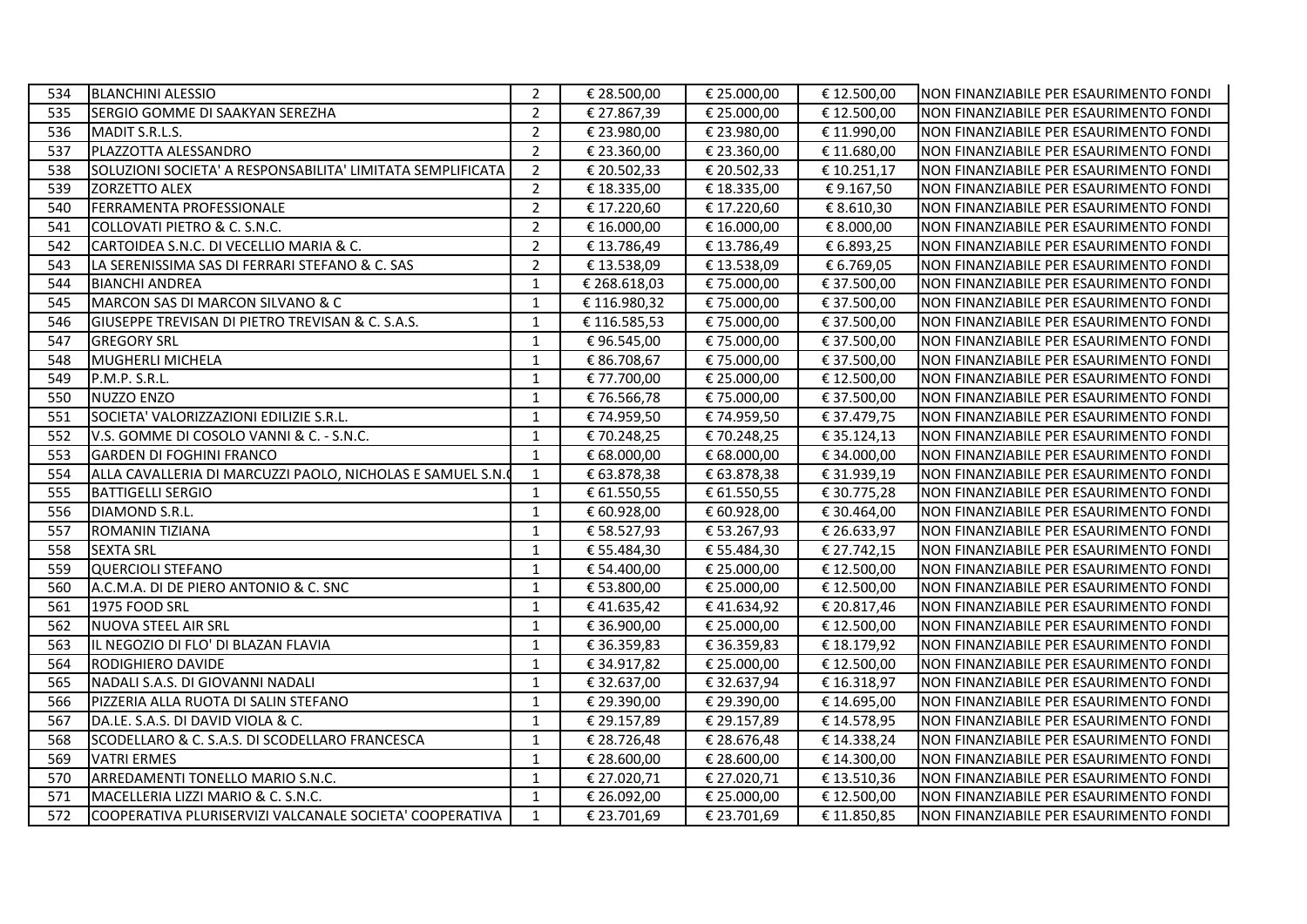| 574<br>€ 20.755,08<br>€ 20.755,08<br>€ 10.377,54<br>ANTICO GUSTO DI MANARIN MARCO & MANARIN MAURIZIO S.N.<br>$\mathbf{1}$<br>NON FINANZIABILE PER ESAURIMENTO FONDI<br>€ 20.598,20<br>€ 20.598,20<br>575<br>LA BUSSOLA DI CRISTIANO ANTONIO<br>$\mathbf{1}$<br>€ 10.299,10<br>NON FINANZIABILE PER ESAURIMENTO FONDI<br>$\mathbf{1}$<br>576<br><b>MALATTIA SRL</b><br>€15.502,29<br>€ 15.502,29<br>€7.751,15<br>NON FINANZIABILE PER ESAURIMENTO FONDI<br>577<br><b>TECNICA SAN GIORGIO SRL</b><br>$\mathbf{1}$<br>€ 14.800,00<br>€ 7.400,00<br>NON FINANZIABILE PER ESAURIMENTO FONDI<br>€ 14.800,00<br>IMOBILITY.EU S.R.L.<br>€ 14.290,00<br>€ 14.290,00<br>578<br>1<br>€ 7.145,00<br>NON FINANZIABILE PER ESAURIMENTO FONDI<br>579<br>COMMERCIO 2.0 DI ANGELI ELISA<br>$\mathbf{1}$<br>€ 7.132,50<br>€ 14.265,00<br>€ 14.265,00<br>NON FINANZIABILE PER ESAURIMENTO FONDI<br>580<br><b>CONSUL DUE SRL</b><br>€ 14.000,00<br>€ 14.000,00<br>€ 7.000,00<br>1<br>NON FINANZIABILE PER ESAURIMENTO FONDI<br>581<br>BAR PIN UP DI TAGLIALEGNE PAOLO<br>€ 12.188,52<br>€ 12.188,52<br>€ 6.094,26<br>$\mathbf{1}$<br>NON FINANZIABILE PER ESAURIMENTO FONDI<br>582<br>$\mathbf{1}$<br>€ 11.939,35<br>€ 5.984,68<br><b>SOGELO SRL</b><br>€ 11.969,35<br>NON FINANZIABILE PER ESAURIMENTO FONDI<br>583<br>RRA MAURO S.A.S. DI FRANCESCA MAURO & C.<br>1<br>€ 7.065,00<br>€7.065,00<br>€ 3.532,50<br>NON FINANZIABILE PER ESAURIMENTO FONDI<br>584<br>A.P. FORNITURE S.R.L.<br>$\mathbf{1}$<br>€ 6.877,00<br>€ 6.877,00<br>€ 3.438,50<br>NON FINANZIABILE PER ESAURIMENTO FONDI<br>585<br>SOULGOOD SRL<br>$\mathbf{1}$<br>€ 5.160,00<br>€ 5.160,00<br>€ 2.580,00<br>NON FINANZIABILE PER ESAURIMENTO FONDI<br>$\mathbf 0$<br>586<br>COSTRUZIONI MECCANICHE CORTINA ALBINO S.N.C.<br>€ 0,00<br>€ 0,00<br>€ 0,00<br><b>NON AMMESSA</b><br>$\mathbf{0}$<br>587<br>MISSIONE GELATO DI ZANITTI MARIO<br>€ 0,00<br>€ 0,00<br>€ 0,00<br><b>NON AMMESSA</b><br>$\mathbf{0}$<br>588<br>JUST IN TIME S.R.L.<br>€ 0,00<br>€ 0,00<br>€ 0,00<br><b>NON AMMESSA</b><br>$\mathbf 0$<br>589<br><b>BOST GROUP S.R.L.</b><br>€ 0,00<br>€ 0,00<br>€ 0,00<br><b>NON AMMESSA</b><br>$\mathbf 0$<br>590<br>QUENDOLO S.A.S. DI GANZINI GIULIANA<br>€ 0,00<br>€ 0,00<br>€ 0,00<br><b>NON AMMESSA</b><br>FERCA '81 SRL<br>€ 0,00<br>€ 0,00<br>591<br>$\mathbf 0$<br>€ 0,00<br><b>NON AMMESSA</b><br>POSTALMARKET REVOLUTION SRL<br>$\mathbf 0$<br>592<br>€ 0,00<br>€ 0,00<br>€ 0,00<br><b>NON AMMESSA</b><br>593<br>$\mathbf 0$<br>€ 0,00<br>€ 0,00<br>€ 0,00<br>TRAMONTIN PUBBLICITA S.R.L.<br><b>NON AMMESSA</b><br>$\Omega$<br>€ 0,00<br>€ 0,00<br>€ 0,00<br>594<br><b>CIESSE MARKET DICOGOI SONIA</b><br><b>NON AMMESSA</b><br>$\mathbf{0}$<br>595<br>ECOMOTION DI PELLARINI PAOLO<br>€ 0.00<br>€ 0,00<br><b>NON AMMESSA</b><br>€ 0,00<br>$\mathbf{0}$<br>€ 0,00<br>596<br>PITTIA ANDREA SRL<br>€ 0,00<br>€ 0,00<br><b>NON AMMESSA</b><br>597<br>BEST IS S.R.L.<br>$\mathbf 0$<br>€ 0,00<br>€ 0,00<br>€ 0,00<br><b>NON AMMESSA</b><br>$\mathbf 0$<br>598<br>C.G.I. S.R.L.<br>€ 0,00<br>€ 0,00<br>€ 0,00<br><b>NON AMMESSA</b><br>TOKS S.R.L.S.<br>$\mathbf 0$<br>599<br>€ 0,00<br>€ 0,00<br>€ 0,00<br><b>NON AMMESSA</b><br>D'ORLANDO SRL<br>$\Omega$<br>€ 0,00<br><b>NON AMMESSA</b><br>600<br>€ 0,00<br>€ 0,00<br>$\mathbf{0}$<br><b>COSTRUZIONI SABBIADORO SRL</b><br>€ 0,00<br>€ 0,00<br>€ 0,00<br><b>NON AMMESSA</b><br>601<br>PASCOLO AZZURRO SRL<br>$\mathbf{0}$<br>€ 0,00<br>€ 0,00<br>€ 0,00<br>602<br><b>NON AMMESSA</b><br>$\mathbf{0}$<br>€ 0,00<br>603<br><b>CEDRINO SRL</b><br>€ 0,00<br>€ 0,00<br><b>NON AMMESSA</b><br>$\mathbf 0$<br>604<br>ELI-NET S.R.L.<br>€ 0,00<br>€ 0,00<br>€ 0,00<br><b>NON AMMESSA</b><br>605<br>AURMAR S.A.S. DI PRESTENTO AURELIO E C.<br>$\mathbf{0}$<br>€ 0,00<br>€ 0,00<br>€ 0,00<br><b>NON AMMESSA</b><br><b>NON AMMESSA</b><br>AGENZIA IMMOBILIARE LA CORTE DI SARA PIANI & C.<br>$\mathbf{0}$<br>€ 0,00<br>€ 0,00<br>€ 0,00<br>606<br>NEXT SOCIETA' A RESPONSABILITA' LIMITATA SEMPLIFICATA<br>$\mathbf 0$<br>€ 0,00<br>€ 0,00<br><b>NON AMMESSA</b><br>607<br>€ 0,00<br>ASS. "PALMANOVA CITTA' DA VIVERE" CENTRO COMMERCIALE NA<br>$\Omega$<br>608<br>€ 0,00<br>€ 0,00<br>€ 0,00<br><b>NON AMMESSA</b><br>$\mathbf{0}$<br>GALLERIA BARDELLI S.R.L.<br>€ 0,00<br><b>NON AMMESSA</b><br>609<br>€ 0,00<br>€ 0,00<br>LA NUMERO UNO DI MALATTIA ANDREA, LUCA & C. S.A.S.<br>$\Omega$<br><b>NON AMMESSA</b><br>610<br>€ 0,00<br>€ 0,00<br>€ 0,00<br>$\Omega$<br>P.F. DI COLLOVATI PATRIK & C. S.N.C.<br>€ 0,00<br>€ 0,00<br>€ 0,00<br><b>NON AMMESSA</b><br>611 | 573 | MAURIG ANTONINO S.N.C. DI MAURIG GIUSTO & C. | $\mathbf{1}$ | € 21.526,00 | € 21.526,00 | € 10.763,00 | NON FINANZIABILE PER ESAURIMENTO FONDI |
|---------------------------------------------------------------------------------------------------------------------------------------------------------------------------------------------------------------------------------------------------------------------------------------------------------------------------------------------------------------------------------------------------------------------------------------------------------------------------------------------------------------------------------------------------------------------------------------------------------------------------------------------------------------------------------------------------------------------------------------------------------------------------------------------------------------------------------------------------------------------------------------------------------------------------------------------------------------------------------------------------------------------------------------------------------------------------------------------------------------------------------------------------------------------------------------------------------------------------------------------------------------------------------------------------------------------------------------------------------------------------------------------------------------------------------------------------------------------------------------------------------------------------------------------------------------------------------------------------------------------------------------------------------------------------------------------------------------------------------------------------------------------------------------------------------------------------------------------------------------------------------------------------------------------------------------------------------------------------------------------------------------------------------------------------------------------------------------------------------------------------------------------------------------------------------------------------------------------------------------------------------------------------------------------------------------------------------------------------------------------------------------------------------------------------------------------------------------------------------------------------------------------------------------------------------------------------------------------------------------------------------------------------------------------------------------------------------------------------------------------------------------------------------------------------------------------------------------------------------------------------------------------------------------------------------------------------------------------------------------------------------------------------------------------------------------------------------------------------------------------------------------------------------------------------------------------------------------------------------------------------------------------------------------------------------------------------------------------------------------------------------------------------------------------------------------------------------------------------------------------------------------------------------------------------------------------------------------------------------------------------------------------------------------------------------------------------------------------------------------------------------------------------------------------------------------------------------------------------------------------------------------------------------------------------------------------------------------------------------------------------------------------------------------------------------------------------------------------------------------------------------------------------------------------------------------------------------------------------------------------------------------------------------------------------------------------------------------------------------------------------------------------------------------------------------------------------------------------------------------------------------------------------------------------------------------------------------|-----|----------------------------------------------|--------------|-------------|-------------|-------------|----------------------------------------|
|                                                                                                                                                                                                                                                                                                                                                                                                                                                                                                                                                                                                                                                                                                                                                                                                                                                                                                                                                                                                                                                                                                                                                                                                                                                                                                                                                                                                                                                                                                                                                                                                                                                                                                                                                                                                                                                                                                                                                                                                                                                                                                                                                                                                                                                                                                                                                                                                                                                                                                                                                                                                                                                                                                                                                                                                                                                                                                                                                                                                                                                                                                                                                                                                                                                                                                                                                                                                                                                                                                                                                                                                                                                                                                                                                                                                                                                                                                                                                                                                                                                                                                                                                                                                                                                                                                                                                                                                                                                                                                                                                                                 |     |                                              |              |             |             |             |                                        |
|                                                                                                                                                                                                                                                                                                                                                                                                                                                                                                                                                                                                                                                                                                                                                                                                                                                                                                                                                                                                                                                                                                                                                                                                                                                                                                                                                                                                                                                                                                                                                                                                                                                                                                                                                                                                                                                                                                                                                                                                                                                                                                                                                                                                                                                                                                                                                                                                                                                                                                                                                                                                                                                                                                                                                                                                                                                                                                                                                                                                                                                                                                                                                                                                                                                                                                                                                                                                                                                                                                                                                                                                                                                                                                                                                                                                                                                                                                                                                                                                                                                                                                                                                                                                                                                                                                                                                                                                                                                                                                                                                                                 |     |                                              |              |             |             |             |                                        |
|                                                                                                                                                                                                                                                                                                                                                                                                                                                                                                                                                                                                                                                                                                                                                                                                                                                                                                                                                                                                                                                                                                                                                                                                                                                                                                                                                                                                                                                                                                                                                                                                                                                                                                                                                                                                                                                                                                                                                                                                                                                                                                                                                                                                                                                                                                                                                                                                                                                                                                                                                                                                                                                                                                                                                                                                                                                                                                                                                                                                                                                                                                                                                                                                                                                                                                                                                                                                                                                                                                                                                                                                                                                                                                                                                                                                                                                                                                                                                                                                                                                                                                                                                                                                                                                                                                                                                                                                                                                                                                                                                                                 |     |                                              |              |             |             |             |                                        |
|                                                                                                                                                                                                                                                                                                                                                                                                                                                                                                                                                                                                                                                                                                                                                                                                                                                                                                                                                                                                                                                                                                                                                                                                                                                                                                                                                                                                                                                                                                                                                                                                                                                                                                                                                                                                                                                                                                                                                                                                                                                                                                                                                                                                                                                                                                                                                                                                                                                                                                                                                                                                                                                                                                                                                                                                                                                                                                                                                                                                                                                                                                                                                                                                                                                                                                                                                                                                                                                                                                                                                                                                                                                                                                                                                                                                                                                                                                                                                                                                                                                                                                                                                                                                                                                                                                                                                                                                                                                                                                                                                                                 |     |                                              |              |             |             |             |                                        |
|                                                                                                                                                                                                                                                                                                                                                                                                                                                                                                                                                                                                                                                                                                                                                                                                                                                                                                                                                                                                                                                                                                                                                                                                                                                                                                                                                                                                                                                                                                                                                                                                                                                                                                                                                                                                                                                                                                                                                                                                                                                                                                                                                                                                                                                                                                                                                                                                                                                                                                                                                                                                                                                                                                                                                                                                                                                                                                                                                                                                                                                                                                                                                                                                                                                                                                                                                                                                                                                                                                                                                                                                                                                                                                                                                                                                                                                                                                                                                                                                                                                                                                                                                                                                                                                                                                                                                                                                                                                                                                                                                                                 |     |                                              |              |             |             |             |                                        |
|                                                                                                                                                                                                                                                                                                                                                                                                                                                                                                                                                                                                                                                                                                                                                                                                                                                                                                                                                                                                                                                                                                                                                                                                                                                                                                                                                                                                                                                                                                                                                                                                                                                                                                                                                                                                                                                                                                                                                                                                                                                                                                                                                                                                                                                                                                                                                                                                                                                                                                                                                                                                                                                                                                                                                                                                                                                                                                                                                                                                                                                                                                                                                                                                                                                                                                                                                                                                                                                                                                                                                                                                                                                                                                                                                                                                                                                                                                                                                                                                                                                                                                                                                                                                                                                                                                                                                                                                                                                                                                                                                                                 |     |                                              |              |             |             |             |                                        |
|                                                                                                                                                                                                                                                                                                                                                                                                                                                                                                                                                                                                                                                                                                                                                                                                                                                                                                                                                                                                                                                                                                                                                                                                                                                                                                                                                                                                                                                                                                                                                                                                                                                                                                                                                                                                                                                                                                                                                                                                                                                                                                                                                                                                                                                                                                                                                                                                                                                                                                                                                                                                                                                                                                                                                                                                                                                                                                                                                                                                                                                                                                                                                                                                                                                                                                                                                                                                                                                                                                                                                                                                                                                                                                                                                                                                                                                                                                                                                                                                                                                                                                                                                                                                                                                                                                                                                                                                                                                                                                                                                                                 |     |                                              |              |             |             |             |                                        |
|                                                                                                                                                                                                                                                                                                                                                                                                                                                                                                                                                                                                                                                                                                                                                                                                                                                                                                                                                                                                                                                                                                                                                                                                                                                                                                                                                                                                                                                                                                                                                                                                                                                                                                                                                                                                                                                                                                                                                                                                                                                                                                                                                                                                                                                                                                                                                                                                                                                                                                                                                                                                                                                                                                                                                                                                                                                                                                                                                                                                                                                                                                                                                                                                                                                                                                                                                                                                                                                                                                                                                                                                                                                                                                                                                                                                                                                                                                                                                                                                                                                                                                                                                                                                                                                                                                                                                                                                                                                                                                                                                                                 |     |                                              |              |             |             |             |                                        |
|                                                                                                                                                                                                                                                                                                                                                                                                                                                                                                                                                                                                                                                                                                                                                                                                                                                                                                                                                                                                                                                                                                                                                                                                                                                                                                                                                                                                                                                                                                                                                                                                                                                                                                                                                                                                                                                                                                                                                                                                                                                                                                                                                                                                                                                                                                                                                                                                                                                                                                                                                                                                                                                                                                                                                                                                                                                                                                                                                                                                                                                                                                                                                                                                                                                                                                                                                                                                                                                                                                                                                                                                                                                                                                                                                                                                                                                                                                                                                                                                                                                                                                                                                                                                                                                                                                                                                                                                                                                                                                                                                                                 |     |                                              |              |             |             |             |                                        |
|                                                                                                                                                                                                                                                                                                                                                                                                                                                                                                                                                                                                                                                                                                                                                                                                                                                                                                                                                                                                                                                                                                                                                                                                                                                                                                                                                                                                                                                                                                                                                                                                                                                                                                                                                                                                                                                                                                                                                                                                                                                                                                                                                                                                                                                                                                                                                                                                                                                                                                                                                                                                                                                                                                                                                                                                                                                                                                                                                                                                                                                                                                                                                                                                                                                                                                                                                                                                                                                                                                                                                                                                                                                                                                                                                                                                                                                                                                                                                                                                                                                                                                                                                                                                                                                                                                                                                                                                                                                                                                                                                                                 |     |                                              |              |             |             |             |                                        |
|                                                                                                                                                                                                                                                                                                                                                                                                                                                                                                                                                                                                                                                                                                                                                                                                                                                                                                                                                                                                                                                                                                                                                                                                                                                                                                                                                                                                                                                                                                                                                                                                                                                                                                                                                                                                                                                                                                                                                                                                                                                                                                                                                                                                                                                                                                                                                                                                                                                                                                                                                                                                                                                                                                                                                                                                                                                                                                                                                                                                                                                                                                                                                                                                                                                                                                                                                                                                                                                                                                                                                                                                                                                                                                                                                                                                                                                                                                                                                                                                                                                                                                                                                                                                                                                                                                                                                                                                                                                                                                                                                                                 |     |                                              |              |             |             |             |                                        |
|                                                                                                                                                                                                                                                                                                                                                                                                                                                                                                                                                                                                                                                                                                                                                                                                                                                                                                                                                                                                                                                                                                                                                                                                                                                                                                                                                                                                                                                                                                                                                                                                                                                                                                                                                                                                                                                                                                                                                                                                                                                                                                                                                                                                                                                                                                                                                                                                                                                                                                                                                                                                                                                                                                                                                                                                                                                                                                                                                                                                                                                                                                                                                                                                                                                                                                                                                                                                                                                                                                                                                                                                                                                                                                                                                                                                                                                                                                                                                                                                                                                                                                                                                                                                                                                                                                                                                                                                                                                                                                                                                                                 |     |                                              |              |             |             |             |                                        |
|                                                                                                                                                                                                                                                                                                                                                                                                                                                                                                                                                                                                                                                                                                                                                                                                                                                                                                                                                                                                                                                                                                                                                                                                                                                                                                                                                                                                                                                                                                                                                                                                                                                                                                                                                                                                                                                                                                                                                                                                                                                                                                                                                                                                                                                                                                                                                                                                                                                                                                                                                                                                                                                                                                                                                                                                                                                                                                                                                                                                                                                                                                                                                                                                                                                                                                                                                                                                                                                                                                                                                                                                                                                                                                                                                                                                                                                                                                                                                                                                                                                                                                                                                                                                                                                                                                                                                                                                                                                                                                                                                                                 |     |                                              |              |             |             |             |                                        |
|                                                                                                                                                                                                                                                                                                                                                                                                                                                                                                                                                                                                                                                                                                                                                                                                                                                                                                                                                                                                                                                                                                                                                                                                                                                                                                                                                                                                                                                                                                                                                                                                                                                                                                                                                                                                                                                                                                                                                                                                                                                                                                                                                                                                                                                                                                                                                                                                                                                                                                                                                                                                                                                                                                                                                                                                                                                                                                                                                                                                                                                                                                                                                                                                                                                                                                                                                                                                                                                                                                                                                                                                                                                                                                                                                                                                                                                                                                                                                                                                                                                                                                                                                                                                                                                                                                                                                                                                                                                                                                                                                                                 |     |                                              |              |             |             |             |                                        |
|                                                                                                                                                                                                                                                                                                                                                                                                                                                                                                                                                                                                                                                                                                                                                                                                                                                                                                                                                                                                                                                                                                                                                                                                                                                                                                                                                                                                                                                                                                                                                                                                                                                                                                                                                                                                                                                                                                                                                                                                                                                                                                                                                                                                                                                                                                                                                                                                                                                                                                                                                                                                                                                                                                                                                                                                                                                                                                                                                                                                                                                                                                                                                                                                                                                                                                                                                                                                                                                                                                                                                                                                                                                                                                                                                                                                                                                                                                                                                                                                                                                                                                                                                                                                                                                                                                                                                                                                                                                                                                                                                                                 |     |                                              |              |             |             |             |                                        |
|                                                                                                                                                                                                                                                                                                                                                                                                                                                                                                                                                                                                                                                                                                                                                                                                                                                                                                                                                                                                                                                                                                                                                                                                                                                                                                                                                                                                                                                                                                                                                                                                                                                                                                                                                                                                                                                                                                                                                                                                                                                                                                                                                                                                                                                                                                                                                                                                                                                                                                                                                                                                                                                                                                                                                                                                                                                                                                                                                                                                                                                                                                                                                                                                                                                                                                                                                                                                                                                                                                                                                                                                                                                                                                                                                                                                                                                                                                                                                                                                                                                                                                                                                                                                                                                                                                                                                                                                                                                                                                                                                                                 |     |                                              |              |             |             |             |                                        |
|                                                                                                                                                                                                                                                                                                                                                                                                                                                                                                                                                                                                                                                                                                                                                                                                                                                                                                                                                                                                                                                                                                                                                                                                                                                                                                                                                                                                                                                                                                                                                                                                                                                                                                                                                                                                                                                                                                                                                                                                                                                                                                                                                                                                                                                                                                                                                                                                                                                                                                                                                                                                                                                                                                                                                                                                                                                                                                                                                                                                                                                                                                                                                                                                                                                                                                                                                                                                                                                                                                                                                                                                                                                                                                                                                                                                                                                                                                                                                                                                                                                                                                                                                                                                                                                                                                                                                                                                                                                                                                                                                                                 |     |                                              |              |             |             |             |                                        |
|                                                                                                                                                                                                                                                                                                                                                                                                                                                                                                                                                                                                                                                                                                                                                                                                                                                                                                                                                                                                                                                                                                                                                                                                                                                                                                                                                                                                                                                                                                                                                                                                                                                                                                                                                                                                                                                                                                                                                                                                                                                                                                                                                                                                                                                                                                                                                                                                                                                                                                                                                                                                                                                                                                                                                                                                                                                                                                                                                                                                                                                                                                                                                                                                                                                                                                                                                                                                                                                                                                                                                                                                                                                                                                                                                                                                                                                                                                                                                                                                                                                                                                                                                                                                                                                                                                                                                                                                                                                                                                                                                                                 |     |                                              |              |             |             |             |                                        |
|                                                                                                                                                                                                                                                                                                                                                                                                                                                                                                                                                                                                                                                                                                                                                                                                                                                                                                                                                                                                                                                                                                                                                                                                                                                                                                                                                                                                                                                                                                                                                                                                                                                                                                                                                                                                                                                                                                                                                                                                                                                                                                                                                                                                                                                                                                                                                                                                                                                                                                                                                                                                                                                                                                                                                                                                                                                                                                                                                                                                                                                                                                                                                                                                                                                                                                                                                                                                                                                                                                                                                                                                                                                                                                                                                                                                                                                                                                                                                                                                                                                                                                                                                                                                                                                                                                                                                                                                                                                                                                                                                                                 |     |                                              |              |             |             |             |                                        |
|                                                                                                                                                                                                                                                                                                                                                                                                                                                                                                                                                                                                                                                                                                                                                                                                                                                                                                                                                                                                                                                                                                                                                                                                                                                                                                                                                                                                                                                                                                                                                                                                                                                                                                                                                                                                                                                                                                                                                                                                                                                                                                                                                                                                                                                                                                                                                                                                                                                                                                                                                                                                                                                                                                                                                                                                                                                                                                                                                                                                                                                                                                                                                                                                                                                                                                                                                                                                                                                                                                                                                                                                                                                                                                                                                                                                                                                                                                                                                                                                                                                                                                                                                                                                                                                                                                                                                                                                                                                                                                                                                                                 |     |                                              |              |             |             |             |                                        |
|                                                                                                                                                                                                                                                                                                                                                                                                                                                                                                                                                                                                                                                                                                                                                                                                                                                                                                                                                                                                                                                                                                                                                                                                                                                                                                                                                                                                                                                                                                                                                                                                                                                                                                                                                                                                                                                                                                                                                                                                                                                                                                                                                                                                                                                                                                                                                                                                                                                                                                                                                                                                                                                                                                                                                                                                                                                                                                                                                                                                                                                                                                                                                                                                                                                                                                                                                                                                                                                                                                                                                                                                                                                                                                                                                                                                                                                                                                                                                                                                                                                                                                                                                                                                                                                                                                                                                                                                                                                                                                                                                                                 |     |                                              |              |             |             |             |                                        |
|                                                                                                                                                                                                                                                                                                                                                                                                                                                                                                                                                                                                                                                                                                                                                                                                                                                                                                                                                                                                                                                                                                                                                                                                                                                                                                                                                                                                                                                                                                                                                                                                                                                                                                                                                                                                                                                                                                                                                                                                                                                                                                                                                                                                                                                                                                                                                                                                                                                                                                                                                                                                                                                                                                                                                                                                                                                                                                                                                                                                                                                                                                                                                                                                                                                                                                                                                                                                                                                                                                                                                                                                                                                                                                                                                                                                                                                                                                                                                                                                                                                                                                                                                                                                                                                                                                                                                                                                                                                                                                                                                                                 |     |                                              |              |             |             |             |                                        |
|                                                                                                                                                                                                                                                                                                                                                                                                                                                                                                                                                                                                                                                                                                                                                                                                                                                                                                                                                                                                                                                                                                                                                                                                                                                                                                                                                                                                                                                                                                                                                                                                                                                                                                                                                                                                                                                                                                                                                                                                                                                                                                                                                                                                                                                                                                                                                                                                                                                                                                                                                                                                                                                                                                                                                                                                                                                                                                                                                                                                                                                                                                                                                                                                                                                                                                                                                                                                                                                                                                                                                                                                                                                                                                                                                                                                                                                                                                                                                                                                                                                                                                                                                                                                                                                                                                                                                                                                                                                                                                                                                                                 |     |                                              |              |             |             |             |                                        |
|                                                                                                                                                                                                                                                                                                                                                                                                                                                                                                                                                                                                                                                                                                                                                                                                                                                                                                                                                                                                                                                                                                                                                                                                                                                                                                                                                                                                                                                                                                                                                                                                                                                                                                                                                                                                                                                                                                                                                                                                                                                                                                                                                                                                                                                                                                                                                                                                                                                                                                                                                                                                                                                                                                                                                                                                                                                                                                                                                                                                                                                                                                                                                                                                                                                                                                                                                                                                                                                                                                                                                                                                                                                                                                                                                                                                                                                                                                                                                                                                                                                                                                                                                                                                                                                                                                                                                                                                                                                                                                                                                                                 |     |                                              |              |             |             |             |                                        |
|                                                                                                                                                                                                                                                                                                                                                                                                                                                                                                                                                                                                                                                                                                                                                                                                                                                                                                                                                                                                                                                                                                                                                                                                                                                                                                                                                                                                                                                                                                                                                                                                                                                                                                                                                                                                                                                                                                                                                                                                                                                                                                                                                                                                                                                                                                                                                                                                                                                                                                                                                                                                                                                                                                                                                                                                                                                                                                                                                                                                                                                                                                                                                                                                                                                                                                                                                                                                                                                                                                                                                                                                                                                                                                                                                                                                                                                                                                                                                                                                                                                                                                                                                                                                                                                                                                                                                                                                                                                                                                                                                                                 |     |                                              |              |             |             |             |                                        |
|                                                                                                                                                                                                                                                                                                                                                                                                                                                                                                                                                                                                                                                                                                                                                                                                                                                                                                                                                                                                                                                                                                                                                                                                                                                                                                                                                                                                                                                                                                                                                                                                                                                                                                                                                                                                                                                                                                                                                                                                                                                                                                                                                                                                                                                                                                                                                                                                                                                                                                                                                                                                                                                                                                                                                                                                                                                                                                                                                                                                                                                                                                                                                                                                                                                                                                                                                                                                                                                                                                                                                                                                                                                                                                                                                                                                                                                                                                                                                                                                                                                                                                                                                                                                                                                                                                                                                                                                                                                                                                                                                                                 |     |                                              |              |             |             |             |                                        |
|                                                                                                                                                                                                                                                                                                                                                                                                                                                                                                                                                                                                                                                                                                                                                                                                                                                                                                                                                                                                                                                                                                                                                                                                                                                                                                                                                                                                                                                                                                                                                                                                                                                                                                                                                                                                                                                                                                                                                                                                                                                                                                                                                                                                                                                                                                                                                                                                                                                                                                                                                                                                                                                                                                                                                                                                                                                                                                                                                                                                                                                                                                                                                                                                                                                                                                                                                                                                                                                                                                                                                                                                                                                                                                                                                                                                                                                                                                                                                                                                                                                                                                                                                                                                                                                                                                                                                                                                                                                                                                                                                                                 |     |                                              |              |             |             |             |                                        |
|                                                                                                                                                                                                                                                                                                                                                                                                                                                                                                                                                                                                                                                                                                                                                                                                                                                                                                                                                                                                                                                                                                                                                                                                                                                                                                                                                                                                                                                                                                                                                                                                                                                                                                                                                                                                                                                                                                                                                                                                                                                                                                                                                                                                                                                                                                                                                                                                                                                                                                                                                                                                                                                                                                                                                                                                                                                                                                                                                                                                                                                                                                                                                                                                                                                                                                                                                                                                                                                                                                                                                                                                                                                                                                                                                                                                                                                                                                                                                                                                                                                                                                                                                                                                                                                                                                                                                                                                                                                                                                                                                                                 |     |                                              |              |             |             |             |                                        |
|                                                                                                                                                                                                                                                                                                                                                                                                                                                                                                                                                                                                                                                                                                                                                                                                                                                                                                                                                                                                                                                                                                                                                                                                                                                                                                                                                                                                                                                                                                                                                                                                                                                                                                                                                                                                                                                                                                                                                                                                                                                                                                                                                                                                                                                                                                                                                                                                                                                                                                                                                                                                                                                                                                                                                                                                                                                                                                                                                                                                                                                                                                                                                                                                                                                                                                                                                                                                                                                                                                                                                                                                                                                                                                                                                                                                                                                                                                                                                                                                                                                                                                                                                                                                                                                                                                                                                                                                                                                                                                                                                                                 |     |                                              |              |             |             |             |                                        |
|                                                                                                                                                                                                                                                                                                                                                                                                                                                                                                                                                                                                                                                                                                                                                                                                                                                                                                                                                                                                                                                                                                                                                                                                                                                                                                                                                                                                                                                                                                                                                                                                                                                                                                                                                                                                                                                                                                                                                                                                                                                                                                                                                                                                                                                                                                                                                                                                                                                                                                                                                                                                                                                                                                                                                                                                                                                                                                                                                                                                                                                                                                                                                                                                                                                                                                                                                                                                                                                                                                                                                                                                                                                                                                                                                                                                                                                                                                                                                                                                                                                                                                                                                                                                                                                                                                                                                                                                                                                                                                                                                                                 |     |                                              |              |             |             |             |                                        |
|                                                                                                                                                                                                                                                                                                                                                                                                                                                                                                                                                                                                                                                                                                                                                                                                                                                                                                                                                                                                                                                                                                                                                                                                                                                                                                                                                                                                                                                                                                                                                                                                                                                                                                                                                                                                                                                                                                                                                                                                                                                                                                                                                                                                                                                                                                                                                                                                                                                                                                                                                                                                                                                                                                                                                                                                                                                                                                                                                                                                                                                                                                                                                                                                                                                                                                                                                                                                                                                                                                                                                                                                                                                                                                                                                                                                                                                                                                                                                                                                                                                                                                                                                                                                                                                                                                                                                                                                                                                                                                                                                                                 |     |                                              |              |             |             |             |                                        |
|                                                                                                                                                                                                                                                                                                                                                                                                                                                                                                                                                                                                                                                                                                                                                                                                                                                                                                                                                                                                                                                                                                                                                                                                                                                                                                                                                                                                                                                                                                                                                                                                                                                                                                                                                                                                                                                                                                                                                                                                                                                                                                                                                                                                                                                                                                                                                                                                                                                                                                                                                                                                                                                                                                                                                                                                                                                                                                                                                                                                                                                                                                                                                                                                                                                                                                                                                                                                                                                                                                                                                                                                                                                                                                                                                                                                                                                                                                                                                                                                                                                                                                                                                                                                                                                                                                                                                                                                                                                                                                                                                                                 |     |                                              |              |             |             |             |                                        |
|                                                                                                                                                                                                                                                                                                                                                                                                                                                                                                                                                                                                                                                                                                                                                                                                                                                                                                                                                                                                                                                                                                                                                                                                                                                                                                                                                                                                                                                                                                                                                                                                                                                                                                                                                                                                                                                                                                                                                                                                                                                                                                                                                                                                                                                                                                                                                                                                                                                                                                                                                                                                                                                                                                                                                                                                                                                                                                                                                                                                                                                                                                                                                                                                                                                                                                                                                                                                                                                                                                                                                                                                                                                                                                                                                                                                                                                                                                                                                                                                                                                                                                                                                                                                                                                                                                                                                                                                                                                                                                                                                                                 |     |                                              |              |             |             |             |                                        |
|                                                                                                                                                                                                                                                                                                                                                                                                                                                                                                                                                                                                                                                                                                                                                                                                                                                                                                                                                                                                                                                                                                                                                                                                                                                                                                                                                                                                                                                                                                                                                                                                                                                                                                                                                                                                                                                                                                                                                                                                                                                                                                                                                                                                                                                                                                                                                                                                                                                                                                                                                                                                                                                                                                                                                                                                                                                                                                                                                                                                                                                                                                                                                                                                                                                                                                                                                                                                                                                                                                                                                                                                                                                                                                                                                                                                                                                                                                                                                                                                                                                                                                                                                                                                                                                                                                                                                                                                                                                                                                                                                                                 |     |                                              |              |             |             |             |                                        |
|                                                                                                                                                                                                                                                                                                                                                                                                                                                                                                                                                                                                                                                                                                                                                                                                                                                                                                                                                                                                                                                                                                                                                                                                                                                                                                                                                                                                                                                                                                                                                                                                                                                                                                                                                                                                                                                                                                                                                                                                                                                                                                                                                                                                                                                                                                                                                                                                                                                                                                                                                                                                                                                                                                                                                                                                                                                                                                                                                                                                                                                                                                                                                                                                                                                                                                                                                                                                                                                                                                                                                                                                                                                                                                                                                                                                                                                                                                                                                                                                                                                                                                                                                                                                                                                                                                                                                                                                                                                                                                                                                                                 |     |                                              |              |             |             |             |                                        |
|                                                                                                                                                                                                                                                                                                                                                                                                                                                                                                                                                                                                                                                                                                                                                                                                                                                                                                                                                                                                                                                                                                                                                                                                                                                                                                                                                                                                                                                                                                                                                                                                                                                                                                                                                                                                                                                                                                                                                                                                                                                                                                                                                                                                                                                                                                                                                                                                                                                                                                                                                                                                                                                                                                                                                                                                                                                                                                                                                                                                                                                                                                                                                                                                                                                                                                                                                                                                                                                                                                                                                                                                                                                                                                                                                                                                                                                                                                                                                                                                                                                                                                                                                                                                                                                                                                                                                                                                                                                                                                                                                                                 |     |                                              |              |             |             |             |                                        |
|                                                                                                                                                                                                                                                                                                                                                                                                                                                                                                                                                                                                                                                                                                                                                                                                                                                                                                                                                                                                                                                                                                                                                                                                                                                                                                                                                                                                                                                                                                                                                                                                                                                                                                                                                                                                                                                                                                                                                                                                                                                                                                                                                                                                                                                                                                                                                                                                                                                                                                                                                                                                                                                                                                                                                                                                                                                                                                                                                                                                                                                                                                                                                                                                                                                                                                                                                                                                                                                                                                                                                                                                                                                                                                                                                                                                                                                                                                                                                                                                                                                                                                                                                                                                                                                                                                                                                                                                                                                                                                                                                                                 |     |                                              |              |             |             |             |                                        |
|                                                                                                                                                                                                                                                                                                                                                                                                                                                                                                                                                                                                                                                                                                                                                                                                                                                                                                                                                                                                                                                                                                                                                                                                                                                                                                                                                                                                                                                                                                                                                                                                                                                                                                                                                                                                                                                                                                                                                                                                                                                                                                                                                                                                                                                                                                                                                                                                                                                                                                                                                                                                                                                                                                                                                                                                                                                                                                                                                                                                                                                                                                                                                                                                                                                                                                                                                                                                                                                                                                                                                                                                                                                                                                                                                                                                                                                                                                                                                                                                                                                                                                                                                                                                                                                                                                                                                                                                                                                                                                                                                                                 |     |                                              |              |             |             |             |                                        |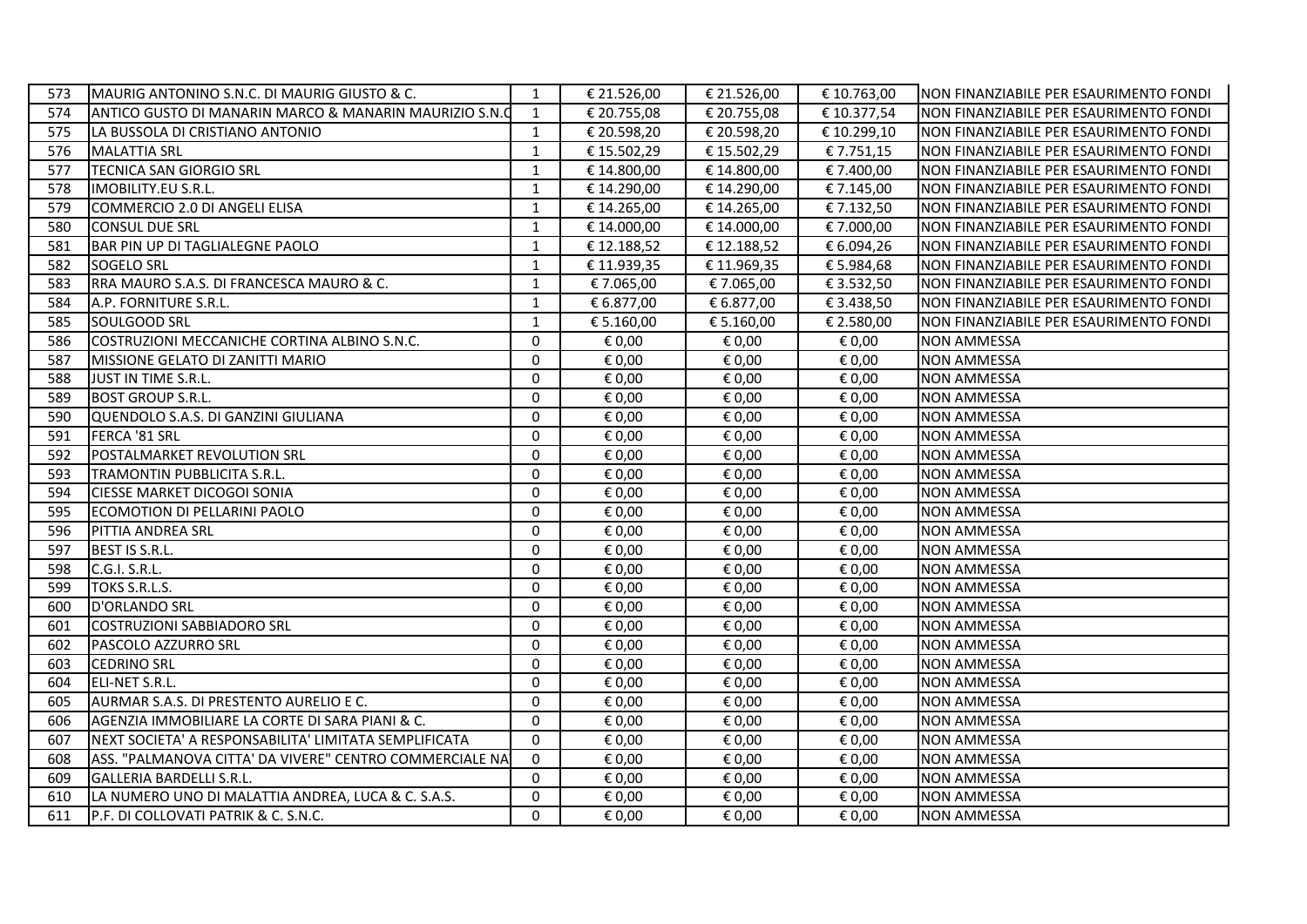| 612 | <b>GUARNERIO SOCIETA' COOPERATIVA</b>                    | $\mathbf{0}$ | € 0,00 | € 0,00 | € 0,00 | <b>NON AMMESSA</b> |
|-----|----------------------------------------------------------|--------------|--------|--------|--------|--------------------|
| 613 | <b>BORLINI ANDREA</b>                                    | $\mathbf{0}$ | € 0,00 | € 0,00 | € 0,00 | <b>NON AMMESSA</b> |
| 614 | <b>GELATO NEW SRL</b>                                    | $\mathbf 0$  | € 0,00 | € 0,00 | € 0,00 | <b>NON AMMESSA</b> |
| 615 | <b>IBOTTO FRANCESCO</b>                                  | $\Omega$     | € 0,00 | € 0,00 | € 0,00 | <b>NON AMMESSA</b> |
| 616 | MEETING POINT SAN MARCO DI BON FABIANA                   | $\mathbf 0$  | € 0,00 | € 0,00 | € 0,00 | <b>NON AMMESSA</b> |
| 617 | <b>ITALY01 CORPORATION SRLS</b>                          | $\mathbf{0}$ | € 0,00 | € 0,00 | € 0,00 | <b>NON AMMESSA</b> |
| 618 | D.B.L. DI BENEDETTO LUIGI E C. SAS                       | $\mathbf{0}$ | € 0,00 | € 0,00 | € 0,00 | <b>NON AMMESSA</b> |
| 619 | <b>DENTALB DI BERNARDINIS GIANNI</b>                     | $\mathbf 0$  | € 0,00 | € 0,00 | € 0,00 | <b>NON AMMESSA</b> |
| 620 | IPASTICCERIA MYRIAM DI PIELI MYRIAM                      | $\mathbf{0}$ | € 0,00 | € 0,00 | € 0,00 | <b>NON AMMESSA</b> |
| 621 | LUNA SOLUTION DEVELOPER SRLS                             | $\mathbf 0$  | € 0,00 | € 0,00 | € 0,00 | <b>NON AMMESSA</b> |
| 622 | <b>CECOTTI GRAZIELLA</b>                                 | $\Omega$     | € 0,00 | € 0,00 | € 0,00 | <b>NON AMMESSA</b> |
| 623 | <b>GRUPPO RESTAURI &amp; COSTRUZIONI S.P.A.</b>          | $\mathbf{0}$ | € 0,00 | € 0,00 | € 0,00 | <b>NON AMMESSA</b> |
| 624 | PUNTO DI FUGA SAS DI CIANI ALBERTO & C                   | $\mathbf 0$  | € 0,00 | € 0,00 | € 0,00 | <b>NON AMMESSA</b> |
| 625 | <b>HONOS SERVIZI SRL</b>                                 | $\Omega$     | € 0,00 | € 0,00 | € 0,00 | <b>NON AMMESSA</b> |
| 626 | <b>OLOS GROUP S.R.L.</b>                                 | $\mathbf 0$  | € 0,00 | € 0,00 | € 0,00 | <b>NON AMMESSA</b> |
| 627 | CRECOLA S.N.C. DI MARSONI MARCO E C.                     | $\Omega$     | € 0,00 | € 0,00 | € 0,00 | <b>NON AMMESSA</b> |
| 628 | D & P S.R.L.                                             | $\mathbf{0}$ | € 0,00 | € 0,00 | € 0,00 | <b>NON AMMESSA</b> |
| 629 | <b>ITTIMAR DI TREVISINI LORENO</b>                       | $\mathbf 0$  | € 0,00 | € 0,00 | € 0,00 | <b>NON AMMESSA</b> |
| 630 | CATTARINUSSI JESSICA                                     | $\mathbf 0$  | € 0,00 | € 0,00 | € 0,00 | <b>NON AMMESSA</b> |
| 631 | D & P S.R.L.                                             | $\Omega$     | € 0,00 | € 0,00 | € 0,00 | <b>NON AMMESSA</b> |
| 632 | ZAMPA S.R.L.                                             | $\mathbf 0$  | € 0,00 | € 0,00 | € 0,00 | <b>NON AMMESSA</b> |
| 633 | VAL DEGANO TURISMO E SERVIZI SOC. COOP. A R.L.           | $\mathbf 0$  | € 0,00 | € 0,00 | € 0,00 | <b>NON AMMESSA</b> |
| 634 | <b>CAFFE' PITTINI DI ELLERO ANGELA</b>                   | $\mathbf{0}$ | € 0,00 | € 0,00 | € 0,00 | <b>NON AMMESSA</b> |
| 635 | <b>UDINE CENTRO EST SRLS</b>                             | $\mathbf 0$  | € 0,00 | € 0,00 | € 0,00 | <b>NON AMMESSA</b> |
| 636 | AMBASSADOR S.R.L.                                        | $\Omega$     | € 0,00 | € 0,00 | € 0,00 | <b>NON AMMESSA</b> |
| 637 | IS INDUSTRIAL SERVICE SRL                                | $\mathbf 0$  | € 0,00 | € 0,00 | € 0,00 | <b>NON AMMESSA</b> |
| 638 | CO. F. EL. DI BETTUZZI & C. SAS                          | $\mathbf{0}$ | € 0,00 | € 0,00 | € 0,00 | <b>NON AMMESSA</b> |
| 639 | ALBERGO DIFFUSO SAURIS - SOCIETA' COOPERATIVA            | $\Omega$     | € 0,00 | € 0,00 | € 0,00 | <b>NON AMMESSA</b> |
| 640 | <b>COLORCOPIA SNC</b>                                    | $\mathbf 0$  | € 0,00 | € 0,00 | € 0,00 | <b>NON AMMESSA</b> |
| 641 | <b>EMMEGI ELETTROTECNICA SRL</b>                         | $\Omega$     | € 0,00 | € 0,00 | € 0,00 | <b>NON AMMESSA</b> |
| 642 | IMMOBILIARE LIGNANO DI PASSILONGO GIAN PAOLO & C. S.N.C. | $\Omega$     | € 0,00 | € 0,00 | € 0,00 | <b>NON AMMESSA</b> |
| 643 | NUDESIGN S.R.L.                                          | 0            | € 0,00 | € 0,00 | € 0,00 | <b>NON AMMESSA</b> |
| 644 | MAFRA TELECOMUNICAZIONI SRLS                             | $\Omega$     | € 0,00 | € 0,00 | € 0,00 | <b>NON AMMESSA</b> |
| 645 | VEMAR S.A.S. DI MAURIZIO DAL CERO E C.                   | $\Omega$     | € 0,00 | € 0,00 | € 0,00 | <b>NON AMMESSA</b> |
| 646 | HOTEL SERVICE 2000 S.R.L.                                | $\mathbf{0}$ | € 0,00 | € 0,00 | € 0,00 | <b>NON AMMESSA</b> |
| 647 | <b>STOCCO NICOLETTA</b>                                  | $\mathbf{0}$ | € 0,00 | € 0,00 | € 0,00 | <b>NON AMMESSA</b> |
| 648 | FERRAMENTA DA CANDIDO DI SILVERIO G. & C. SNC            | $\mathbf{0}$ | € 0,00 | € 0,00 | € 0,00 | <b>NON AMMESSA</b> |
| 649 | <b>ATS MULISERVICE SRLS</b>                              | $\mathbf 0$  | € 0,00 | € 0,00 | € 0,00 | <b>NON AMMESSA</b> |
| 650 | <b>IRM PROJECT SRL</b>                                   | $\Omega$     | € 0.00 | € 0,00 | € 0,00 | <b>NON AMMESSA</b> |